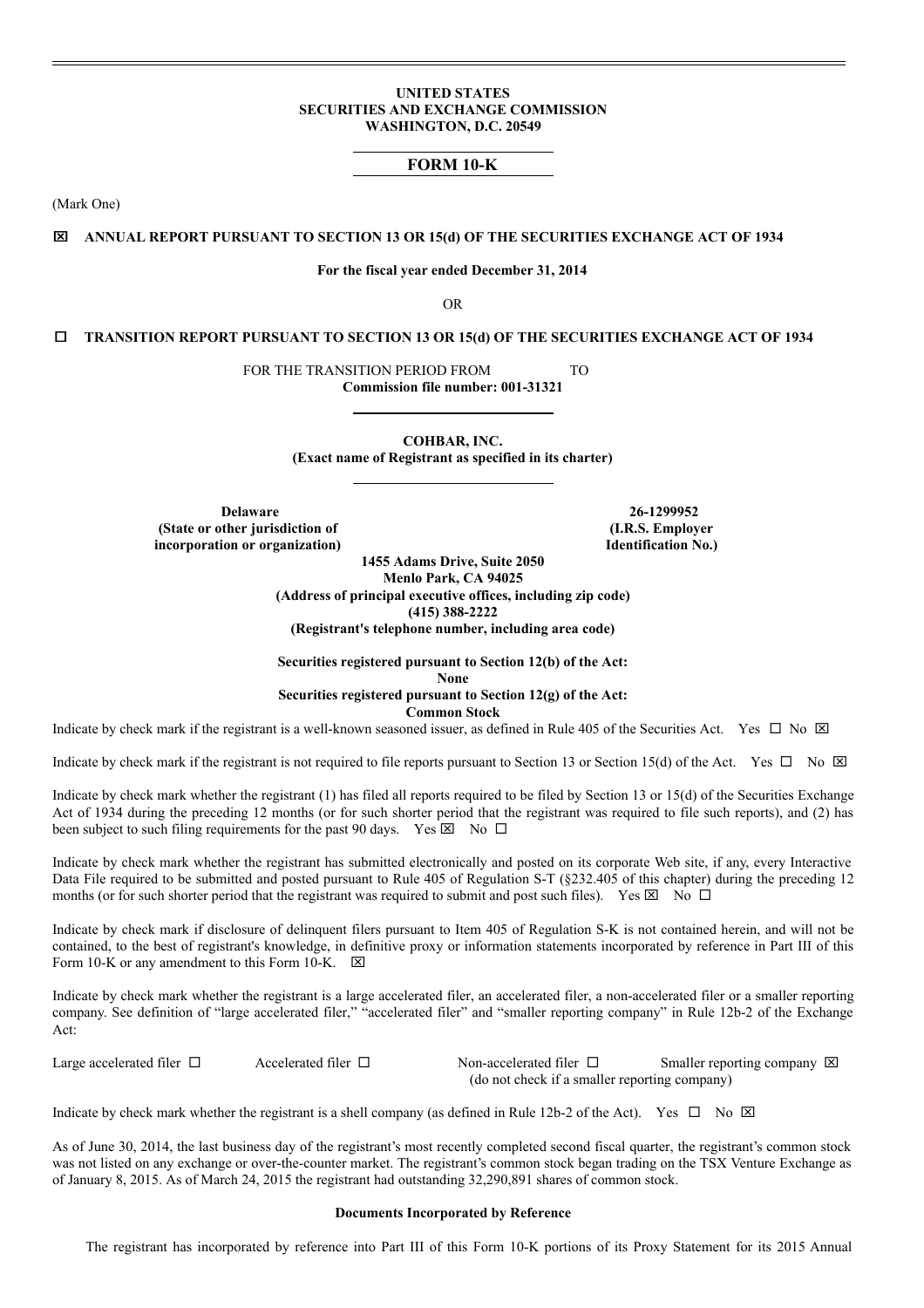Meeting of Shareholders.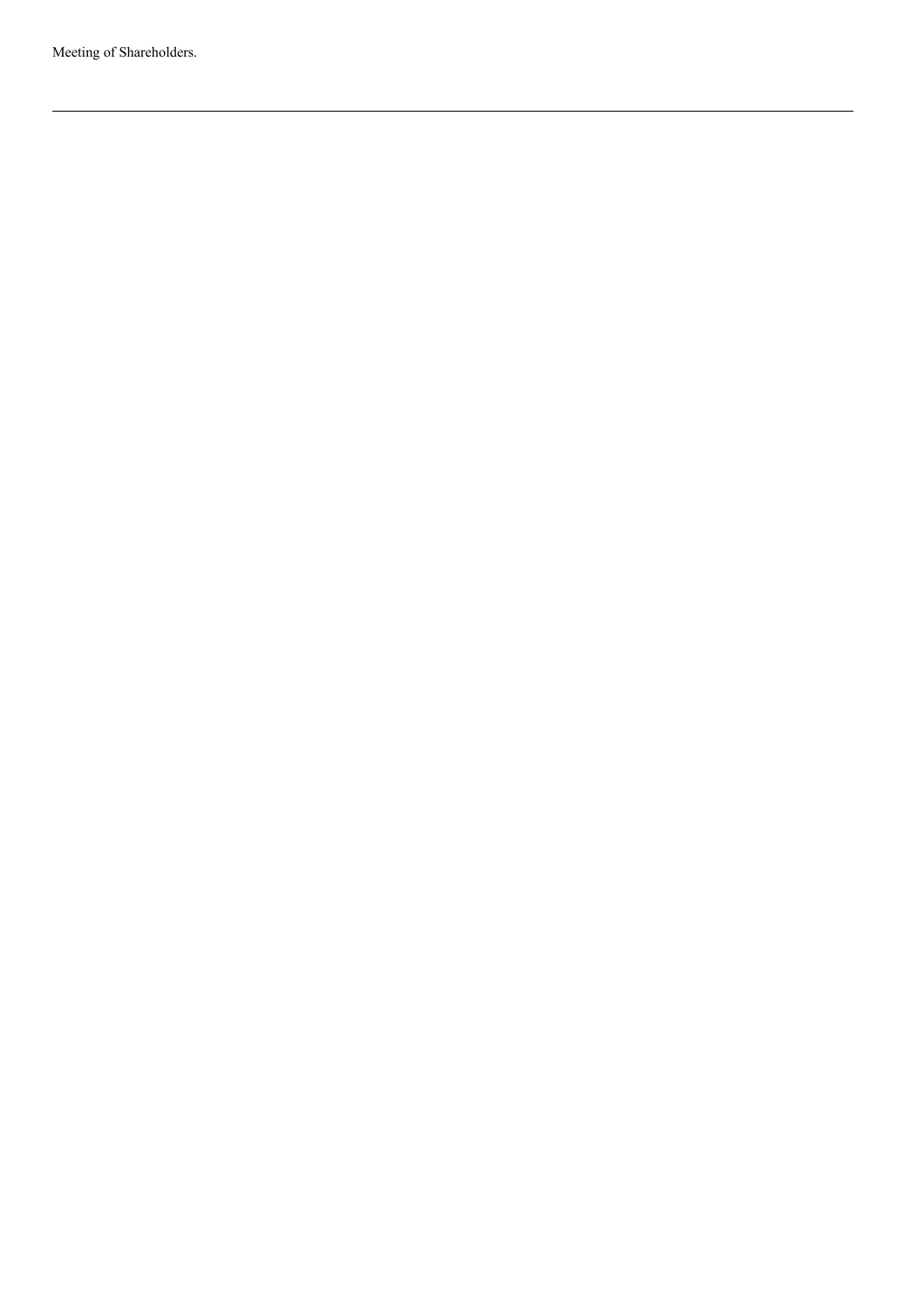# **2014 FORM 10-K ANNUAL REPORT**

# **Table of Contents**

|             | <b>PART I</b>                                                                                                |    |
|-------------|--------------------------------------------------------------------------------------------------------------|----|
| Item 1.     | <b>Business</b>                                                                                              |    |
| Item 1A.    | <b>Risk Factors</b>                                                                                          | 12 |
| Item 1B.    | <b>Unresolved Staff Comments</b>                                                                             | 27 |
| Item 2.     | <b>Properties</b>                                                                                            | 27 |
| Item 3.     | <b>Legal Proceedings</b>                                                                                     | 27 |
| Item 4.     | <b>Mine Safety Disclosures</b>                                                                               | 27 |
|             |                                                                                                              |    |
|             | <b>PART II</b>                                                                                               |    |
| Item 5.     | Market for Registrant's Common Equity, Related Stockholder Matters and Issuer Purchases of Equity Securities | 28 |
| Item 7.     | <u>Management's Discussion and Analysis of Financial Condition and Results of Operations</u>                 | 30 |
| Item 8.     | <b>Financial Statements</b>                                                                                  | 39 |
| Item 9.     | Changes in and Disagreements with Accountants on Accounting and Financial Disclosure                         | 58 |
| Item 9A.    | <b>Controls and Procedures</b>                                                                               | 58 |
| Item 9B.    | <b>Other Information</b>                                                                                     | 58 |
|             |                                                                                                              |    |
|             | <b>PART III</b>                                                                                              |    |
| Item $10$ . | Directors, Executive Officers and Corporate Governance                                                       | 59 |
| Item $11$ . | <b>Executive Compensation</b>                                                                                | 59 |
| Item $12$ . | Security Ownership of Certain Beneficial Owners and Management and Related Stockholder Matters               | 59 |
| Item 13.    | Certain Relationships and Related Transactions, and Director Independence                                    | 60 |
| Item 14.    | <b>Principal Accounting Fees and Services</b>                                                                | 60 |
|             |                                                                                                              |    |
|             | <b>PART IV</b>                                                                                               |    |
| Item $15$ . | <b>Exhibits and Financial Statement Schedules</b>                                                            | 61 |
|             | <b>Signatures</b>                                                                                            | 64 |
|             |                                                                                                              |    |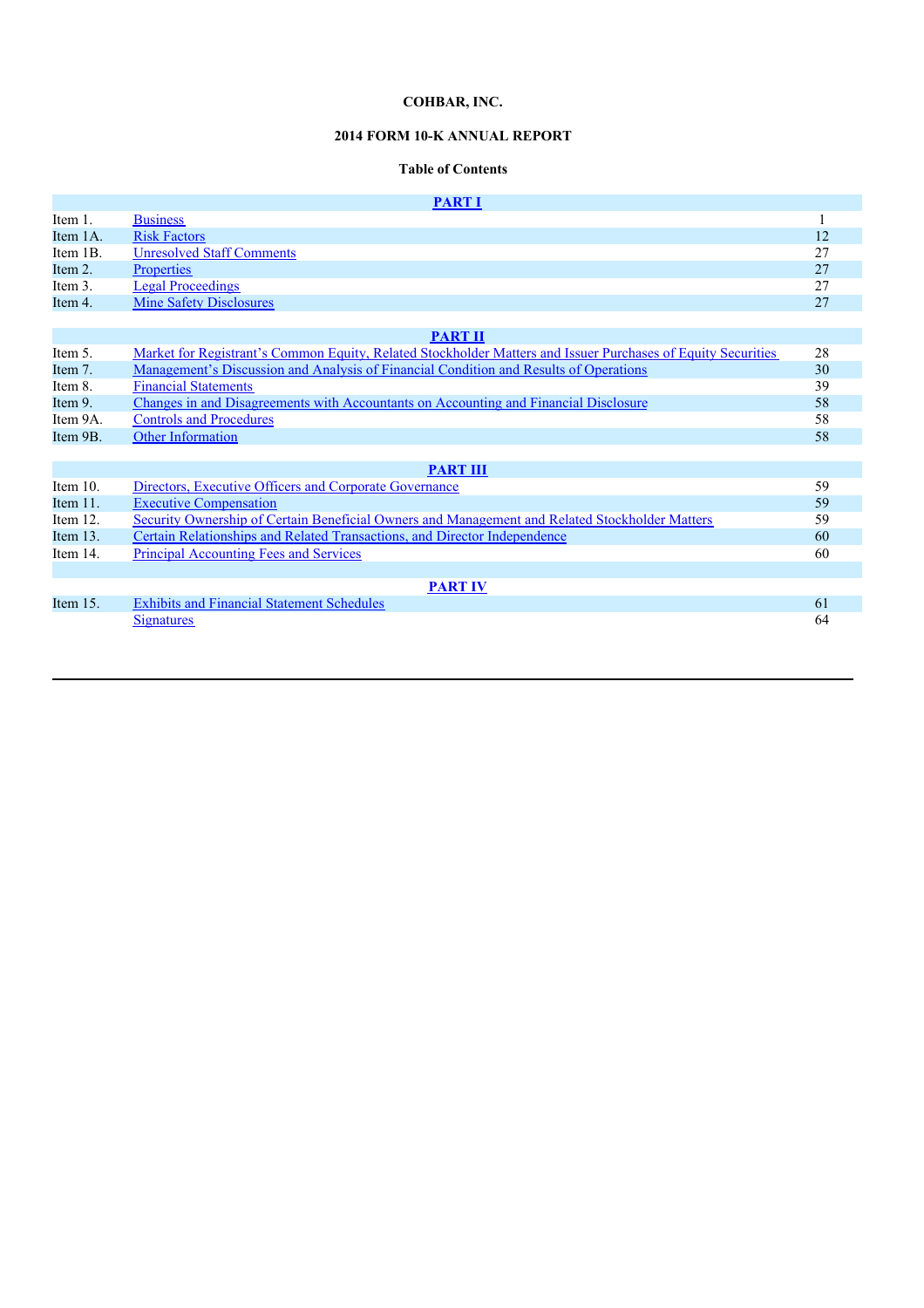### **PART I**

### *Forward-Looking Statements*

Some of the statements contained in this Form 10-K, without limitation, financial and business prospects and financial outlooks, may be forward-looking statements which reflect management's expectations regarding future plans and intentions, growth, results of operations, performance and business prospects and opportunities. Words such as "may", "will" "should", "could", "anticipate", "believe", "expect", "intend", "plan", "potential", "continue" and similar expressions are intended to identify these forward looking statements. Examples of such forward-looking statements include:

- statements regarding anticipated outcomes of our research into mitochondrial-derived peptides (MDPs), and pre-clinical and clinical trials for our mitochondria-based therapeutics (MBTs);
- expectations regarding the future market for any drug we may develop;
- statements regarding the anticipated therapeutic properties of MBT drug development candidates;
- expectations regarding our ability to effectively protect our intellectual property; and
- expectations regarding our ability to attract and retain qualified employees and key personnel.

These statements reflect our current beliefs and are based on information currently available to us. Forward-looking statements involve significant risks and uncertainties, including without limitation, those listed in the "Risk Factors" section. A number of factors could cause actual results to differ materially from the results discussed in the forward-looking statements including, but not limited to, changes in general economic and market conditions and the risk factors disclosed under "Risk Factors". Although the forward-looking statements contained in this form are based upon what we believe to be reasonable assumptions, we cannot assure you that actual results will be consistent with these forward-looking statements. Investors should not place undue reliance on forward-looking statements. These forwardlooking statements are made as of the date hereof and we assume no obligation to update or revise them to reflect new events or circumstances, except as required by applicable law.

### **Item 1. Business**

#### **OVERVIEW**

CohBar, Inc. ("CohBar," "we," "us," "our" or the "Company") is a leader in the research and development of mitochondria-based therapeutics (MBTs), an emerging class of drugs for the treatment of diseases associated with aging. MBTs originate from the discovery by our founders of a novel group of peptides within the genome of mitochondria, the powerhouses of the cell. Our ongoing development of these mitochondrial-derived peptides (MDPs) into MBTs offers the potential to address a broad range of diseases such as type 2 diabetes, cancer, atherosclerosis and neurodegenerative disorders.

Our scientific leadership is centered around the expertise of our founders, Dr. Pinchas Cohen, Dean of the Davis School of Gerontology at the University of Southern California, and Dr. Nir Barzilai, Professor of Genetics and Director of the Institute for Aging Research at the Albert Einstein College of Medicine, and is supported by our co-founders, Dr. David Sinclair, Professor of Genetics at Harvard Medical School, and Dr. John Amatruda, former Senior Vice President and Franchise Head for Diabetes and Obesity at Merck Research Laboratories. CohBar's Chief Scientific Officer is Dr. Kenneth Cundy, former Chief Scientific Officer at Xenoport, Inc. and Senior Director of Biopharmaceutics at Gilead Sciences, Inc.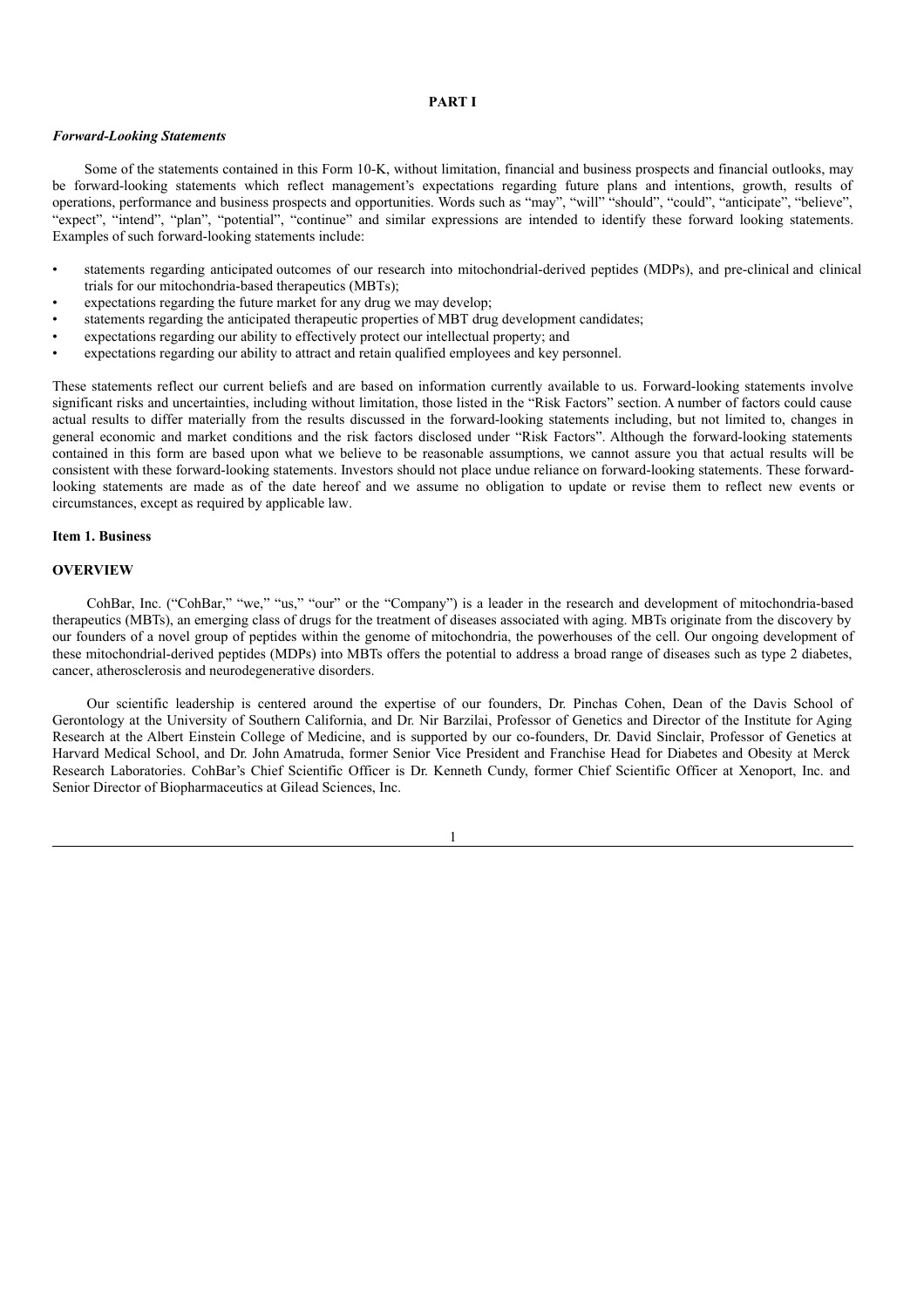Our founders and co-founders are widely considered to be scientific experts and thought leaders at the intersection of cellular and mitochondrial genetics and biology, the biology of aging, metabolism, and drug discovery, development and commercialization. The scientific research in the areas of mitochondrial genomics and biology, age-related diseases, longevity, and metabolism underlying our founder's discoveries and our intellectual property portfolio was conducted by Dr. Cohen, Dr. Barzilai and their academic collaborators with the support of research grants aggregating over \$30 million awarded to their respective academic institutions since 2001 by the National Institutes of Health, private foundations, and other grant funding organizations. The multi-disciplinary expertise of our scientific leaders, and their investigations into and knowledge of age-related diseases, has enabled and focused our Company's research efforts on the mitochondrial genome and its potential to yield peptides, which are biological molecules composed of bonded amino acids, for therapeutic advancement.

Mitochondria are components within the cell that produce energy and regulate cell death in response to signals received from the cell. They are the only cell components, other than the nucleus, that have their own genome. Until recently, scientists believed the mitochondrial genome was simple, containing only 37 genes, and the mitochondrial genome has been left relatively unexplored as a focus of drug discovery efforts. Research by our founders and their academic collaborators has revealed that the mitochondrial genome has dozens of potential new genes that encode peptides, only several of which have been characterized to date. We refer to these as mitochondrial-derived peptides (MDPs). These peptides influence cellular activities by acting as hormones, or messengers between cells, triggering intra-cellular changes that affect cell growth and differentiation and play a role in metabolism.

MDPs represent a diverse and largely unexplored collection of peptides, which we believe have the potential to lead to novel mitochondria-based therapeutics (MBTs) for a number of diseases with significant unmet medical needs. We believe that CohBar is a first mover in exploring the mitochondrial genome to identify MDPs with the potential to be developed into transformative medicines, and that the depth of our scientific expertise, together with our intellectual property portfolio, will enable us to sustain this competitive advantage. By augmenting our scientific leadership and MDP discoveries with drug discovery and development expertise and capabilities, we believe we can identify and develop MBT candidates that harness the MDP's cell-signaling mechanisms and unlock the therapeutic potential of this collection of peptides.

We are the exclusive licensee from the Regents of the University of California and the Albert Einstein College of Medicine to four issued U.S. patents and four U.S. and international patent applications. Our licensed patents and patent applications are directed to compositions comprising MDPs and their analogs and methods of their use in the treatment of indicated diseases. See "Business – Patents and Other Intellectual Property".

We were formed as a limited liability company in the state of Delaware in 2007, and we converted into a corporation in Delaware in 2009. We completed our initial public offering of common stock in January 2015.

### **BUSINESS STRATEGY**

We aim to build a multi-product company based on our expertise in MDP biology and therapeutic drug development that, independently or together with strategic partners, discovers, develops and commercializes first- and best-in-class medicines to treat a wide variety of diseases with large unmet medical needs. Key elements of our strategy include:

- Exploiting our MDP discoveries to date by advancing research and development within our lead programs;
- Continuing to leverage our expertise in mitochondrial biology discovery to expand our pipeline of research peptides;

#### $\overline{2}$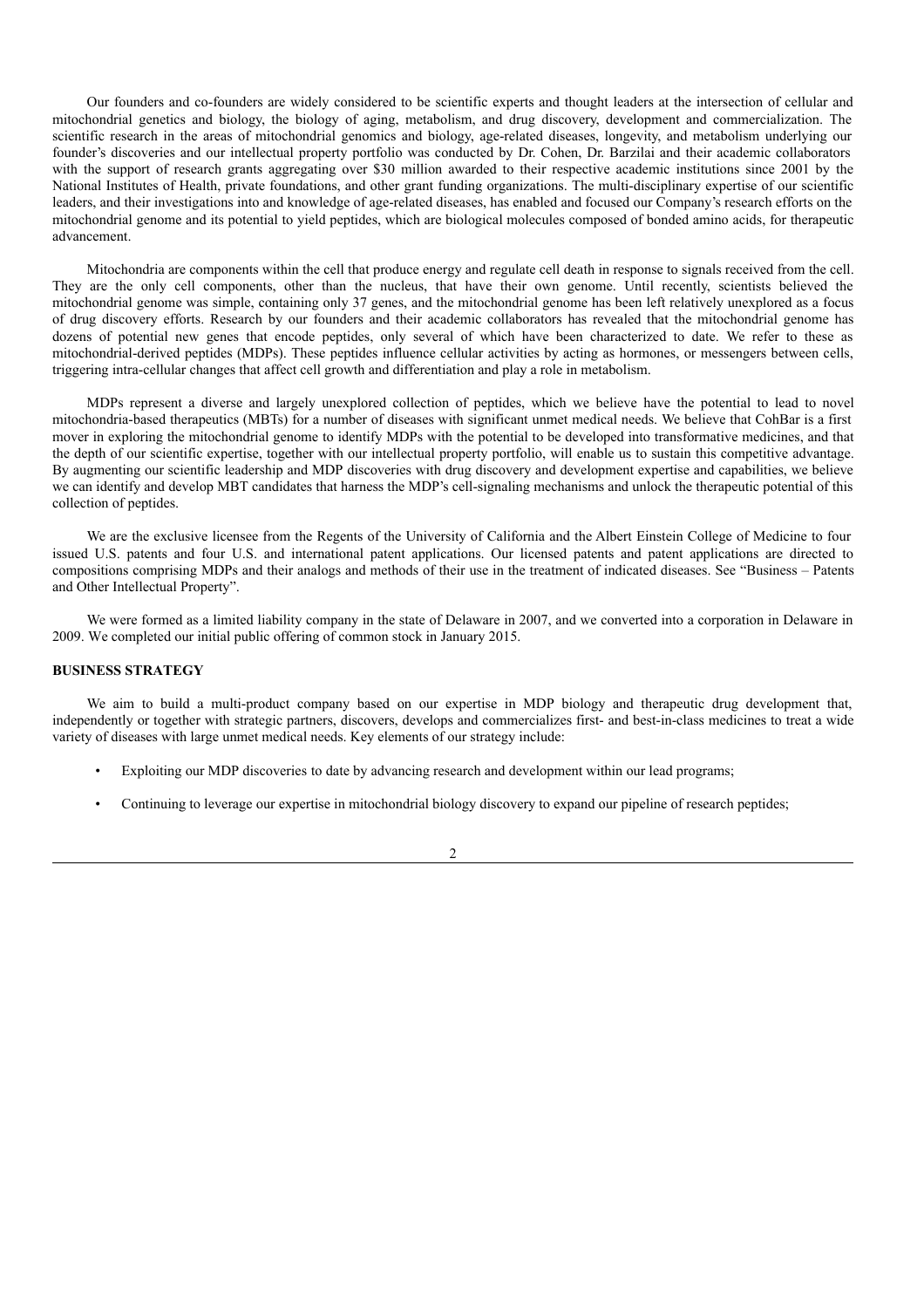- Expanding our intellectual property portfolio relevant to mitochondria-based therapeutics (MBTs);
- Supplementing and supporting our founders' expertise and efforts with additional scientific leadership, staff and facilities;
- Leveraging relationships with academic partners and contract research organizations (CROs) to advance our research programs; and
- Developing strategic partnerships with larger pharmaceutical companies and other organizations to support our research programs and future development and commercialization efforts.

### **Our Lead Peptides**

Our research efforts to date have focused on discovering and evaluating our MDPs for potential development as MBT drug candidates. We seek to identify and advance research on MDPs with superior potential for yielding a drug candidate, and ultimately a drug, for which we have a strong intellectual property position. We also seek to take advantage of efficiencies that may be gained should a MBT drug candidate based on a single peptide prove effective for multiple indications. Based on our evaluation of MDPs currently in our research pipeline we are actively engaged in research of four MDPs for potential advancement into MBT drug candidate programs. We believe that the success of one of these possible MBT candidate programs, and further future development into a clinically effective therapeutic drug, while uncertain, could potentially address significant unmet medical needs.

### *MOTS-c*

MOTS-c is an MDP discovered in 2012 by our founders and their academic collaborators. To date, our laboratory and rodent studies indicate that MOTS-c plays a significant role in regulation of metabolism and we believe a MOTS-c analog has therapeutic potential for Type 2 Diabetes mellitus, as well as other diseases, such as obesity, fatty liver and certain cancers. We intend to advance research on MOTS-c and its analogs as our lead program.

### *SHLP-6*

We and our academic collaborators have discovered several other MDPs with properties related to humanin, which we refer to as small humanin-like peptides, or SHLPs. Of these peptides, our investigational research of SHLP-6 and its potential for the treatment of cancer is the most advanced. SHLP-6 cancer treatment models conducted both in cell culture and in mice demonstrated suppression of cancer progression via a dual mechanism involving suppression of tumor angiogenesis (blood vessel development) as well as induction of apoptosis (cancer cell death). We consider SHLP-6 as our primary research peptide for the potential treatment of cancer and plan to advance our research on SHLP-6, or a suitable analog as an MBT candidate.

## *SHLP-2 and Humanin*

Humanin, the first MDP to be discovered, has been shown to have protective effects in various disease models, including Alzheimer's disease, atherosclerosis, myocardial and cerebral ischemia and Type 2 Diabetes. Humanin levels in humans have been shown to decline with age, and elevated levels of humanin together with lower incidence of age-related diseases has been observed in centenarians as well as their offspring.

We also have evidence that another of our MDPs, SHLP-2, as well as certain of our humanin analogs, may be useful in the treatment of Alzheimer's disease. *In vitro* experiments have shown SHLP-2 and these humanin analogs to have protective effects against neuronal toxicity, and have demonstrated that SHLP-2 and the humanin analogs are transported through the blood-brain barrier. We consider SHLP-2, humanin and humanin analogs of potential interest for the development of MBT treatments for Alzheimer's disease.

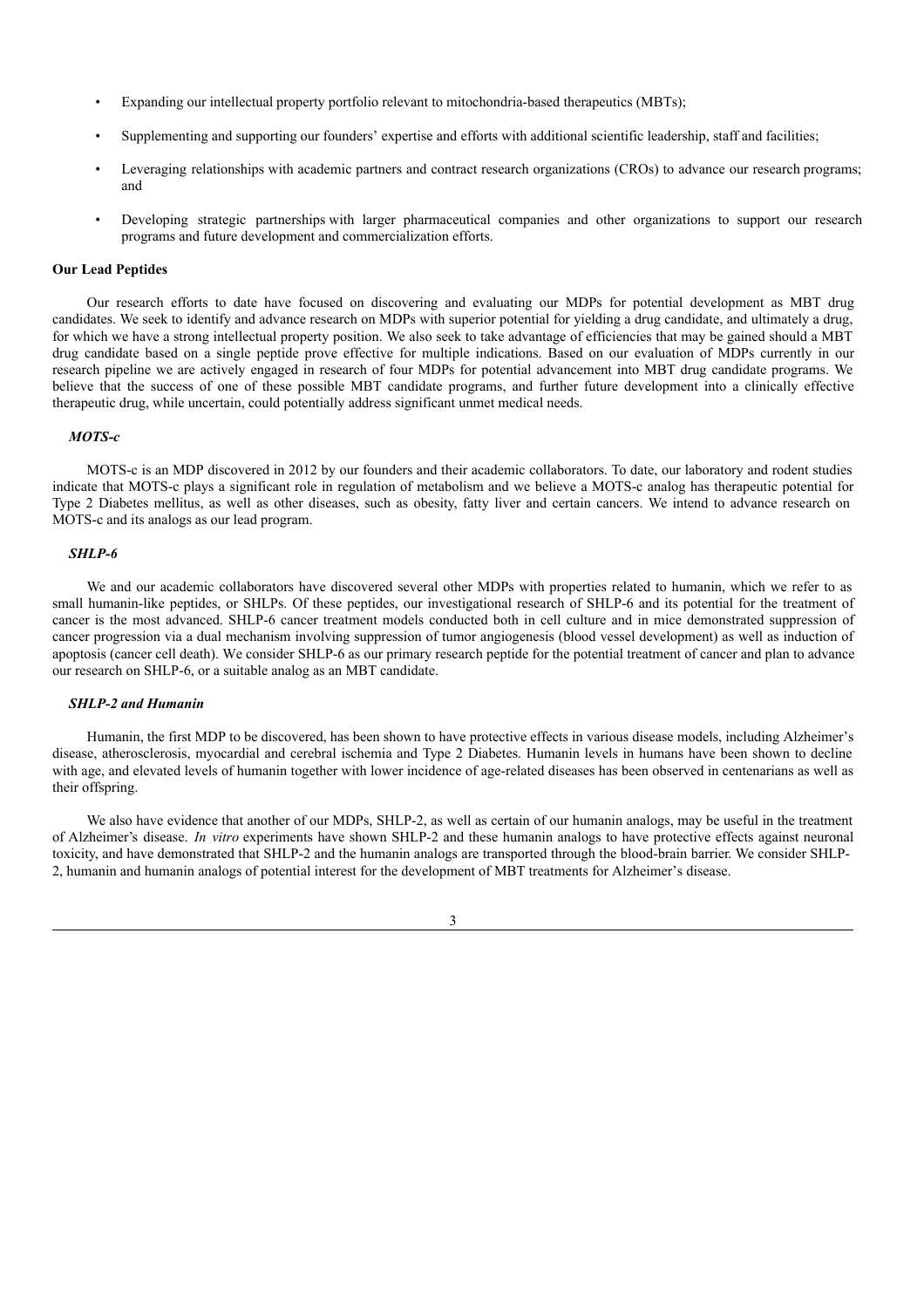### **Our Target Indications**

Our drug discovery efforts are centered on identification of mitochondrial-derived peptides that have therapeutic potential to be advanced as drug candidates. Our research programs to date suggest multiple possible therapeutic indications for each of our lead peptides. While we believe any MBT drug candidates we identify would be advanced against one of the following diseases as a primary indication, it is possible that we may determine to advance a drug candidate for treatment of a different disease as a primary indication. We may determine to advance any future drug candidate against an alternative primary disease indication if, for example, additional data suggests greater therapeutic potential for the drug candidate against the alternative indication, or we determine that the development, approval or commercialization pathway may be more favorable for a drug candidate targeted against the alternative indication.

*Type 2 Diabetes* – Type 2 Diabetes is a chronic disease characterized by a relative deficiency in insulin production and secretion by the pancreas and an inability of the body to respond to insulin normally, i.e. insulin resistance. Hyperglycemia, or raised blood sugar, is a common effect of uncontrolled diabetes and over time leads to serious damage to many of the body's systems, especially the nerves, kidneys, eyes and blood vessels.

*Cancer* – Cancer is a generic term for a large group of diseases that can affect any part of the body. One defining feature of cancer is the rapid creation of abnormal cells that grow beyond their usual boundaries, and which can then invade adjoining parts of the body and spread to other organs. This process is referred to as metastasis. Metastases are a major cause of death from cancer. Cancer is a leading cause of death worldwide. Cancer drugs such as chemotherapy, hormone therapy and other treatments are used to destroy cancer cells. The goal of cancer drugs is to cure the disease or, when a cure is not possible, to prolong life or improve quality of life for patients with incurable cancer.

*Alzheimer's disease* – In the brain, neurons connect and communicate at synapses, where tiny bursts of chemicals called neurotransmitters carry information from one cell to another. Alzheimer's disrupts this process and eventually destroys synapses and kills neurons, damaging the brain's communication network. There is no cure, and medications on the market today treat only the symptoms of Alzheimer's disease and do not have the ability to stop its onset or its progression. There is an urgent and unmet need for both a diseasemodifying drug for Alzheimer's disease as well as for better symptomatic treatments.

*Atherosclerosis –* Atherosclerosis is commonly referred to as a "hardening" or furring of the arteries. It is caused by the formation of multiple atheromatous plaques within the arteries. This process is the major underlying risk for developing myocardial infarction (heart attack) as those plaques will either narrow the vessel or rupture, preventing blood flow in the coronary artery to parts of the heart muscle. Heart disease is the leading cause of death for both men and women. Cholesterol lowering drugs are considered the main preventive approach to treat atherosclerosis, however these drugs are estimated to prevent only one-third of incidences of myocardial infarction, and there is significant unmet need for additional therapeutic options.

## **COMPETITION**

The biotechnology and pharmaceutical industries are characterized by rapidly advancing technologies, intense competition and a strong emphasis on proprietary products. While we believe that our scientific knowledge, technology, and development experience provide us with competitive advantages, we face potential competition from many different sources, including major pharmaceutical, specialty pharmaceutical and biotechnology companies, academic institutions and governmental agencies and public and private research institutions. Any product candidates that we successfully develop and commercialize will compete with existing therapies and new therapies that may become available in the future.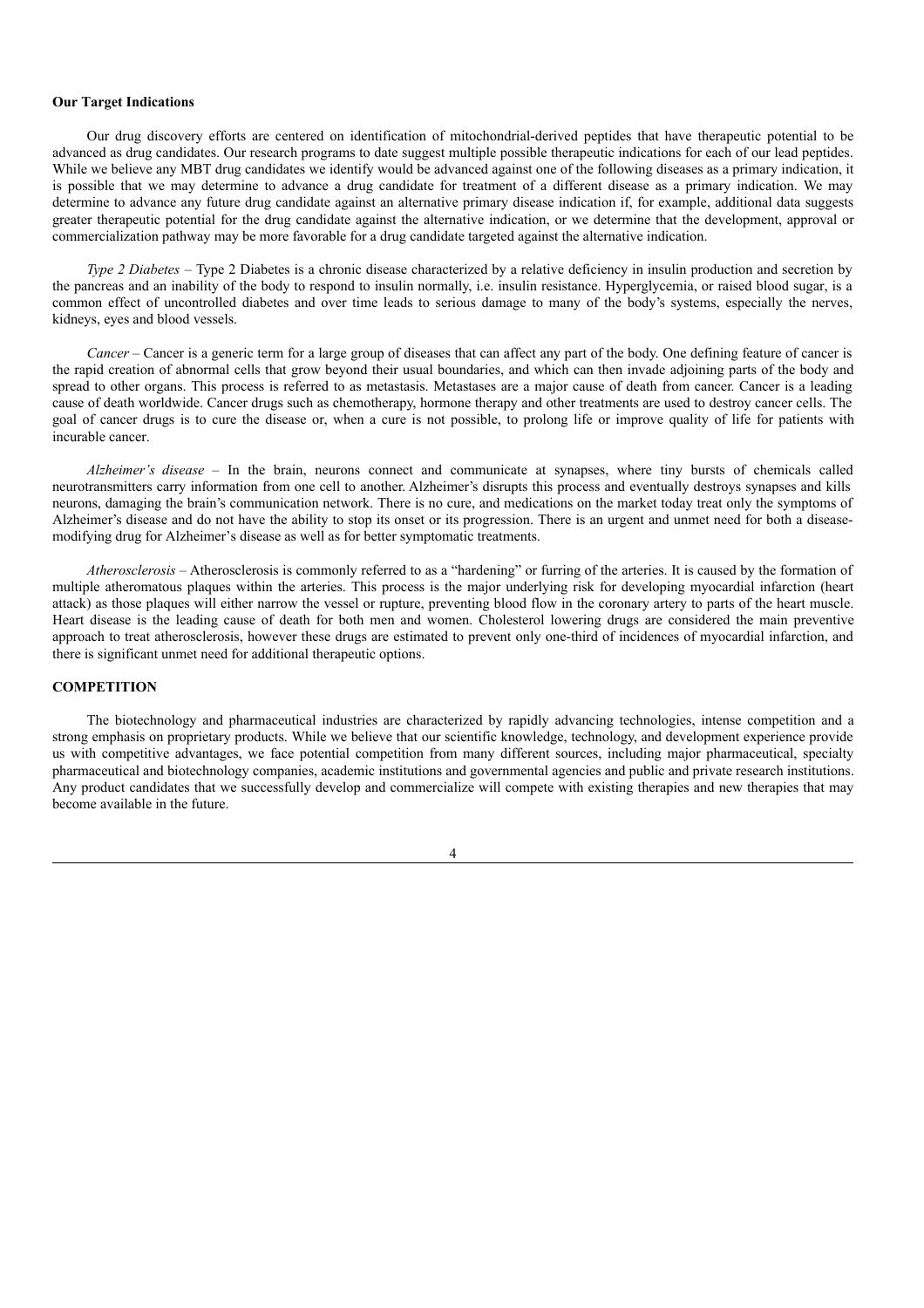Many of our competitors may have significantly greater financial resources and capabilities for research and development, manufacturing, pre-clinical testing, conducting clinical trials, obtaining regulatory approvals and marketing approved products than we do. Mergers and acquisitions in the pharmaceutical, biotechnology and diagnostic industries may result in even more resources being concentrated among a smaller number of our competitors. These competitors also compete with us in recruiting and retaining qualified scientific and management personnel and establishing clinical trial sites and patient registration for clinical trials, as well as in acquiring technologies complementary to, or necessary for, our programs. Small or early-stage companies may also prove to be significant competitors, particularly through collaborative arrangements with large and established companies.

The key competitive factors affecting the success of all of our product candidates, if approved, are likely to be their efficacy, safety, convenience, price and the availability of reimbursement from government and other third-party payors.

Our commercial opportunity could be reduced or eliminated if our competitors develop and commercialize products that are safer, more effective, have fewer or less severe side effects, are more convenient or are less expensive than any products that we may develop. Our competitors also may obtain FDA or other regulatory approval for their products more rapidly than we may obtain approval for ours, which could result in our competitors establishing a strong market position before we are able to enter the market. In addition, our ability to compete may be affected in many cases by insurers or other third-party payors seeking to encourage the use of products which are generic or are otherwise less expensive to provide.

There are numerous therapies currently marketed to treat diabetes, cancer and Alzheimer's disease. These therapies are varied in their design, therapeutic application and mechanism of action and may provide significant competition for any of our product candidates for which we obtain market approval. New products may also become available that provide efficacy, safety, convenience and other benefits that are not provided by currently marketed therapies. As a result, they may provide significant competition for any of our product candidates for which we obtain market approval.

If MOTS-c or analogs of MOTS-c are developed and approved for treatment of patients with diabetes, it would compete with several classes of drugs for Type 2 Diabetes that are approved to improve glucose control, including sulfonylureas, PPAR gamma agonists, biguanides, alpha glucosidase inhibitors, DPP IV inhibitors, GLP1 agonists, SGLT2 inhibitors, bromocriptine and insulin. Insulin sensitizing agents approved to treat Type 2 Diabetes are the PPAR gamma agonists pioglitazone and rosiglitazone. These agents are not generic, are oral once daily pills and are effective in lowering glucose and A1C. Metformin is also sometimes called an insulin sensitizer. It is available as a generic and comes in a once daily formulation. Drugs approved for obesity may also be used to treat Type 2 Diabetes. In addition there are several investigational drugs being studied to treat Type 2 Diabetes and if these investigational therapies were approved they would also compete with a MOTS-c MBT.

If SHLP-6 (or MOTS-c) is developed and approved as an MBT treatment for patients with cancer, it would compete with all approved therapies for the cancer it is approved to treat. Since the specific cancer that these investigational therapies might be approved to treat is unknown, they would theoretically compete with any pharmaceutical agent that is approved to treat cancer. In addition there are several investigational drugs being studied to treat cancer and if these investigational therapies were approved they would also compete with SHLP-6 and MOTS-c.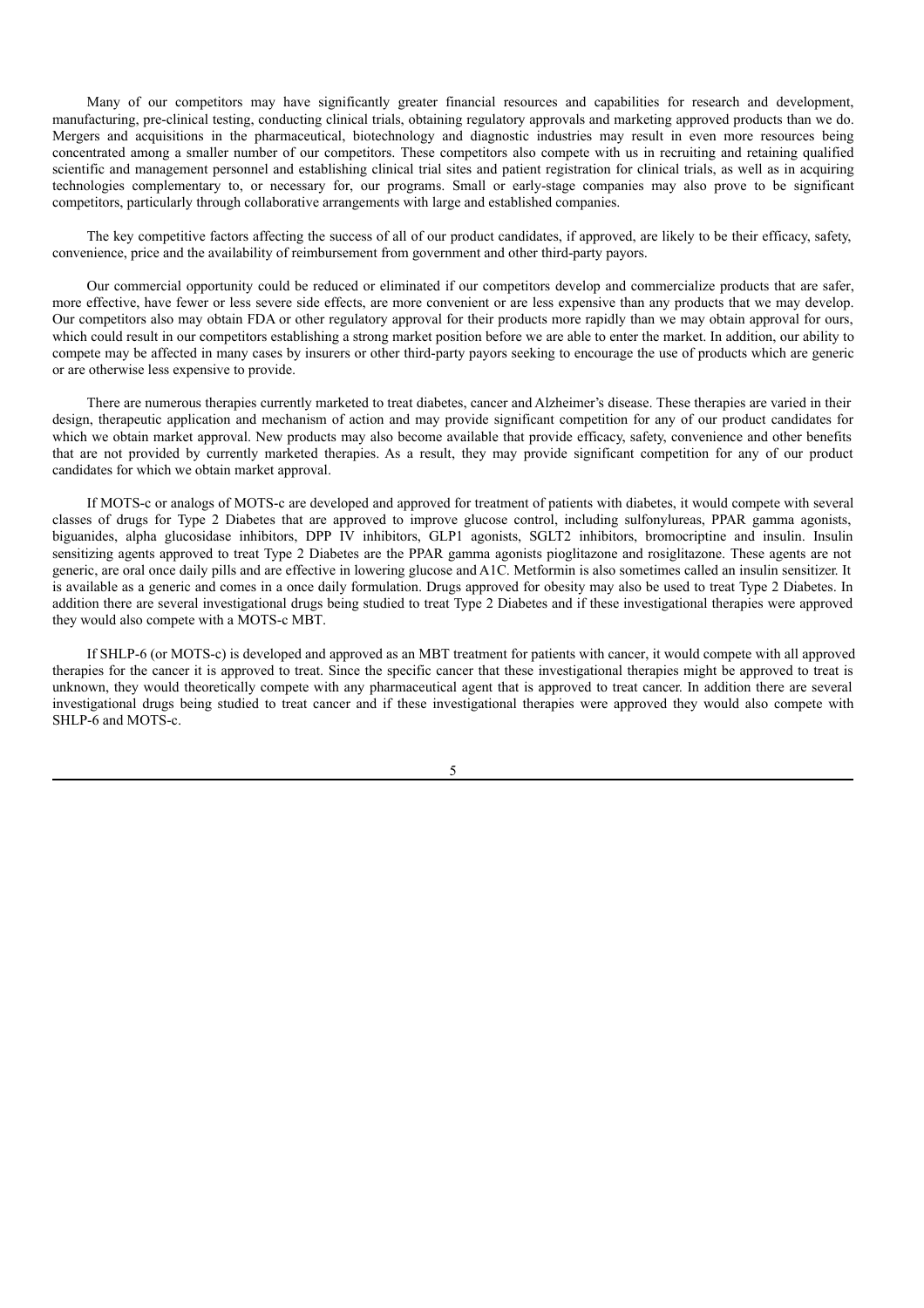If SHLP-2 (or humanin) is developed and approved as an MBT treatment for patients with Alzheimer's disease, it would compete with all approved therapies to treat Alzheimer's disease including donepezil (Aricept), galantamine (Razadyne), memantine (Namenda), rivastigmine (Exelon) and tacrine (Cognex). In addition, there are several investigational drugs being studied to treat Alzheimer's that, if approved, would also compete with SHLP-2 or humanin.

#### **EMPLOYEES**

As of March 31, 2015 we had four employees, all of whom were full-time. In addition to our employees, each of our founders serves as a consultant to the Company and consults directly with our employees and scientific staff to advance our research programs. Each of Drs. Cohen, Barzilai, Amatruda and Sinclair provide consulting services in the areas of peptide research, genetics, aging and age related diseases, drug discovery, development and commercialization and other areas relevant to our business pursuant to consulting agreements that provide for annual service terms. We from time to time engage other subject matter experts on a consulting basis in specific areas of our research and development efforts. None of our employees are represented by a labor union or covered by a collective bargaining agreement. We have not experienced any work stoppages and we consider our relations with our employees to be good.

During 2015 we intend to hire additional lab personnel and scientific staff. The increase in our headcount is expected to enable us to enhance our research and development efforts on discovering, evaluating and optimizing our MDPs as potential MBT drug candidates.

## **INTELLECTUAL PROPERTY**

### *Patents*

Our commercial success depends in part on our ability to obtain and maintain proprietary protection for our novel biological discoveries and therapeutic methods, to operate without infringing on the proprietary rights of others and to prevent others from infringing our proprietary rights. Our policy is to seek to protect our proprietary position by, among other methods, filing U.S. and foreign patent applications related to our proprietary technology, inventions and improvements that are important to the development and implementation of our business. We also rely on trade secrets, know-how, continuing technological innovation and potential in-licensing opportunities to develop and maintain our proprietary position.

Our intellectual property and patent strategy is focused on our MDPs and our MBTs. We typically seek composition-of-matter and method-of-treatment patents for our MDPs and prospective MBTs based on pre-clinical evaluation of therapeutic potential. We believe that the opportunity to engineer analogs or create combination therapies will afford us the opportunity to strengthen IP protection for our drug development candidates as they advance through our development pipeline and to broaden our IP protection internationally.

Individual patents extend for varying periods of time depending on the date of filing of the patent application or the date of patent issuance and the legal term of patents in the countries in which they are obtained. Generally, patents issued from applications filed in the United States are effective for twenty years from the earliest non-provisional filing date. In addition, in certain instances, a patent term can be extended to recapture a portion of the term effectively lost as a result of the FDA regulatory review period, however, the restoration period cannot be longer than five years and the total patent term, including the restoration period, must not exceed 14 years following FDA approval. The duration of foreign patents varies in accordance with provisions of applicable local law, but typically is also twenty years from the earliest international filing date. We currently have exclusive rights to four issued patents that will expire starting in 2028.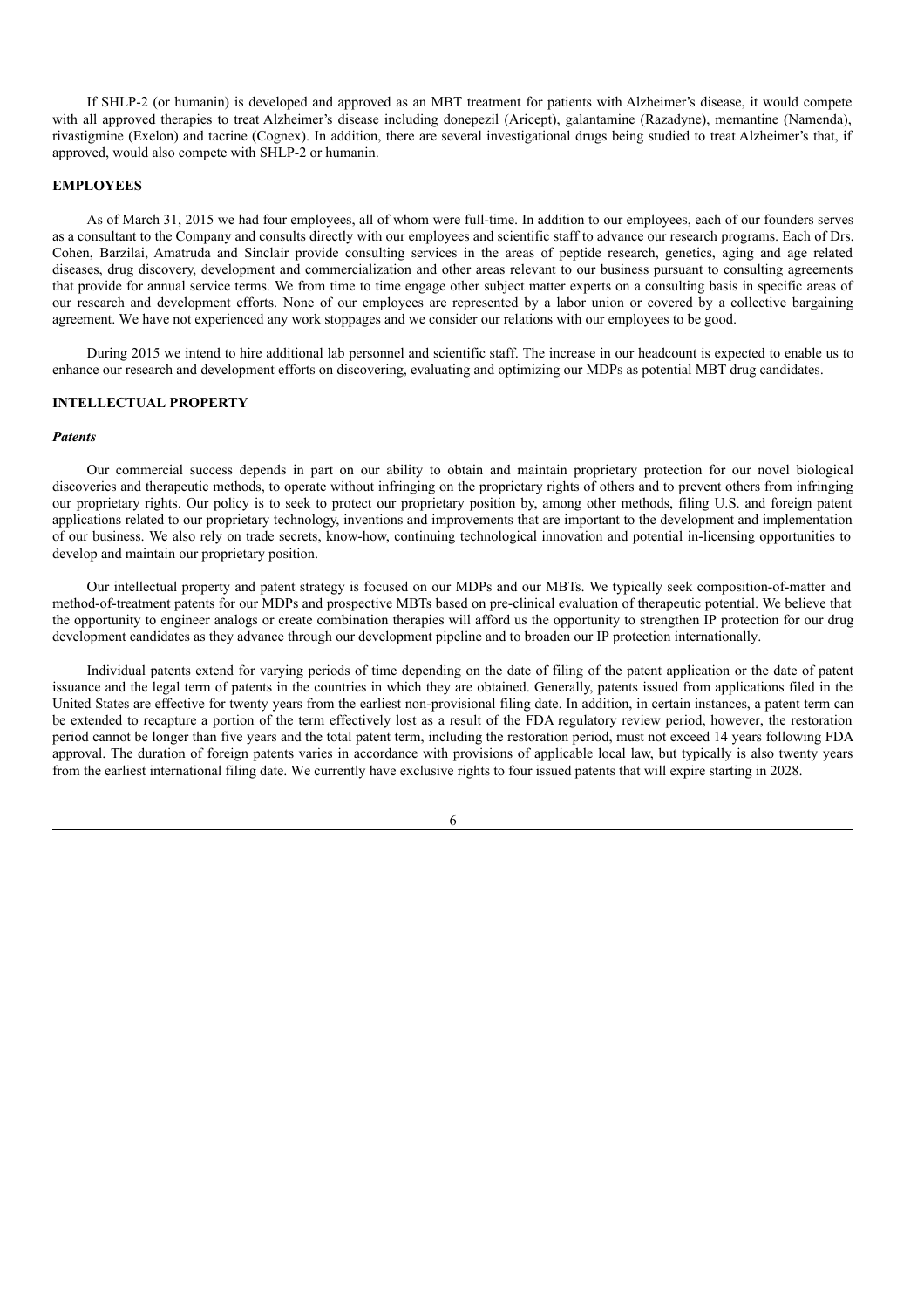A summary of our patent estate as it relates to our lead research peptides appears below:

|                                              |                    |                              |                           |                           | <b>Therapeutic Activities / Method of Use Claims</b> |                |              |              |                 |
|----------------------------------------------|--------------------|------------------------------|---------------------------|---------------------------|------------------------------------------------------|----------------|--------------|--------------|-----------------|
|                                              | Granted<br>/ Filed | Composition<br><b>Claims</b> | Type 1<br><b>Diabetes</b> | Type 2<br><b>Diabetes</b> | <b>Obesity</b>                                       | Fatty<br>Liver | Cancer       | Alzheimer's  | Atherosclerosis |
| <b>MOTS-c</b>                                | Filed              | $\checkmark$                 | $\checkmark$              | $\checkmark$              | $\checkmark$                                         | $\checkmark$   | $\checkmark$ |              |                 |
|                                              |                    |                              |                           |                           |                                                      |                |              |              |                 |
| SHLP-6                                       | Filed              | $\checkmark$                 |                           |                           |                                                      |                | $\checkmark$ |              |                 |
|                                              |                    |                              |                           |                           |                                                      |                |              |              |                 |
| SHLP-2                                       | Granted            | $\checkmark$                 | $\checkmark$              | $\checkmark$              |                                                      |                |              | $\checkmark$ |                 |
|                                              |                    |                              |                           |                           |                                                      |                |              |              |                 |
| <b>Humanin Analogs</b>                       | Granted            | $\checkmark$                 |                           | $\checkmark$              |                                                      |                |              |              |                 |
|                                              |                    |                              |                           |                           |                                                      |                |              |              |                 |
| <b>Humanin Analogs</b>                       | Two<br>Granted     |                              | $\checkmark$              |                           |                                                      |                |              |              |                 |
|                                              |                    |                              |                           |                           |                                                      |                |              |              |                 |
| <b>Humanin</b> and<br><b>Humanin Analogs</b> | Filed              |                              |                           |                           |                                                      |                |              |              | ✓               |

National and international patent laws concerning peptide therapeutics remain highly unsettled. Policies regarding the patent eligibility or breadth of claims allowed in such patents are currently in flux in the United States and other countries. Changes in either the patent laws or in interpretations of patent laws in the United States and other countries can diminish our ability to protect our inventions and enforce our intellectual property rights. Accordingly, we cannot predict the breadth or enforceability of claims that may be granted in our patents or in third-party patents. The biotechnology and pharmaceutical industries are characterized by extensive litigation regarding patents and other intellectual property rights. Our ability to maintain and solidify our proprietary position for our drugs and technology will depend on our success in obtaining effective claims and enforcing those claims once granted. We do not know whether any of the patent applications that we may file or license from third parties will result in the issuance of any patents. The issued patents that we license, or may license or own in the future, may be challenged, invalidated or circumvented, and the rights granted under any issued patents may not provide us with sufficient protection or competitive advantages against competitors with similar technology. Furthermore, our competitors may be able to independently develop and commercialize similar drugs or duplicate our technology, business model or strategy without infringing our patents. Because of the extensive time required for clinical development and regulatory review of a drug we may develop, it is possible that, before any of our drugs can be commercialized, any related patent may expire or remain in force for only a short period following commercialization, thereby reducing any advantage of any such patent. The patent positions for our lead research peptides are described below:

### *MOTS-c Patent Coverage*

We are the exclusive licensee from the Regents of the University of California (the "Regents") to intellectual property rights related MOTS-c, including one patent application filed in the United States (U.S. Application No. 14/213,617) and one international patent application filed concurrently (PCT/US2014/28968). Both applications include claims directed to the MOTS-c composition of matter, as well as methods of using MOTS-c to treat Type 1 Diabetes, Type 2 Diabetes, fatty liver, obesity and cancer.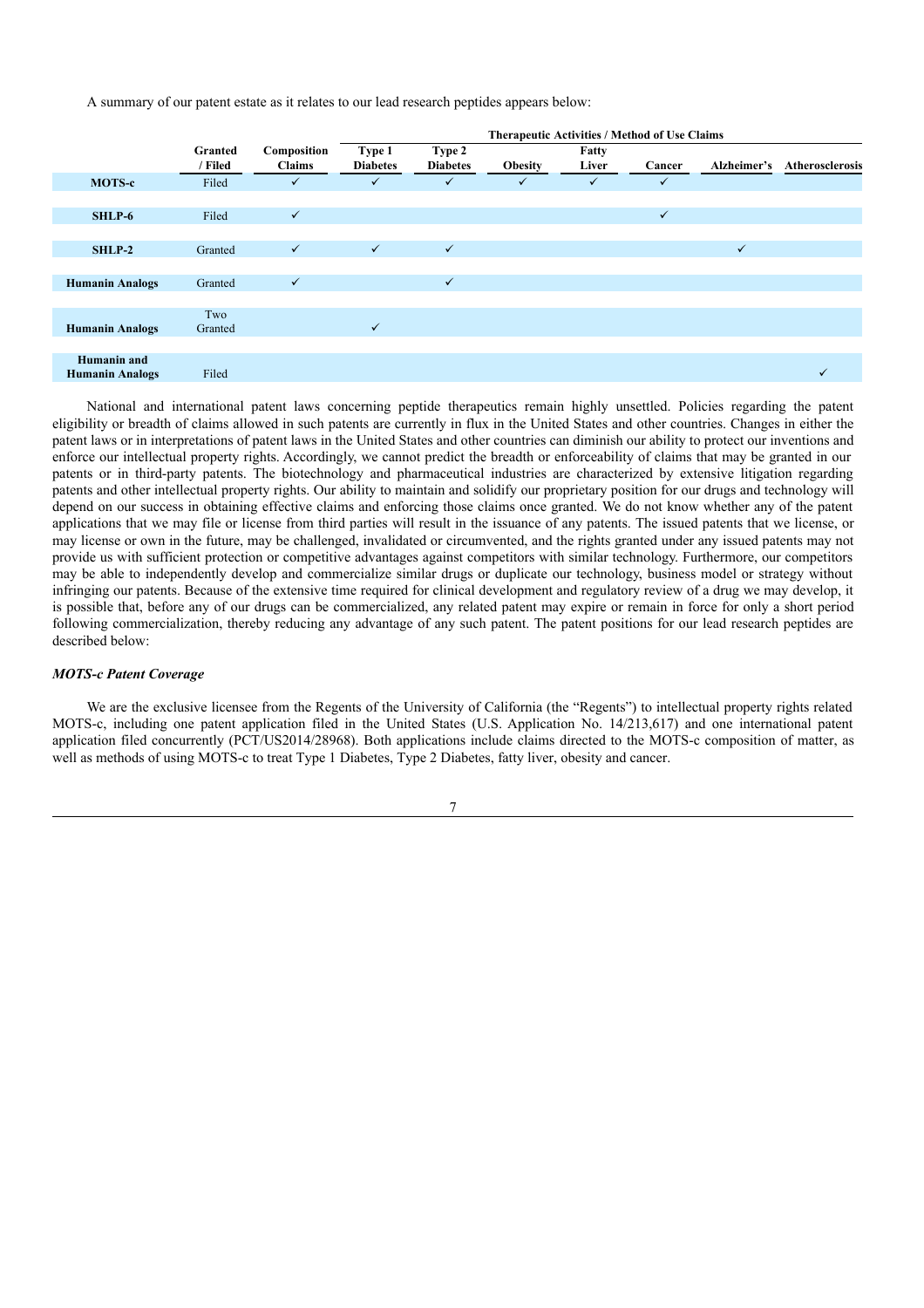### *SHLP-2 and SHLP-6 Patent Coverage*

We are the exclusive licensee from the Regents to intellectual property for SHLP-2 and SHLP-6. This intellectual property includes the following issued and pending patents:

- U.S. Patent No. 8,637,470, issued on January 28, 2014, with claims directed to the SHLP-2 composition of matter, and variants with therapeutic activity for treating Alzheimer's disease and Types 1 and 2 Diabetes.
- A divisional patent application in the United States for SHLP-6 (U.S. Application No. 14/134,430), with claims directed at the SHLP-6 composition of matter, and methods of use in treating cancer.

We have limited ability to expand coverage of this patent family outside of the United States, however we have developed and are currently evaluating analogs of SHLP-2 and SHLP-6 with modifications that improve potency or bioactivity of the peptide. If our evaluations show efficacy of these or other analog SHLPs in animal models, then we anticipate filing additional patents covering the composition of the modified SHLP and its methods of use in the United States, and internationally based on our evaluation of the potential for commercialization in those markets.

#### *Humanin and Humanin Analogs Patent Coverage*

We are the exclusive licensee from the Regents and the Albert Einstein College of Medicine of Yeshiva University to U.S. patent applications and issued U.S. patents and covering humanin and humanin analogs for treatment of disease.

- U.S. Patent No. 8,309,525, issued on November 13, 2012, with claims covering pharmaceutical compositions of humanin analogs for increasing insulin sensitivity.
- U.S. Patent No. 7,998,928, issued on August 16, 2011, with claims directed to methods of using a humanin analog to treat Type 1 Diabetes.
- U.S. Patent No. 8,653,027 issued on February 18, 2014 as a continuation of U.S. Patent 7,998,928, with claims directed to methods of using an additional humanin analog to treat Type 1 Diabetes.
- U.S. Patent Application No. 13/526,309 (pending), with claims directed to methods of using humanin or a humanin analog to treat atherosclerosis.

### *Trade Secrets*

In addition to patents, we rely upon unpatented trade secrets and know-how and continuing technological innovation to develop and maintain our competitive position. We seek to protect our proprietary information, in part, using confidentiality agreements with our commercial partners, collaborators, employees and consultants and invention assignment agreements with our employees. These agreements are designed to protect our proprietary information and, in the case of the invention assignment agreements, to grant us ownership of technologies that are developed through a relationship with a third party. These agreements may be breached, and we may not have adequate remedies for any breach. In addition, our trade secrets may otherwise become known or be independently discovered by competitors. To the extent that our commercial partners, collaborators, employees and consultants use intellectual property owned by others in their work for us, disputes may arise as to the rights in related or resulting know-how and inventions.

#### *Trademarks*

We applied for registration of the trademark COHBAR  $^{TM}$  in the United States and on January 20, 2015 it was published. A Notice of Allowance of our trademark application was issued on March 20, 2015.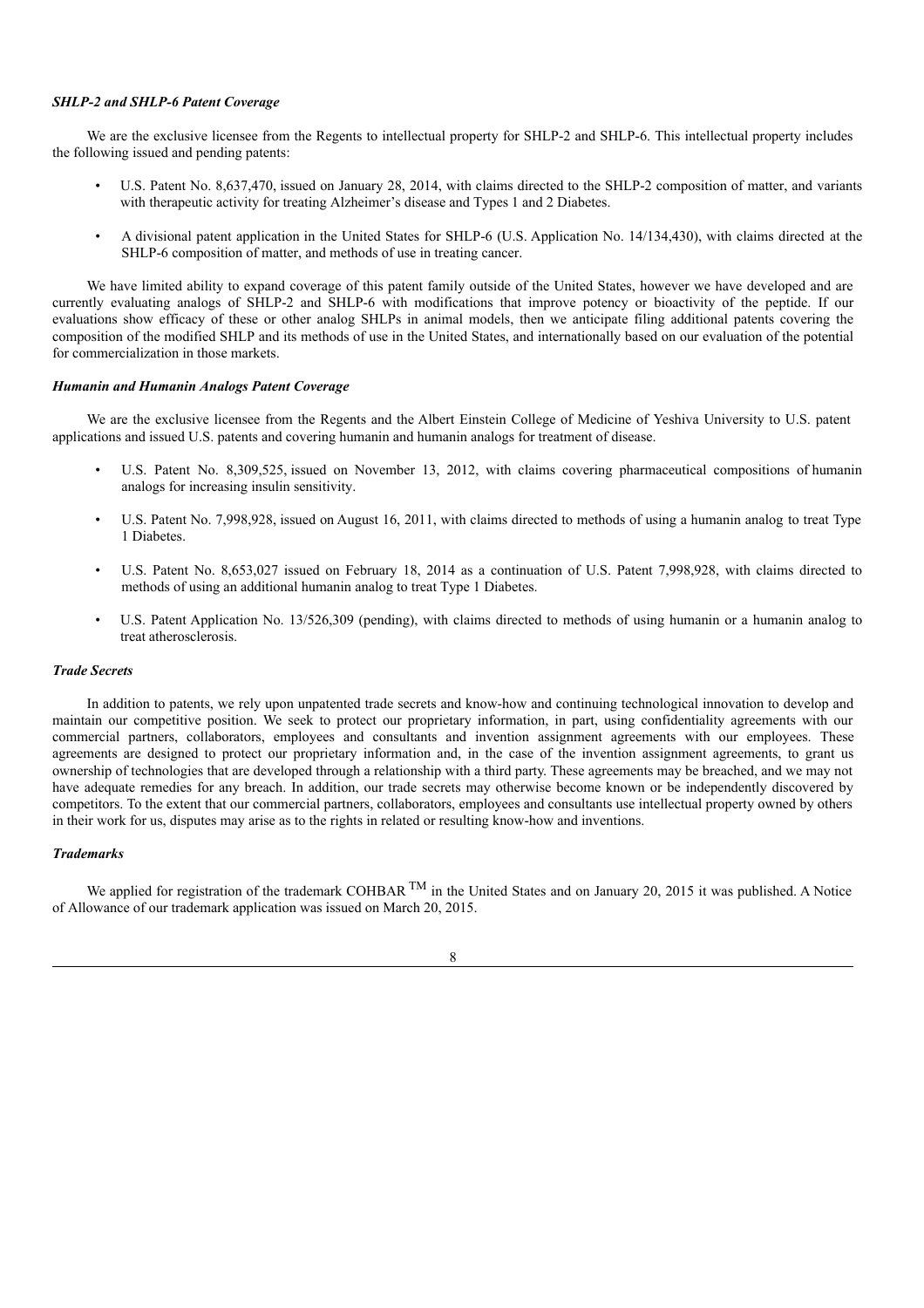#### *In-licenses*

#### *MOTS-c Exclusive License*

On August 6, 2013, we entered into an exclusive license agreement with the Regents to obtain worldwide, exclusive rights under patent filings and other intellectual property rights in inventions developed by Dr. Cohen and academic collaborators at the University of California, Los Angeles. The intellectual property includes the pending U.S. and international patent filings described above under "*MOTSc Patent Coverage*".

We agreed to pay the Regents specified development milestone payments aggregating up to \$765,000 for the first product sold under the license. Milestone payments for additional products developed and sold under the license are reduced by 50%. In addition, we are required to pay the Regents royalties equal to 2% of our worldwide net sales of drugs, therapies or other products developed from claims covered by the licensed patent, subject to a minimum royalty payment of \$75,000 annually, beginning after the first commercial sale of a licensed product. We are required to pay the Regents royalties ranging from 8% of worldwide sublicense sales of covered products (if the sublicense is entered after commencement of phase II clinical trials) to 12% of worldwide sublicense sales (if the sublicense is entered prior to commencement of phase I clinical trials). The agreement also requires us to meet certain diligence and development milestones, including filing of an IND for a product covered by the agreement on or before the seventh anniversary of the agreement date.

Under the agreement, the license rights granted to us are subject to any rights the United States Government may have in such licensed rights due to its sponsorship of research that led to the creation of the licensed rights. The agreement also provides that if the Regents become aware of a third-party's interest in exploiting the licensed technologies in a field that we are not actively pursuing, then we may be obligated either to issue a sublicense for use in the unexploited field to the third-party on substantially similar terms or to actively pursue the unexploited field subject to appropriate diligence milestones. The agreement terminates upon the expiration of the last valid claim of the licensed patent rights. We may terminate the agreement at any time by giving the Regents advance written notice. The agreement may also be terminated by the Regents in the event of our continuing material breach after notice of such breach and the opportunity to cure.

### *Humanin and SHLPs Exclusive License*

On November 30, 2011, we entered into an exclusive license agreement with the Regents and the Albert Einstein College of Medicine at Yeshiva University to obtain worldwide, exclusive rights under patent filings and other intellectual property rights in inventions developed by Drs. Cohen and Barzilai and their academic collaborators. The intellectual property subject to the agreement includes four issued and two pending U.S. patents including composition claims directed to humanin analogs, SHLP-2 and SHLP-6 and methods of use claims directed to humanin, humanin analogs and SHLP-6. See "Humanin and Humanin Analogs Patent Coverage" and "SHLP-2 and SHLP-6 Patent Coverage".

We agreed to pay the licensors specified development milestone payments aggregating up to \$765,000 for the first product sold under the license. Milestone payments for additional products developed and sold under the license are reduced by 50%. We are also required to pay annual maintenance fees to the licensors. Aggregate maintenance fees for the first five years following execution of the agreement are \$80,000. Thereafter, we are required to pay maintenance fees of \$50,000 annually until the first sale of a licensed product. In addition, we are required to pay the licensors royalties equal to 2% of our worldwide net sales of drugs, therapies or other products developed from claims covered by the licensed patents, subject to a minimum royalty payment of \$75,000 annually, beginning after the first commercial sale of a licensed product. We are required to pay royalties ranging from 8% of worldwide sublicense sales of covered products (if the sublicense is entered after commencement of phase II clinical trials) to 12% of worldwide sublicense sales (if the sublicense is entered prior to commencement of phase I clinical trials). The agreement also requires us to meet certain diligence and development milestones, including filing of an IND for a product covered by the agreement on or before the seventh anniversary of the agreement date.

 $\alpha$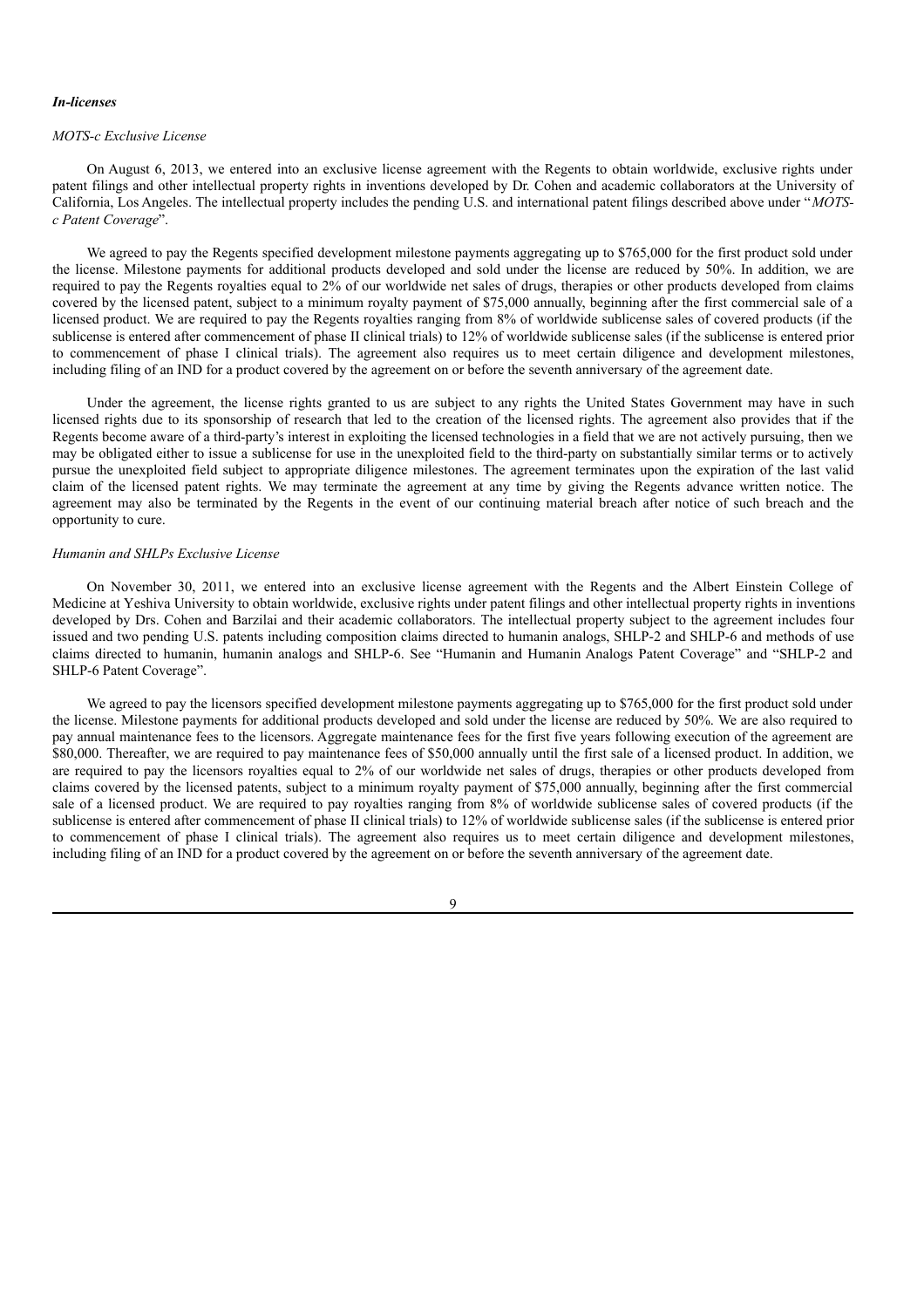Under the agreement, the license rights granted to us are subject to any rights the United States Government may have in such licensed rights due to its sponsorship of research that led to the creation of the licensed rights. The agreement terminates upon the expiration of the last valid claim of the licensed patent rights. We may terminate the agreement at any time by giving the Regents advance written notice. The agreement may also be terminated by the Regents in the event of our continuing material breach after notice of such breach and the opportunity to cure.

## **ENVIRONMENTAL AND OTHER REGULATORY MATTERS**

#### **Government Regulation**

The pre-clinical studies and clinical testing, manufacture, labeling, storage, record keeping, advertising, promotion, export, marketing and sales, among other things, of our therapeutic candidates and future products, are subject to extensive regulation by governmental authorities in the United States and other countries. In the United States, pharmaceutical products are regulated by the FDA under the Federal Food, Drug, and Cosmetic Act and other laws. Biologics are subject to regulation by the FDA under the FDCA, the Public Health Service Act, and related regulations, and other federal, state and local statutes and regulations. Biological products include, among other things, viruses, therapeutic serums, vaccines and most protein products. Product development and approval within these regulatory frameworks takes a number of years, and involves the expenditure of substantial resources.

Regulatory approval will be required in all major markets in which we, or our licensees, seek to test our products in development. At a minimum, such approval requires evaluation of data relating to quality, safety and efficacy of a product for its proposed use. The specific types of data required and the regulations relating to these data differ depending on the territory, the drug involved, the proposed indication and the stage of development.

In general, new chemical entities are tested in animals to determine whether the product is reasonably safe for initial human testing. Clinical trials for new products are typically conducted in three sequential phases that may overlap. Phase 1 trials typically involve the initial introduction of the pharmaceutical into healthy human volunteers and the emphasis is on testing for safety, dosage tolerance, metabolism, distribution, excretion and clinical pharmacology. In the case of serious or life-threatening diseases, such as cancer, initial Phase 1 trials are often conducted in patients directly, with preliminary exploration of potential efficacy. Phase 2 trials involve clinical trials to evaluate the effectiveness of the drug for a particular indication or indications in patients with the disease or condition under study and to determine the common short-term side effects and risks associated with the drug. Phase 2 trials are typically closely monitored and conducted in a relatively small number of patients, usually involving no more than several hundred subjects. Phase 3 trials are generally expanded, well-controlled clinical trials. They are performed after preliminary evidence suggesting effectiveness of the drug has been obtained, and are intended to gather the additional information about effectiveness and safety that is needed to evaluate the overall benefitrisk relationship of the drug and to provide an adequate basis for physician labeling.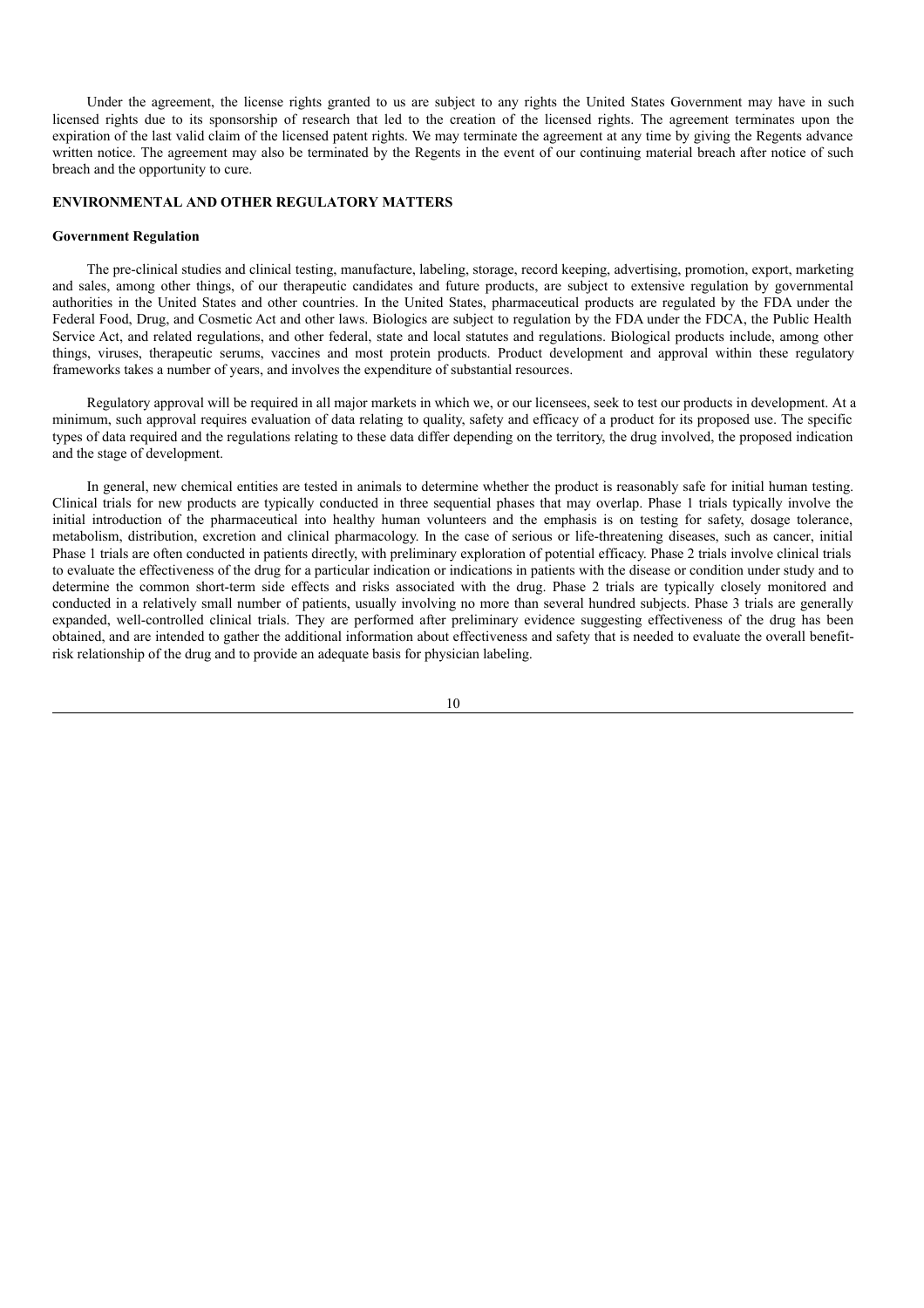In the U.S., specific pre-clinical data, chemical data and a proposed clinical study protocol, as described above, must be submitted to the FDA as part of an Investigational New Drug application, or IND, which, unless the FDA objects, will become effective 30 days following receipt by the FDA. Phase 1 trials may commence only after the IND application becomes effective. Following completion of Phase 1 trials, further submissions to regulatory authorities are necessary in relation to Phase 2 and 3 trials to update the existing IND. Authorities may require additional data before allowing the trials to commence and could demand discontinuation of studies at any time if there are significant safety issues. In addition to regulatory review, a clinical trial involving human subjects has to be approved by an independent body. The exact composition and responsibilities of this body differ from country to country. In the U.S., for example, each clinical trial is conducted under the auspices of an Institutional Review Board at the institution at which the clinical trial is conducted. This board considers among other things, the design of the clinical trial, ethical factors, the safety of the human subjects and the possible liability risk for the institution.

Information generated in this process is susceptible to varying interpretations that could delay, limit, or prevent regulatory approval at any stage of the approval process. Failure to demonstrate adequately the quality, safety and efficacy of a therapeutic drug under development would delay or prevent regulatory approval of the product.

In order to gain marketing approval, we must submit a new drug application, or NDA, for review by the FDA. The NDA requires information on the quality of the chemistry, manufacturing and pharmaceutical aspects of the product and non-clinical and clinical data.

There can be no assurance that if clinical trials are completed that we or any future collaborative partners will submit an NDA or similar applications outside the U.S. for required authorizations to manufacture or market potential products, or that any such applications will be timely reviewed or approved. Approval of an NDA can take several months to several years or be denied, and the approval process can be affected by a number of factors. Additional studies or clinical trials may be requested during the review and may delay marketing approval and involve unbudgeted costs. Regulatory authorities may conduct inspections of relevant facilities and review manufacturing procedures, operating systems and personnel qualifications. In addition to obtaining approval for each product, in many cases each drug manufacturing facility must be approved. Further, inspections may occur over the life of the product. An inspection of the clinical investigation sites by a competent authority may be required as part of the regulatory approval procedure. As a condition of marketing approval, the regulatory agency may require post-marketing surveillance to monitor adverse effects, or other additional studies as deemed appropriate. After approval for the initial indication, further clinical studies are usually necessary to gain approval for additional indications. The terms of any approval, including labeling content, may be more restrictive than expected and could affect product marketability.

Holders of an approved NDA are required to report certain adverse reactions and production problems, if any, to the FDA, and to comply with certain requirements concerning advertising and promotional labeling for their products. Moreover, quality control and manufacturing procedures must continue to conform to cGMP after approval, and the FDA periodically inspects manufacturing facilities to assess cGMP compliance. Accordingly, manufacturers must continue to expend time, money and effort in the area of production and quality control to maintain compliance with cGMP and other aspects of regulatory compliance. We expect to continue to rely upon third-party manufacturers to produce commercial supplies of any products which are approved for marketing. We cannot be sure that those manufacturers will remain in compliance with applicable regulations, or that future FDA inspections will not identify compliance issues at the facilities of our contract manufacturers that may disrupt production or distribution, or require substantial resources to correct.

Any of our future products approved by FDA will likely be purchased principally by healthcare providers that typically bill various third-party payors, such as governmental programs (e.g., Medicare and Medicaid), private insurance plans and managed care plans, for the healthcare products and services provided to their patients. The ability of customers to obtain appropriate reimbursement for the products and services they provide is crucial to the success of new drug and biologic products. The availability of reimbursement affects which products customers purchase and the prices they are willing to pay. Reimbursement varies from country to country and can significantly impact the acceptance of new products. Even if we were to develop a promising new product, we may find limited demand for the product unless reimbursement approval is obtained from private and governmental third-party payors.

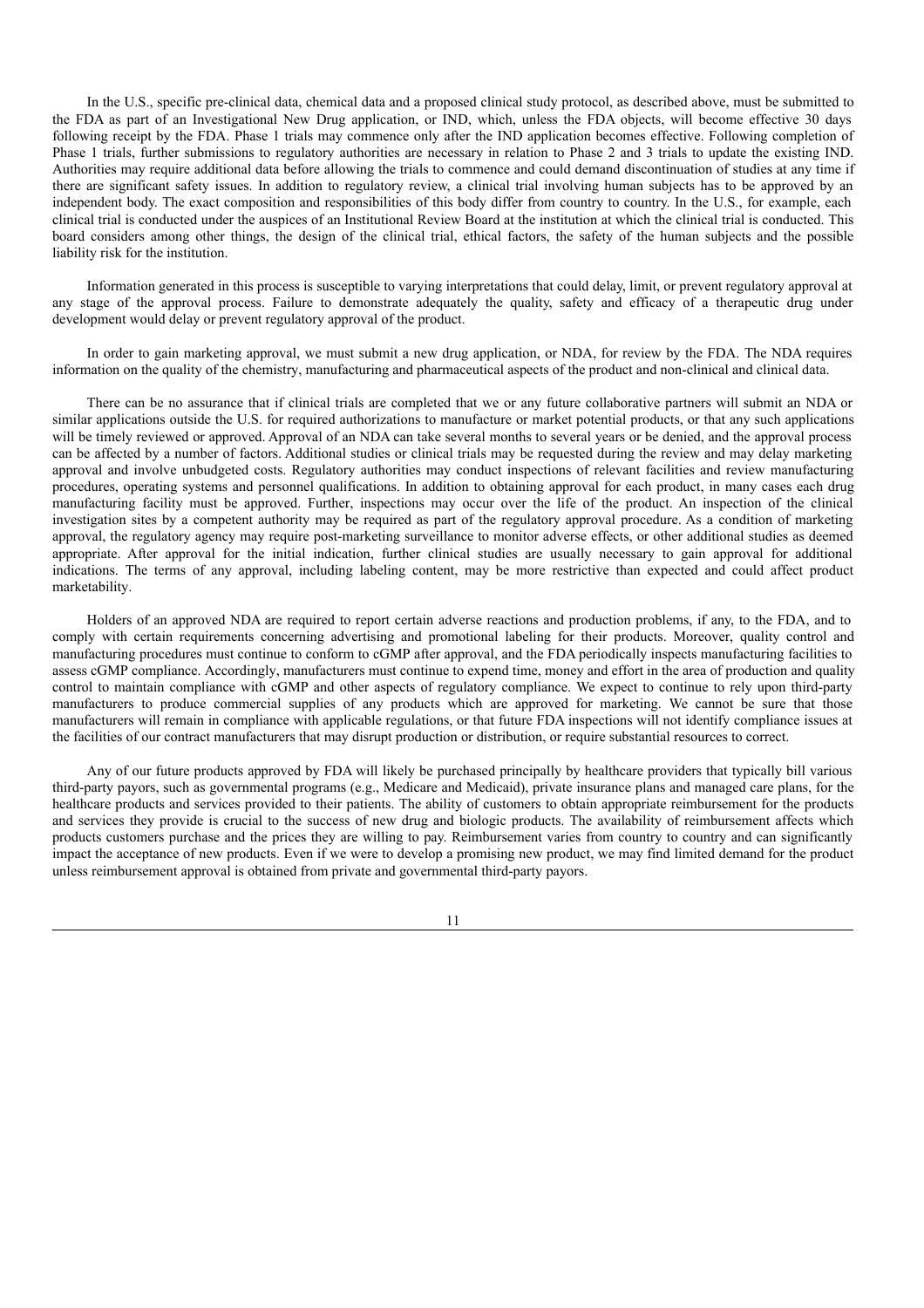If FDA approves any of our future products and reimbursement for those products is approved by any federal or state healthcare programs, then we will be subject to federal and state laws, such as the Federal False Claims Act, state false claims acts, the illegal remuneration provisions of the Social Security Act, the federal anti-kickback laws, and state anti-kickback laws that govern financial and other arrangements among drug manufacturers and developers and the physicians and other practitioners or facilities that purchase or prescribe products. Among other things, these laws prohibit kickbacks, bribes and rebates, as well as other direct and indirect payments that are intended to induce the use or prescription of medical products or services payable by any federal or state healthcare program, and prohibit presenting a false or misleading claim for payment under a federal or state program. Possible sanctions for violation of any of these restrictions or prohibitions include loss of eligibility to participate in federal and state reimbursement programs and civil and criminal penalties. If we fail to comply, even inadvertently, with any of these requirements, we could be required to alter our operations, enter into corporate integrity, deferred prosecution or similar agreements with state or federal government agencies, and become subject to significant civil and criminal penalties.

## **AVAILABLE INFORMATION**

Our common stock is listed on the TSX Venture Exchange and trades under the symbol "COB.U." Our principal executive offices are located at 1455 Adams Drive, Suite 2050, Menlo Park, California 94025, and our telephone number is (415) 388-2222. The Internet address of our corporate website is http://www.cohbar.com.

We file annual reports, quarterly reports, current reports, proxy statements and other information with the Securities and Exchange Commission (the "SEC") under the Securities Exchange Act of 1934, as amended. You can inspect and obtain a copy of our reports, proxy statements and other information filed with the SEC at the offices of the SEC's Public Reference Room at 100 F Street N.E., Washington, D.C. 20549, on official business days during the hours of 10 a.m. to 3 p.m. EST. Please call the SEC at 1-800-SEC-0330 for further information on the Public Reference Room. The SEC maintains an Internet website at http://www.sec.gov where you can access copies of most of our SEC filings.

We make our annual reports on Form 10-K, quarterly reports on Form 10-Q, current reports on Form 8-K, and amendments to those reports, available free of charge on our corporate website. In addition, our Code of Ethics and Business Conduct and the charters of our Audit Committee, Compensation Committee and Corporate Governance and Nominating Committee are available on our corporate website. The contents of our corporate website are not incorporated into, or otherwise to be regarded as part of, this annual report on Form 10-K.

## **Item 1A. Risk Factors**

CohBar operates in an environment that involves a number of risks and uncertainties. The risks and uncertainties described in this Annual Report on Form 10-K are not the only risks and uncertainties that we face. Additional risks and uncertainties that presently are not considered material or are not known to us, and therefore are not mentioned herein, may impair our business operations. If any of the risks described in this Annual Report on Form 10-K actually occur, our business, operating results and financial position could be adversely affected.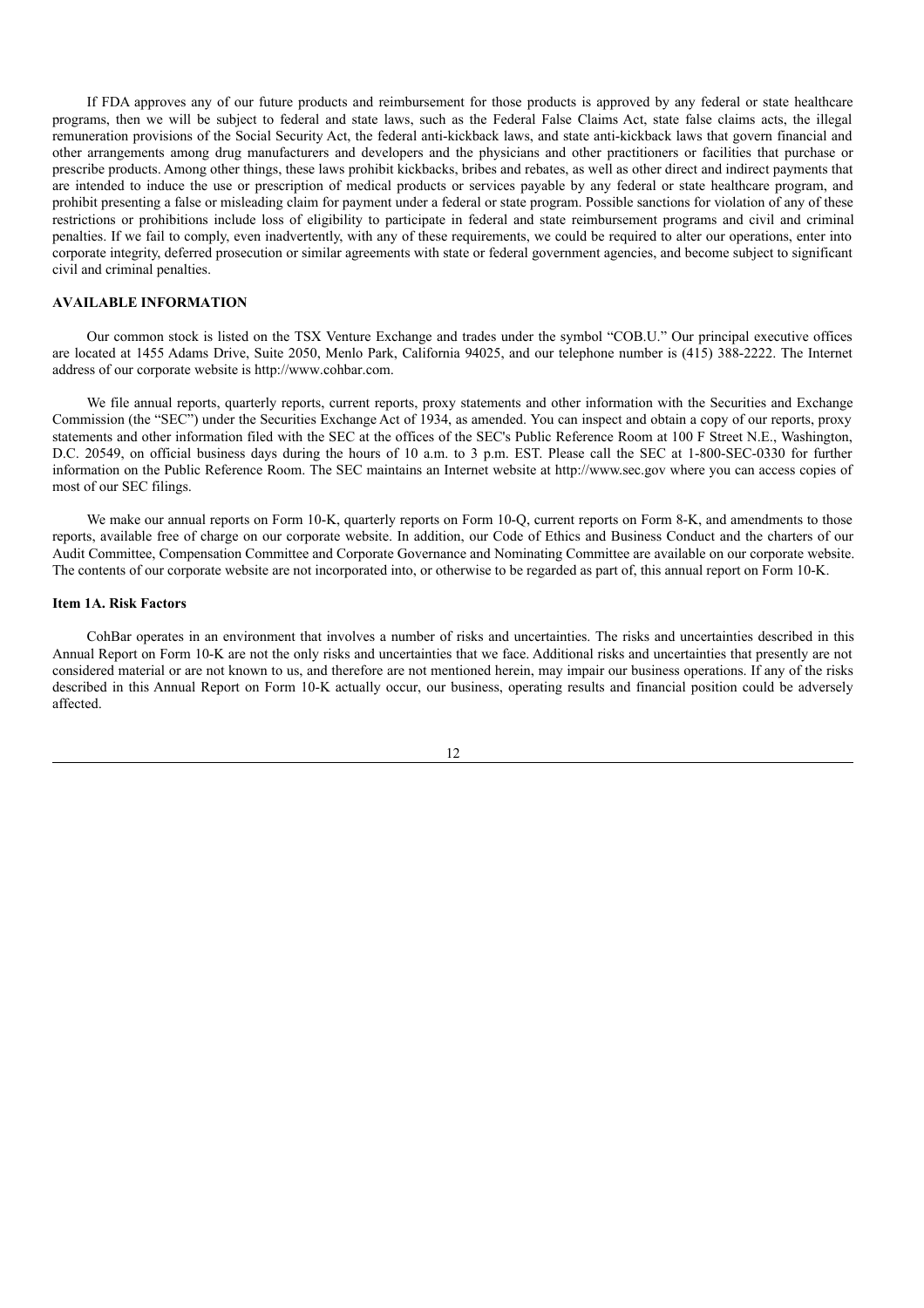#### *We have had a history of losses and no revenue.*

Since our conversion to a Delaware corporation in September 2009 through December 31, 2014, we have accumulated losses of \$4,456,327. As of December 31, 2014, we had working capital of \$519,296 and a stockholders' equity of \$1,069,604. We can offer no assurance that we will ever operate profitably or that we will generate positive cash flow in the future. To date, we have not generated any revenues from our operations. As a result, our management expects the business to continue to experience negative cash flow for the foreseeable future and cannot predict when, if ever, our business might become profitable. Until we can generate significant revenues, if ever, we expect to satisfy our future cash needs through equity or debt financing. We will need to raise additional funds, and such funds may not be available on commercially acceptable terms, if at all. If we are unable to raise funds on acceptable terms, we may not be able to execute our business plan, take advantage of future opportunities, or respond to competitive pressures or unanticipated requirements. This may seriously harm our business, financial condition and results of operations. In the event we are not able to continue operations you will likely suffer a complete loss of your investment in our securities.

### We are an early research stage biotechnology company and may never be able to successfully develop marketable products or generate any revenue. We have a very limited relevant operating history upon which an evaluation of our performance and prospects can be made. There is no assurance that our future operations will result in profits. If we cannot generate sufficient revenues, we may *suspend or cease operations.*

We are an early-stage company. Our operations to date have been limited to organizing and staffing our company, business planning, raising capital, in-licensing intellectual property, identifying MDPs for further research and performing research on identified MDPs. We have not generated any revenues to date and have no operating history. All of our MBTs are in the concept or research stage. Moreover, we cannot be certain that our research and development efforts will be successful or, if successful, that our MBTs will ever be approved by the FDA. Typically, it takes 10-12 years to develop one new medicine from the time it is discovered to when it is available for treating patients and longer timeframes are not uncommon. Even if approved, our products may not generate commercial revenues. We have no relevant operating history upon which an evaluation of our performance and prospects can be made. We are subject to all of the business risks associated with a new enterprise, including, but not limited to, risks of unforeseen capital requirements, failure of potential drug candidates either in research, pre-clinical testing or in clinical trials, failure to establish business relationships and competitive disadvantages against other companies. If we fail to become profitable, we may suspend or cease operations.

### *We may not be successful in our ef orts to identify or discover potential drug development candidates.*

A key element of our strategy is to identify and test MDPs that play a role in cellular processes underlying our targeted disease indications. A significant portion of the research that we are conducting involves emerging scientific knowledge and drug discovery methods. Our drug discovery efforts may not be successful in identifying MBTs that are useful in treating disease. Our research programs may initially show promise in identifying potential drug development candidates, yet fail to yield candidates for pre-clinical and clinical development for a number of reasons, including:

- the research methodology used may not be successful in identifying appropriate potential drug development candidates; or
- potential drug development candidates may, on further study, be shown not to be effective in humans, or to have unacceptable toxicities, harmful side effects, or other characteristics that indicate that they are unlikely to be medicines that will receive marketing approval and achieve market acceptance.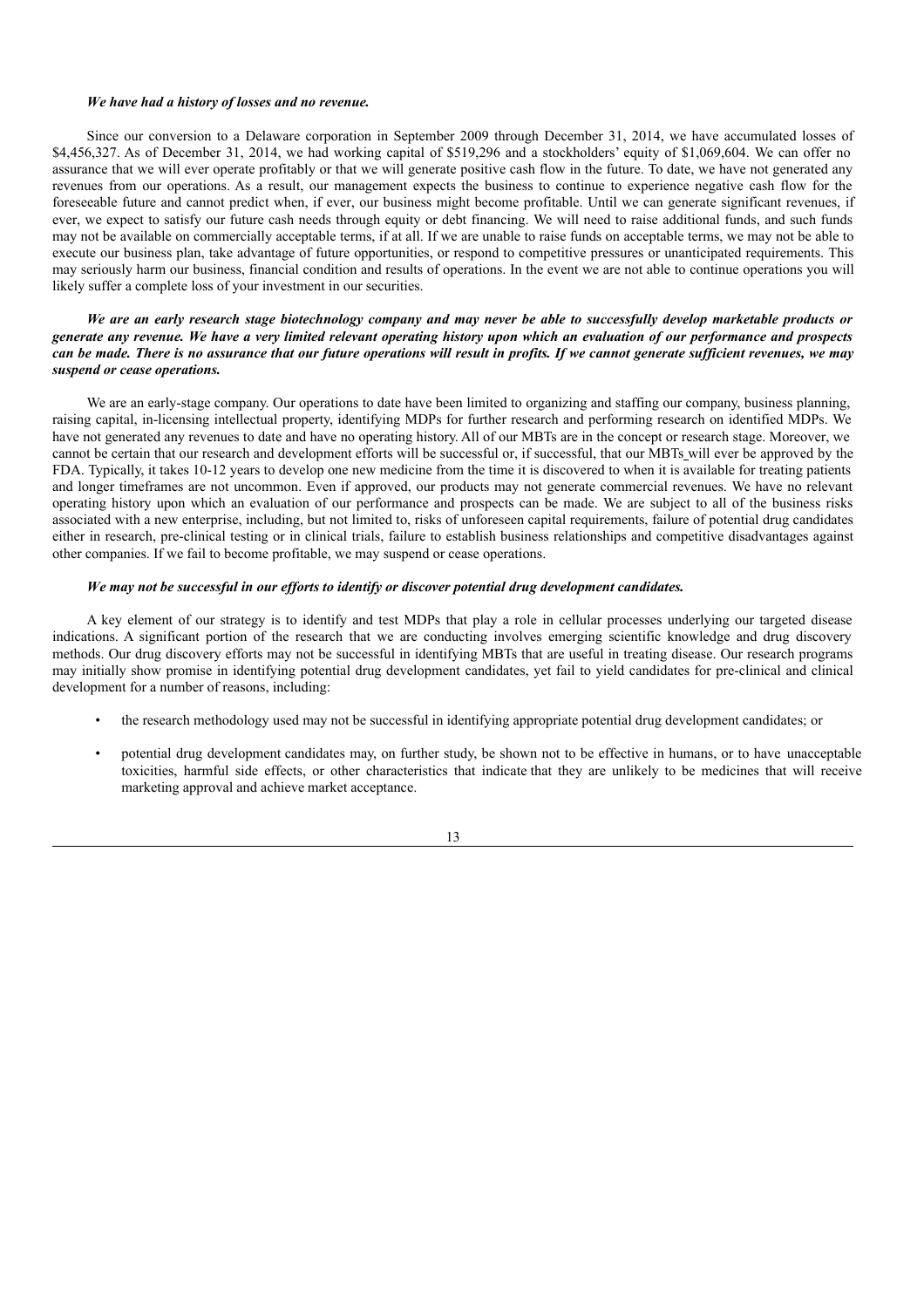Research programs to identify new product candidates require substantial technical, financial and human resources. We may choose to focus our efforts and resources on a potential product candidate that ultimately proves to be unsuccessful. If we are unable to identify suitable MBTs for pre-clinical and clinical development, we will not be able to obtain product revenues in future periods, which likely would result in significant harm to our financial position and adversely impact our stock price.

### Our research and development plans will require substantial additional future funding which could impact our operational and *financial condition. Without the required additional funds, we will likely cease operations.*

It will take several years before we are able to develop potentially marketable products, if at all. Our research and development plans will require substantial additional capital to:

- conduct research, pre-clinical testing and human studies;
- manufacture any future drug development candidate or product at pilot and commercial scale; and
- establish and develop quality control, regulatory, and administrative capabilities to support these programs.

Our future operating and capital needs will depend on many factors, including:

- the pace of scientific progress in our research programs and the magnitude of these programs;
- the scope and results of pre-clinical testing and human studies;
- the time and costs involved in obtaining regulatory approvals;
- the time and costs involved in preparing, filing, prosecuting, securing, maintaining and enforcing intellectual property rights;
- competing technological and market developments;
- our ability to establish additional collaborations;
- changes in any future collaborations;
- the cost of manufacturing our drug products; and
- the effectiveness of efforts to commercialize and market our products.

We base our outlook regarding the need for funds on many uncertain variables. Such uncertainties include the success of our research and development initiatives, regulatory approvals, the timing of events outside our direct control such as negotiations with potential strategic partners and other factors. Any of these uncertain events can significantly change our cash requirements as they determine such one-time events as the receipt or payment of major milestones and other payments.

Additional funds will be required to support our operations and if we are unable to obtain them on favorable terms, we may be required to cease or reduce further research and development of our drug product programs, sell or abandon some or all of our intellectual property, merge with another entity or cease operations.

### We will need additional funding and may be unable to raise additional capital when needed, which would force us to delay, reduce *or eliminate our research and development activities.*

Our operations to date have consumed substantial amounts of cash, and we expect our capital and operating expenditures to increase in the next few years. We may not be able to generate significant revenues for several years, if at all. Until we can generate significant revenues, if ever, we expect to satisfy our future cash needs through equity or debt financing. We cannot be certain that additional funding will be available on acceptable terms, or at all. If adequate funds are not available, we may be required to delay, reduce the scope of, or eliminate one or more of our research and development activities.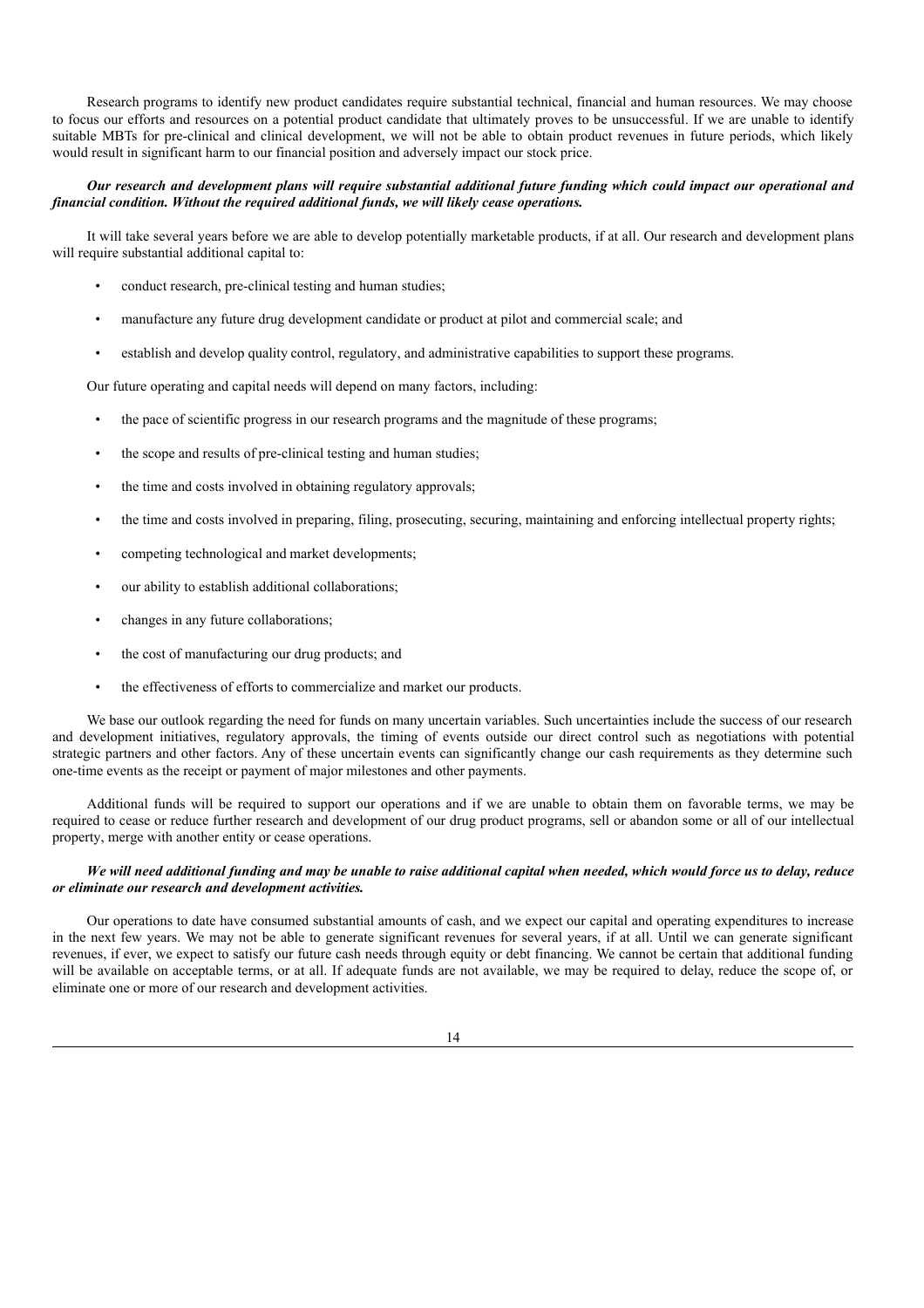### Our independent registered public accountants have identified a material weakness in our internal control over financial reporting. In addition, because of our status as an emerging growth company, our independent registered public accountants are not required to provide an attestation report as to our internal control over financial reporting for the foreseeable future.

In connection with the audits of our consolidated financial statements for the years ended December 31, 2014 and 2013, our independent registered public accountants identified a material weakness in our internal control over financial reporting. A "material weakness" is a deficiency, or a combination of deficiencies, in internal control over financial reporting such that there is a reasonable possibility that a material misstatement of our annual or interim financial statements will not be prevented or detected on a timely basis. The material weakness relates to our having one employee assigned to positions that involve processing financial information, resulting in a lack of segregation of duties so that all journal entries and account reconciliations are reviewed by someone other than the preparer, heightening the risk of error or fraud. If we are unable to remediate the material weakness, or other control deficiencies are identified, we may not be able to report our financial results accurately, prevent fraud or file our periodic reports as a public company in a timely manner.

As a public company, we are required to maintain internal control over financial reporting and to report any material weaknesses in such internal control. In addition, beginning with our annual report on Form 10-K for the year ending December 31, 2015, we will be required to annually assess the effectiveness of our internal control over financial reporting pursuant to Section 404 of the Sarbanes-Oxley Act. We are in the process of designing, implementing, and testing the internal control over financial reporting required to comply with this obligation, which process is time consuming, costly, and complicated. Because of our limited resources we may be unable remediate the identified material weakness in a timely manner, or additional control deficiencies may be identified. As a result, we may be unable to report our financial results accurately on a timely basis or help prevent fraud, which could cause our reported financial results to be materially misstated and result in the loss of investor confidence and cause the market price of our common stock to decline.

Whether or not our management concludes that our internal control over financial reporting is effective, our independent registered public accounting firm may issue a report that is qualified if it is not satisfied with our controls or the level at which our controls are documented, designed, operated or reviewed. However, our independent registered public accounting firm will not be required to attest formally to the effectiveness of our internal control over financial reporting pursuant to Section 404 of the Sarbanes-Oxley Act until the later of the year following our first annual report required to be filed with the SEC or the date we are no longer an "emerging growth company" as defined in the JOBS Act. We expect to be an "emerging growth company" for up to five years. Accordingly, you will not be able to depend on any attestation concerning our internal control over financial reporting from our independent registered public accountants for the foreseeable future.

### Our ability to utilize our net operating loss carryforwards and certain other tax attributes may be limited.

Under Section 382 and related provisions of the Internal Revenue Code of 1986, as amended (the "Code"), if a corporation undergoes an "ownership change" (generally defined as a greater than 50% change (by value) in its equity ownership over a three year period), the corporation's ability to use its pre-change net operating loss carryforwards and other pre-change tax attributes to offset its post-change income may be limited. We may in the future as a result of subsequent shifts in our stock ownership experience an "ownership change." Thus, our ability to utilize carryforwards of our net operating losses and other tax attributes to reduce future tax liabilities may be substantially restricted. At this time, we have not completed a study to assess whether an ownership change under Section 382 of the Code may occur in the foreseeable future due to the costs and complexities associated with such a study. Further, U.S. tax laws limit the time during which these carryforwards may be applied against future taxes. Therefore, we may not be able to take full advantage of these carryforwards for federal or state tax purposes.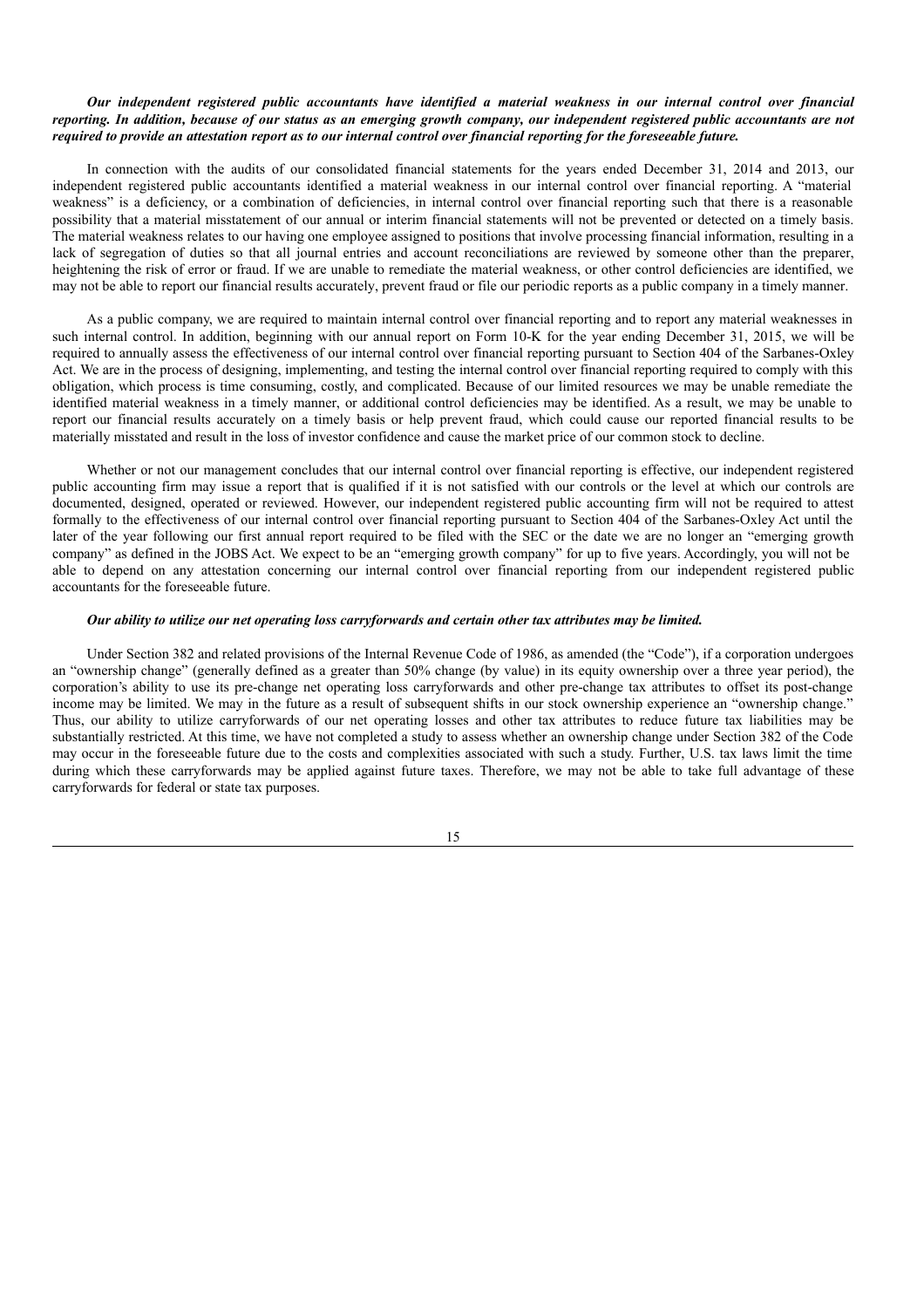### If we fail to demonstrate efficacy in our research and clinical trials, our future business prospects, financial condition and *operating results will be materially adversely af ected.*

The success of our research and development efforts will be greatly dependent upon our ability to demonstrate efficacy of MBTs in non-clinical studies, as well as in clinical trials. Non-clinical studies involve testing potential MBTs in appropriate non-human disease models to demonstrate efficacy and safety. Regulatory agencies evaluate these data carefully before they will approve clinical testing in humans. If certain non-clinical data reveals potential safety issues or the results are inconsistent with an expectation of the potential drug's efficacy in humans, the program may be discontinued or the regulatory agencies may require additional testing before allowing human clinical trials. This additional testing will increase program expenses and extend timelines. We may decide to suspend further testing on our potential drugs if, in the judgment of our management and advisors, the non-clinical test results do not support further development.

Moreover, success in research, pre-clinical testing and early clinical trials does not ensure that later clinical trials will be successful, and we cannot be sure that the results of later clinical trials will replicate the results of prior clinical trials and non-clinical testing. The clinical trial process may fail to demonstrate that our potential drug candidates are safe for humans and effective for indicated uses. This failure would cause us to abandon a drug candidate and may delay development of other potential drug candidates. Any delay in, or termination of, our non-clinical testing or clinical trials will delay the filing of an investigational new drug application and new drug application with the Food and Drug Administration or the equivalent applications with pharmaceutical regulatory authorities outside the United States and, ultimately, our ability to commercialize our potential drugs and generate product revenues. In addition, we expect that our early clinical trials will involve small patient populations. Because of the small sample size, the results of these early clinical trials may not be indicative of future results.

Following successful non-clinical testing, potential drugs will need to be tested in a clinical development program to provide data on safety and efficacy prior to becoming eligible for product approval and licensure by regulatory agencies.

If any of our future potential drugs in clinical development become the subject of problems, our ability to sustain our development programs will become critically compromised. For example, efficacy or safety concerns may arise, whether or not justified, that could lead to the suspension or termination of our clinical programs. Examples of problems that could arise include, among others:

- efficacy or safety concerns with the potential drug candidates, even if not justified;
- failure of agencies to approve a drug candidate and/or requiring additional clinical or non-clinical studies before prior to determining approvability;
- manufacturing difficulties or concerns;
- regulatory proceedings subjecting the potential drug candidates to potential recall;
- publicity affecting doctor prescription or patient use of the potential drugs;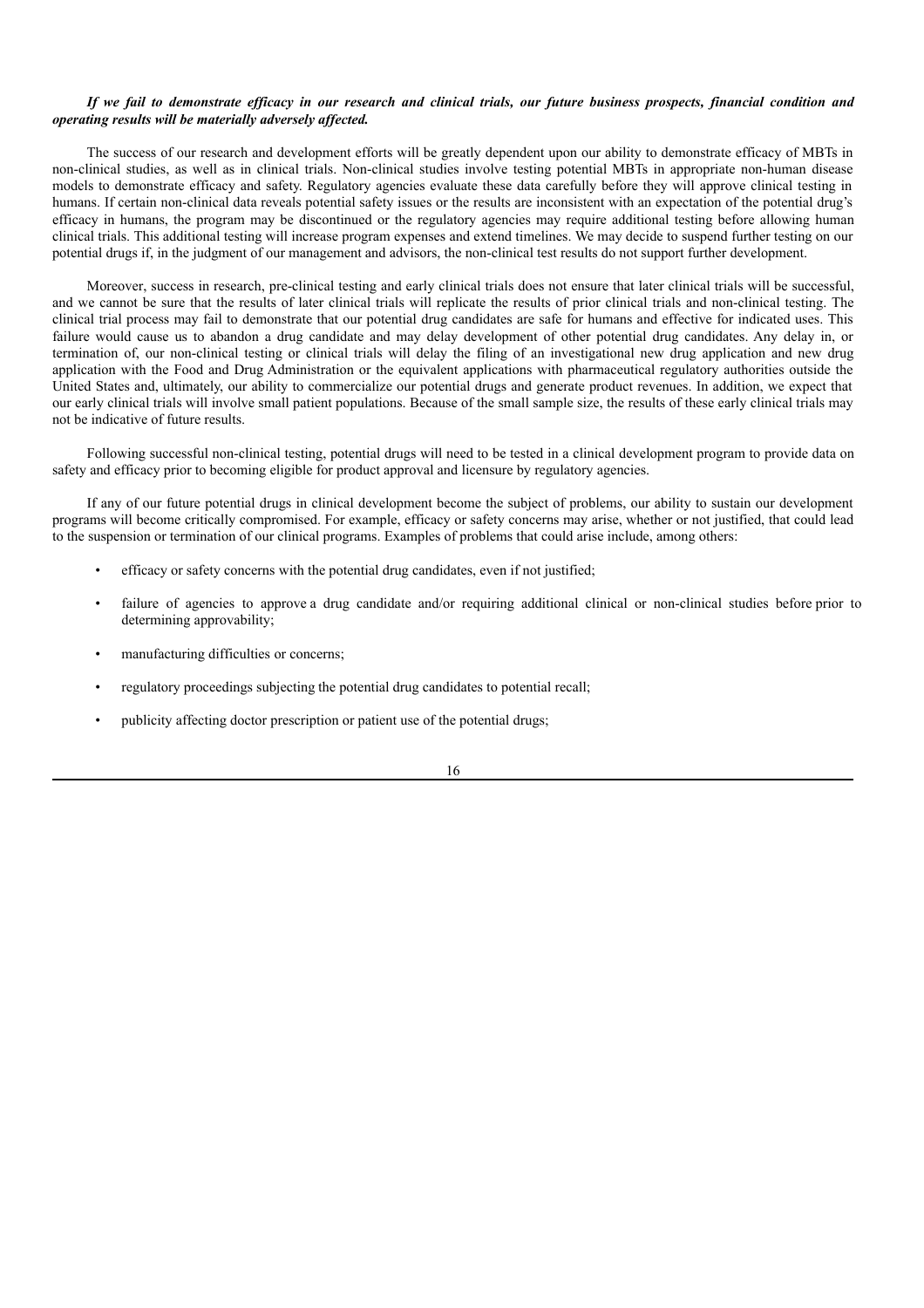- pressure from competitive products; or
- introduction of more effective treatments.

Each clinical phase is designed to test attributes of the drug and problems that might result in the termination of the entire clinical plan. These problems can be revealed at any time throughout the overall clinical program. The failure to demonstrate efficacy in our clinical trials would have a material adverse effect on our future business prospects, financial condition and operating results.

Even if we are able to develop our potential drugs, we may not be able to obtain regulatory approval, or if approved, we may not be able to generate significant revenues or successfully commercialize our products, which will adversely affect our financial results and financial condition and we will have to delay or terminate some or all of our research and development plans which may force us to *cease operations.*

All of our potential drug candidates will require extensive additional research and development, including pre-clinical testing and clinical trials, as well as regulatory approvals, before we can market them. We cannot predict if or when any potential drug candidate we intend to develop will be approved for marketing. There are many reasons that we may fail in our efforts to develop our potential drug candidates. These include:

- the possibility that pre-clinical testing or clinical trials may show that our potential drugs are ineffective and/or cause harmful side effects or toxicities;
- our potential drugs may prove to be too expensive to manufacture or administer to patients;
- our potential drugs may fail to receive necessary regulatory approvals from the United States Food and Drug Administration or foreign regulatory authorities in a timely manner, or at all;
- even if our potential drugs are approved, we may not be able to produce them in commercial quantities or at reasonable costs;
- even if our potential drugs are approved, they may not achieve commercial acceptance;
- regulatory or governmental authorities may apply restrictions to any of our potential drugs, which could adversely affect their commercial success; and
- the proprietary rights of other parties may prevent us or our potential collaborative partners from marketing our potential drugs.

If we fail to develop our potential drug candidates, our financial results and financial condition will be adversely affected, we will have to delay or terminate some or all of our research and development plans and may be forced to cease operations.

### If we do not maintain the support of qualified scientific collaborators, our revenue, growth and profitability will likely be limited, *which would have a material adverse ef ect on our business.*

We will need to maintain our existing relationships with leading scientists and/or establish new relationships with scientific collaborators. We believe that such relationships are pivotal to establishing products using our technologies as a standard of care for various indications. There is no assurance that our founders, scientific advisors or research partners will continue to work with us or that we will be able to attract additional research partners. If we are not able to establish scientific relationships to assist in our research and development, we may not be able to successfully develop our potential drug candidates. If this happens, our business will be adversely affected.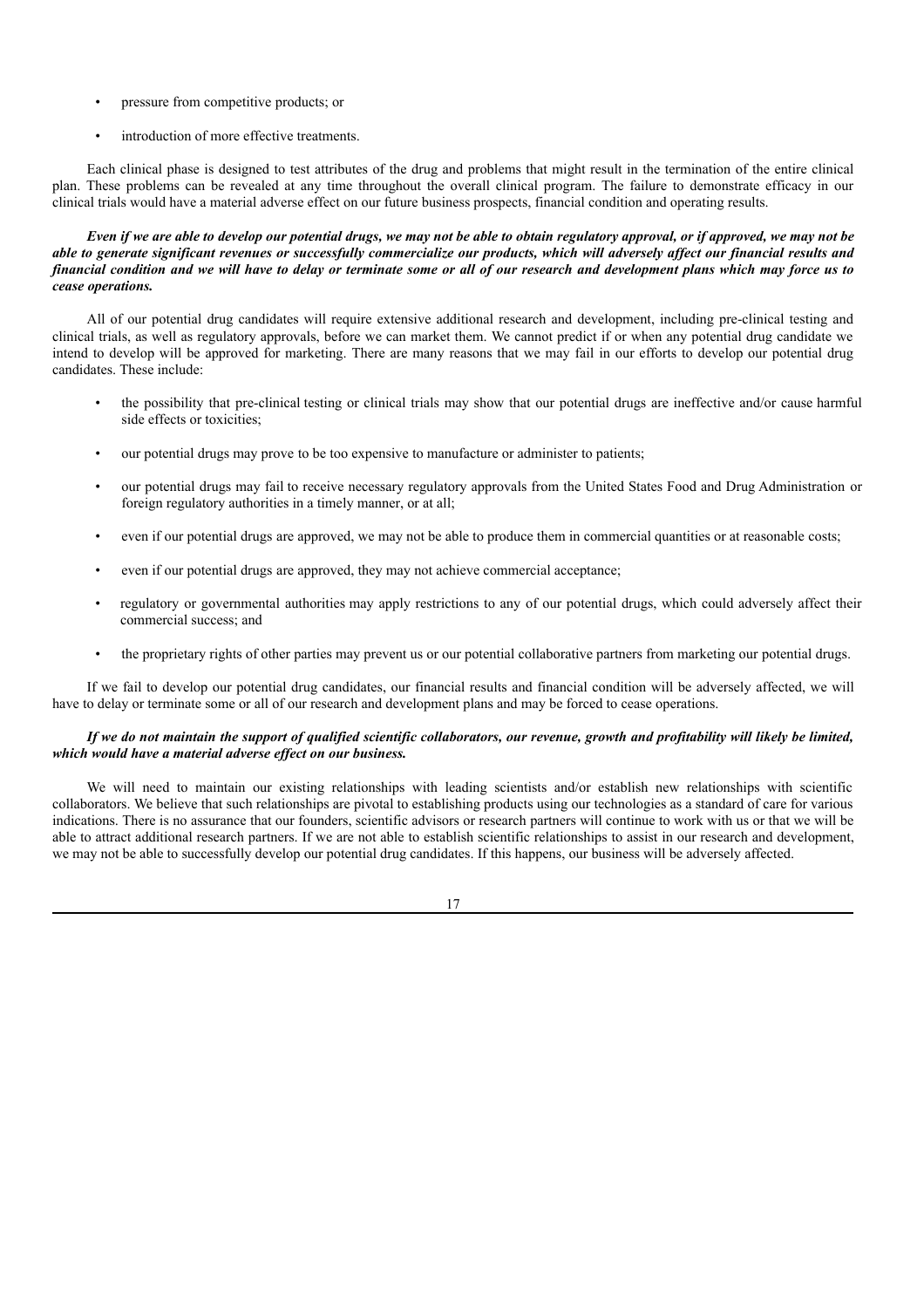### We will seek to establish development and commercialization collaborations, and, if we are not able to establish them on *commercially reasonable terms, we may have to alter our development and commercialization plans.*

Our potential drug development programs and the potential commercialization of our drug candidates will require substantial additional cash to fund expenses. We may decide to collaborate with pharmaceutical or biotechnology companies in connection with the development or commercialization of our potential drug candidates.

We face significant competition in seeking appropriate collaborators. Whether we reach a definitive collaboration agreement will depend, among other things, upon our assessment of the collaborator's resources and expertise, the terms and conditions of the proposed collaboration and the proposed collaborator's evaluation of a number of factors. Those factors may include the design or results of clinical trials, the likelihood of approval by the FDA or similar regulatory authorities outside the United States, the potential market for the subject product candidate, the costs and complexities of manufacturing and delivering such product candidate to patients, the potential of competing products, the existence of uncertainty with respect to our ownership of technology, which can exist if there is a challenge to such ownership without regard to the merits of the challenge and industry and market conditions generally. The collaborator may also consider alternative product candidates or technologies for similar indications that may be available to collaborate on, and whether such alternative collaboration project could be more attractive than the one with us for our product candidate.

Collaborations are complex and time-consuming to negotiate and document. In addition, there have been a significant number of recent business combinations among large pharmaceutical companies that have resulted in a reduced number of potential future collaborators.

We may not be able to negotiate collaborations on a timely basis, on acceptable terms, or at all. If we are unable to do so, we may have to curtail the development of the product candidate for which we are seeking to collaborate, reduce or delay its development program or one or more of our other development programs, delay its potential commercialization or reduce the scope of any sales or marketing activities, or increase our expenditures and undertake development or commercialization activities at our own expense. If we elect to increase our expenditures to fund development or commercialization activities on our own, we may need to obtain additional capital, which may not be available to us on acceptable terms or at all. If we do not have sufficient funds, we may not be able to further develop our product candidates or bring them to market and generate product revenue.

## We expect to rely on third parties to conduct our clinical trials and some aspects of our research and pre-clinical testing. These third parties may not perform satisfactorily, including failing to meet deadlines for the completion of such trials, research or pre*clinical testing.*

We currently rely on third parties to conduct some aspects of our research and expect to continue to rely on third parties to conduct additional aspects of our research and pre-clinical testing, as well as any future clinical trials. Any of these third parties may terminate their engagements with us at any time. If we need to enter into alternative arrangements, it would delay our product research and development activities.

Our reliance on these third parties for research and development activities will reduce our control over these activities but will not relieve us of our responsibilities. For example, we will remain responsible for ensuring that each of our clinical trials is conducted in accordance with the general investigational plan and protocols for the trial. Moreover, the FDA requires us to comply with standards, commonly referred to as Good Clinical Practices, for conducting, recording and reporting the results of clinical trials to assure that data and reported results are credible and accurate and that the rights, integrity and confidentiality of trial participants are protected. We also are required to register ongoing clinical trials and post the results of completed clinical trials on a government-sponsored database, ClinicalTrials.gov, within certain timeframes. Failure to do so can result in fines, adverse publicity and civil and criminal sanctions.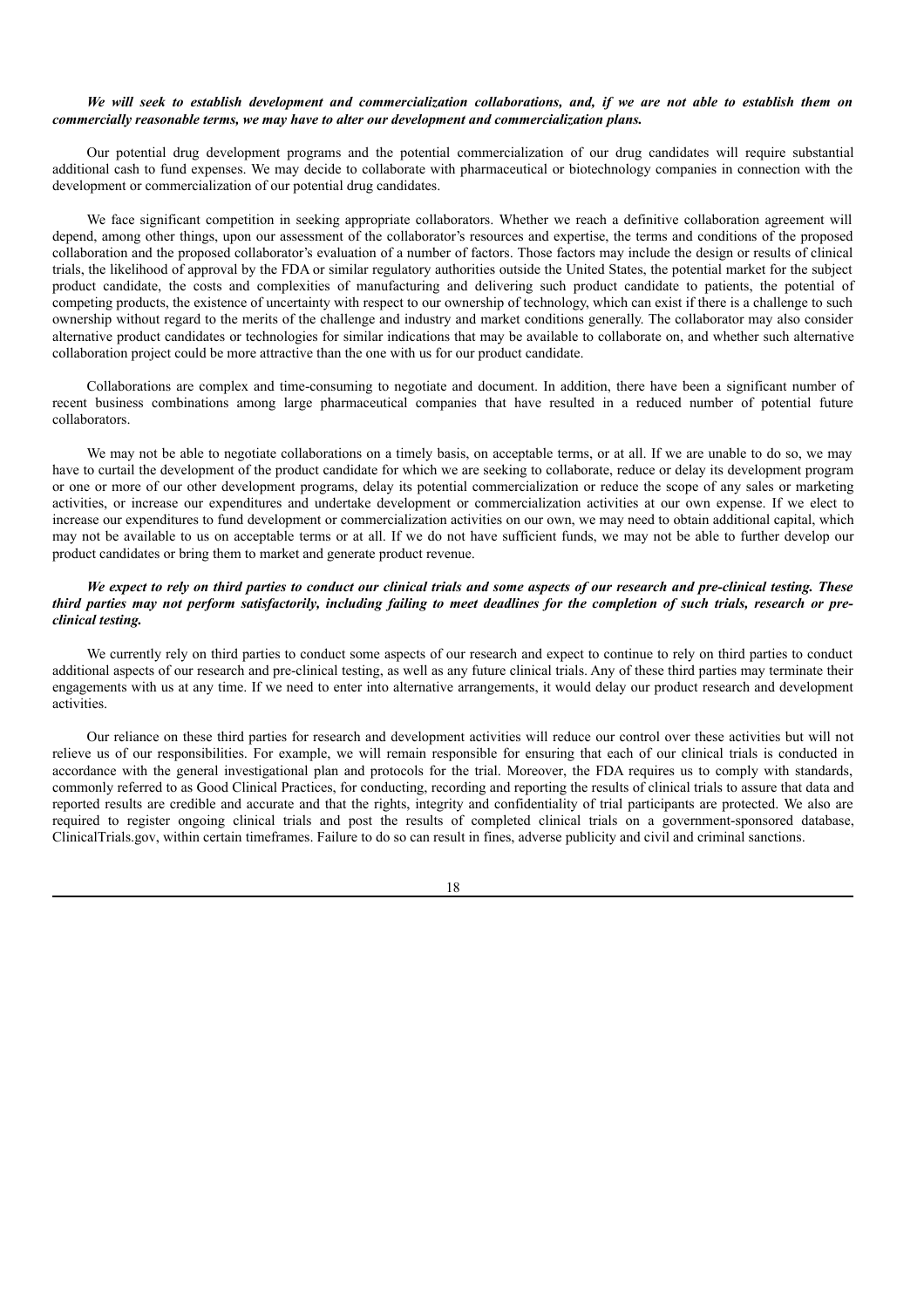Furthermore, these third parties may also have relationships with other entities, some of which may be our competitors. If these third parties do not successfully carry out their contractual duties, meet expected deadlines or conduct our clinical trials in accordance with regulatory requirements or our stated protocols, we will not be able to obtain, or may be delayed in obtaining, marketing approvals for our drug candidates and will not be able to, or may be delayed in our efforts to, successfully commercialize our medicines.

We also expect to rely on other third parties to store and distribute drug supplies for our clinical trials. Any performance failure on the part of our distributors could delay clinical development or marketing approval of our drug candidates or commercialization of our products, producing additional losses and depriving us of potential product revenue.

We contract with third parties for the manufacture of our peptide materials for research and expect to continue to do so for any future product candidate advanced to pre-clinical testing, clinical trials and commercialization. This reliance on third parties increases the risk that we will not have sufficient quantities of our research peptide materials, product candidates or medicines, or that such supply will not be available to us at an acceptable cost, which could delay, prevent or impair our research, development or *commercialization ef orts.*

We do not have manufacturing facilities adequate to produce our research peptide materials or supplies of any future product candidate. We currently rely, and expect to continue to rely, on third-party manufacturers for the manufacture of our peptide materials, any future product candidates for pre-clinical and clinical testing, and for commercial supply of any of these product candidates for which we or future collaborators obtain marketing approval. We do not have long term supply agreements with any third-party manufacturers, and we purchase our research peptides on a purchase order basis.

We may be unable to establish any agreements with third-party manufacturers or to do so on acceptable terms. Even if we are able to establish agreements with third-party manufacturers, reliance on third-party manufacturers entails additional risks, including:

- reliance on the third party for regulatory compliance and quality assurance;
- the possible breach of the manufacturing agreement by the third party;
- the possible termination or nonrenewal of the agreement by the third party at a time that is costly or inconvenient for us; and
- reliance on the third party for regulatory compliance, quality assurance, and safety and pharmacovigilance reporting.

Third-party manufacturers may not be able to comply with current good manufacturing practices, or cGMP, regulations or similar regulatory requirements outside the United States. Our failure, or the failure of our third-party manufacturers, to comply with applicable regulations could result in sanctions being imposed on us, including fines, injunctions, civil penalties, delays, suspension or withdrawal of approvals, license revocation, seizures or recalls of product candidates or medicines, operating restrictions and criminal prosecutions, any of which could significantly and adversely affect supplies of our medicines and harm our business and results of operations.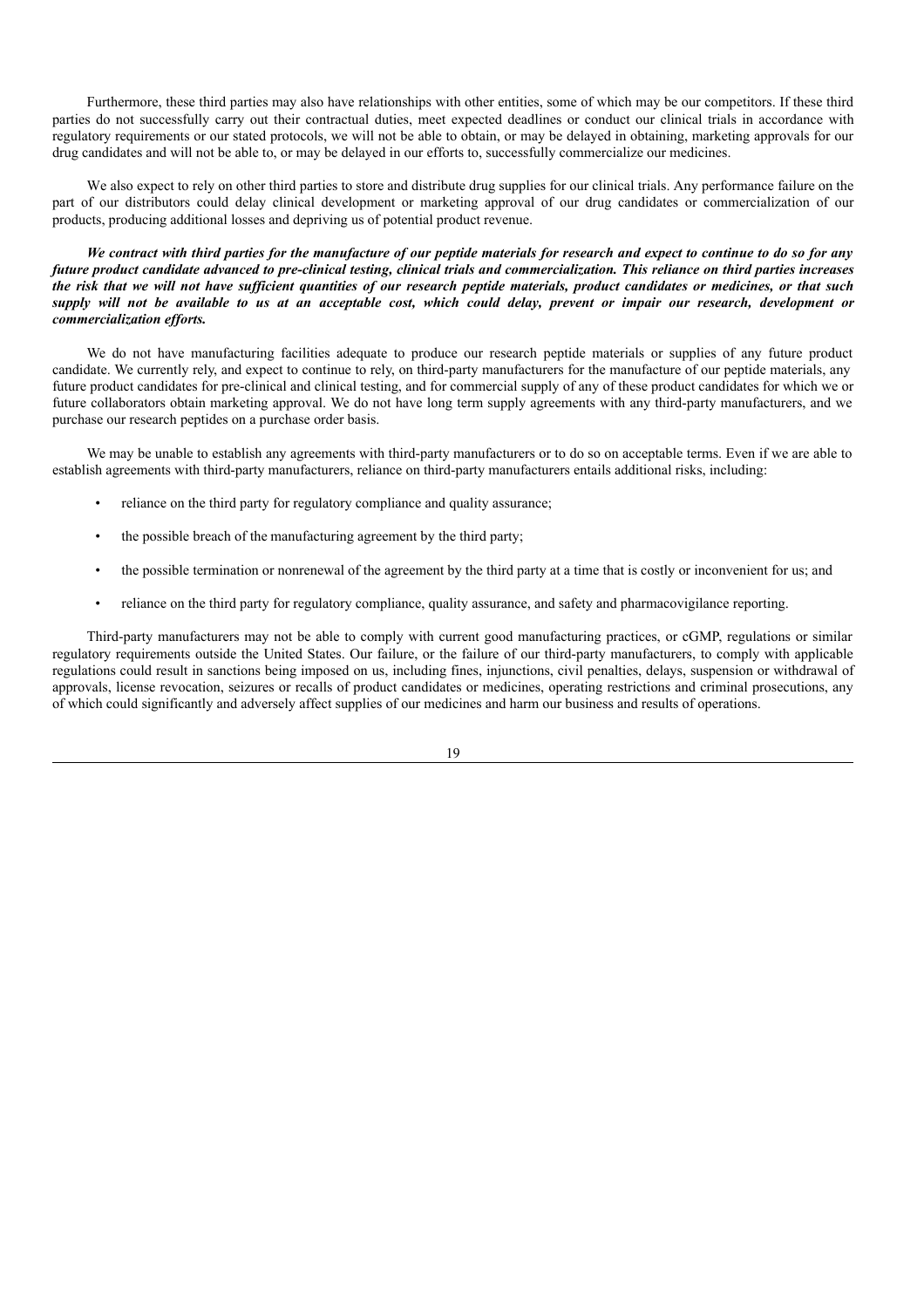Any drug candidate that we may develop may compete with other drug candidates and products for access to manufacturing facilities. There are a limited number of manufacturers that operate under cGMP regulations and that might be capable of manufacturing for us.

Our current and anticipated future dependence upon others for the manufacture of our investigational materials or future product candidates or medicines may adversely affect our future profit margins and our ability to commercialize any medicines that receive marketing approval on a timely and competitive basis.

### We may not be able to develop drug candidates, market or generate sales of our products to the extent anticipated. Our business *may fail and investors could lose all of their investment in our Company.*

Assuming that we are successful in developing our potential drug candidates and receiving regulatory clearances to market our potential products, our ability to successfully penetrate the market and generate sales of those products may be limited by a number of factors, including the following:

- if our competitors receive regulatory approvals for and begin marketing similar products in the United States, the European Union, Japan and other territories before we do, greater awareness of their products as compared to ours will cause our competitive position to suffer;
- information from our competitors or the academic community indicating that current products or new products are more effective or offer compelling other benefits than our future products could impede our market penetration or decrease our future market share; and
- the pricing and reimbursement environment for our future products, as well as pricing and reimbursement decisions by our competitors and by payers, may have an effect on our revenues.

If any of these happened, our business could be adversely affected.

### Any product candidate we are able to develop and commercialize would compete in the marketplace with existing therapies and new therapies that may become available in the future. These competitive therapies may be more effective, less costly, more easily *administered, or of er other advantages over any product we seek to market.*

There are numerous therapies currently marketed to treat diabetes, cancer, Alzheimer's disease and other diseases for which our potential product candidates may be indicated. For example, if we develop an approved treatment for Type 2 Diabetes, it would compete with several classes of drugs for Type 2 Diabetes that are approved to improve glucose control. These include the insulin sensitizers pioglitazone (Actos) and rosiglitazone (Avandia), which are administered as oral once daily pills, and metformin, which is sometimes called an insulin sensitizer and is available as a generic once daily formulation. If we develop an approved treatment for Alzheimer's disease it would compete with approved therapies such as donepezil (Aricept), galantamine (Razadyne), memantine (Namenda), rivastigmine (Exelon) and tacrine (Cognex). These therapies are varied in their design, therapeutic application and mechanism of action and may provide significant competition for any of our product candidates for which we obtain market approval. New products may also become available that provide efficacy, safety, convenience and other benefits that are not provided by currently marketed therapies. As a result, they may provide significant competition for any of our product candidates for which we obtain market approval. Our commercial opportunity could be reduced or eliminated if our competitors develop and commercialize products that are safer, more effective, have fewer or less severe side effects, are more convenient or are less expensive than any products that we may develop. Our competitors also may obtain FDA or other regulatory approval for their products more rapidly than we may obtain approval for ours, which could result in our competitors establishing a strong market position before we are able to enter the market. In addition, our ability to compete may be affected in many cases by insurers or other third-party payors seeking to encourage the use of existing products which are generic or are otherwise less expensive to provide.

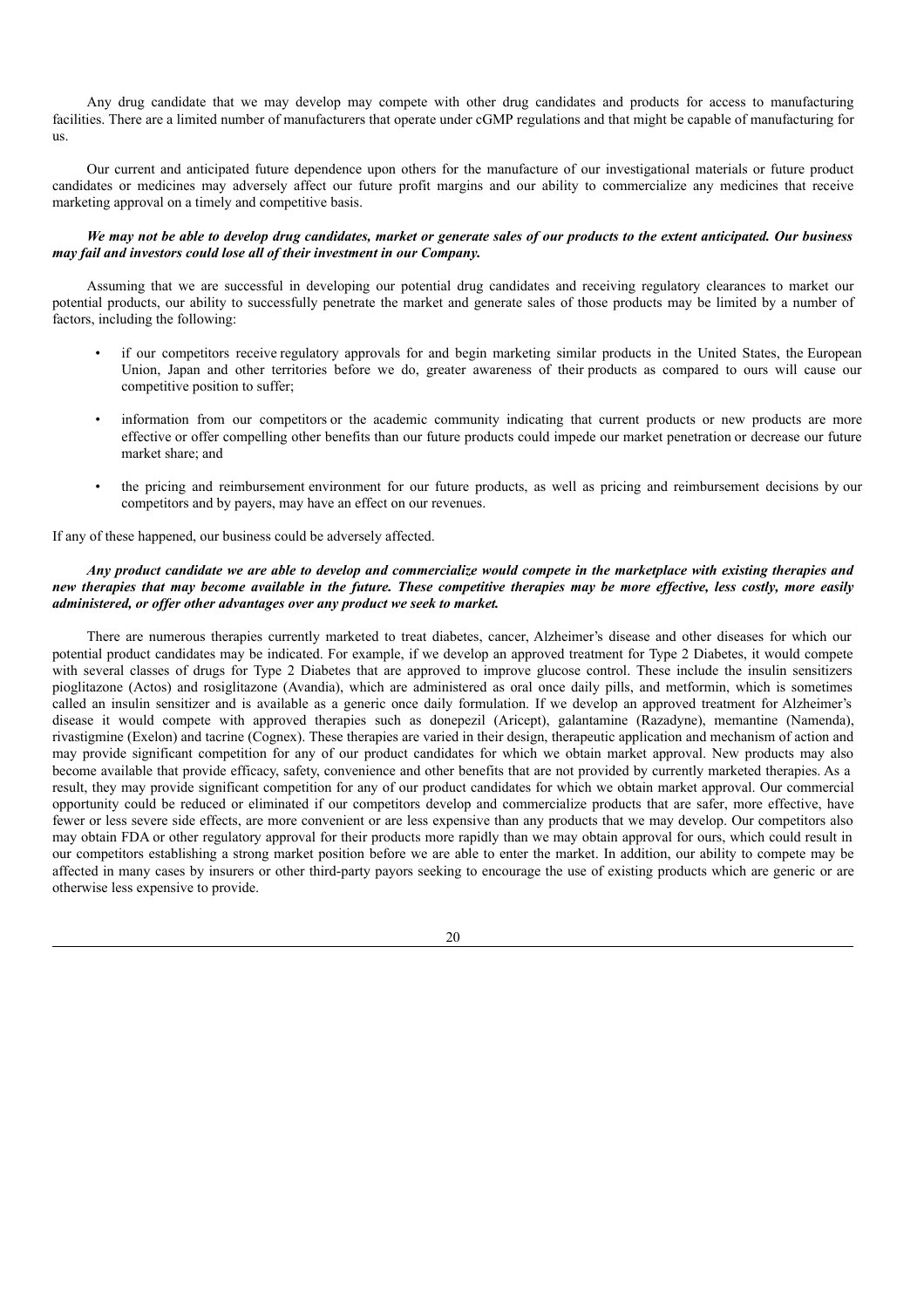## Our future success depends on key members of our scientific team and our ability to attract, retain and motivate qualified *personnel.*

We are highly dependent on our founders, Dr. Pinchas Cohen and Dr. Nir Barzilai, and the other principal members of our management and scientific teams. Drs. Cohen and Barzilai are members of our board of directors and provide certain scientific and research advisory services to us pursuant to consulting arrangements with each of them. Other members of our key management and scientific teams are employed "at will," meaning we or they may terminate the employment relationship at any time. Our consultants and advisors, including our founders, may be employed by employers other than us and may have commitments under consulting or advisory contracts with other entities that may limit their availability to us. In addition, we rely on other consultants and advisors from time to time, including drug discovery and development advisors, to assist us in formulating our research and development strategy. Agreements with these advisors typically may be terminated by either party, for any reason, on relatively short notice. We do not maintain "key person" insurance for any of the key members of our team. The loss of the services of any of these persons could impede the achievement of our research, development and commercialization objectives.

Recruiting and retaining qualified scientific, clinical, and managerial personnel will also be critical to our success. We may not be able to attract and retain these personnel on acceptable terms given the competition among numerous pharmaceutical and biotechnology companies for similar personnel. We also experience competition for the hiring of scientific and clinical personnel from universities and research institutions.

### We expect to expand our research, development and regulatory capabilities, and as a result, we may encounter difficulties in *managing our growth, which could disrupt our operations.*

We expect to experience significant growth in the number of our employees and the scope of our operations, particularly in the areas of research, drug development and regulatory affairs. To manage our anticipated future growth, we must continue to implement and improve our managerial, operational and financial systems, expand our facilities and continue to recruit and train additional qualified personnel. Due to our limited financial resources and the limited experience of our management team in managing a company with such anticipated growth, we may not be able to effectively manage the expected expansion of our operations or recruit and train additional qualified personnel. Any inability to manage growth could delay the execution of our business plans or disrupt our operations.

### The use of any of our products in clinical trials may expose us to liability claims, which may cost us significant amounts of money *to defend against or pay out, causing our business to suffer.*

The nature of our business exposes us to potential liability risks inherent in the testing, manufacturing and marketing of our products. We do not currently have any drug candidates in clinical trials, however, if any of our drug candidates enter into clinical trials or become marketed products, they could potentially harm people or allegedly harm people possibly, subjecting us to costly and damaging product liability claims. Some of the patients who participate in clinical trials are already ill when they enter a trial or may intentionally or unintentionally fail to meet the exclusion criteria. The waivers we obtain may not be enforceable and may not protect us from liability or the costs of product liability litigation. Although we intend to obtain product liability insurance which we believe is adequate, we are subject to the risk that our insurance will not be sufficient to cover claims. The insurance costs along with the defense or payment of liabilities above the amount of coverage could cost us significant amounts of money and management distraction from other elements of the business, causing our business to suffer.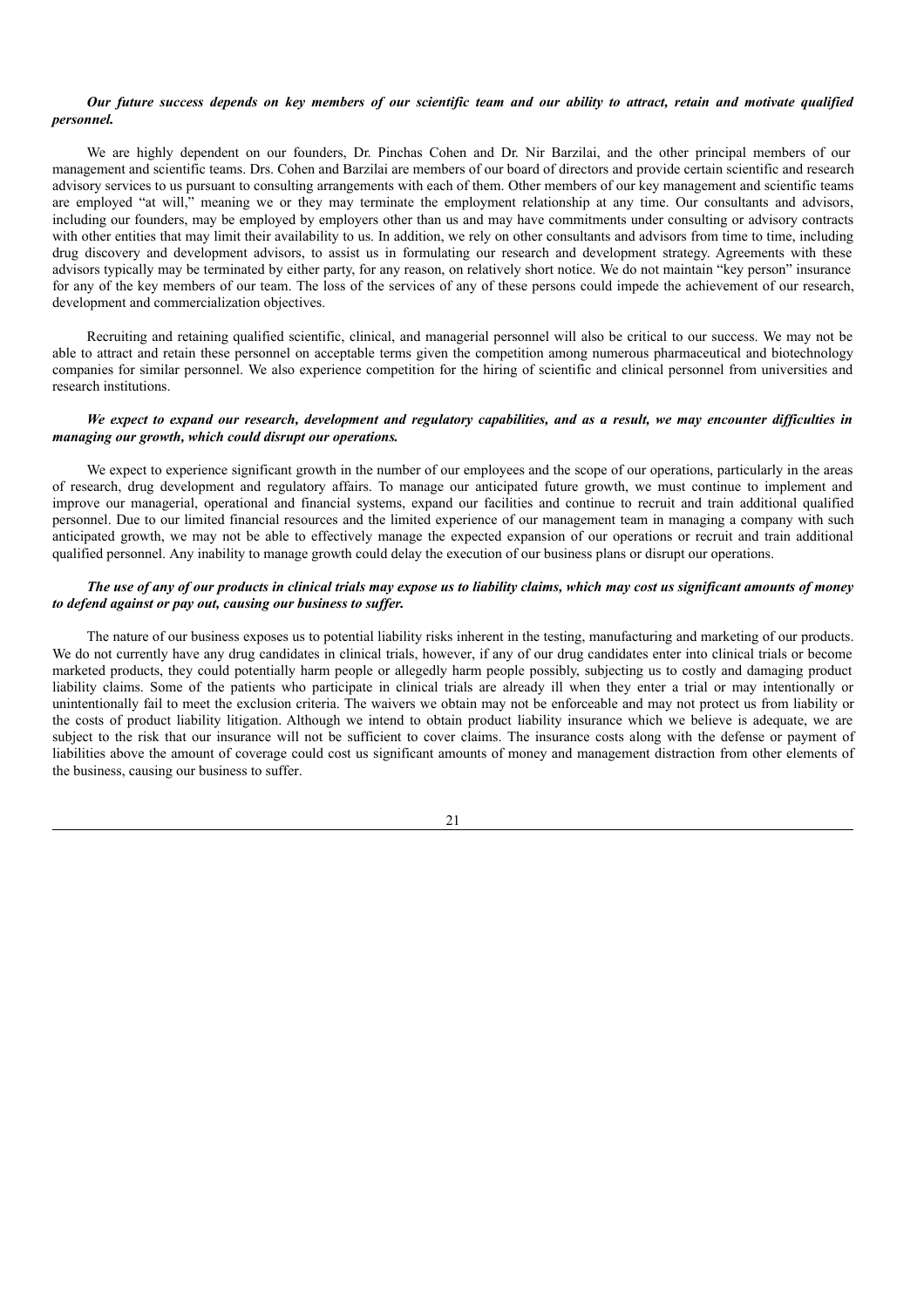The patent positions of biopharmaceutical products are complex and uncertain and we may not be able to protect our patented or other intellectual property. If we cannot protect this property, we may be prevented from using it or our competitors may use it and our business could suffer significant harm. Also, the time and money we spend on acquiring and enforcing patents and other intellectual property will reduce the time and money we have available for our research and development, possibly resulting in a slow down or *cessation of our research and development.*

We are the exclusive licensee of patents and patent applications related to our MDPs and expect to own or license patents related to our potential drug candidates. However, neither patents nor patent applications ensure the protection of our intellectual property for a number of reasons, including the following:

- The United States Supreme Court recently rendered a decision in Molecular Pathology vs. Myriad Genetics, Inc., 133 S.Ct. 2107 (2013) ("Myriad"), in which the court held that naturally occurring DNA segments are products of nature and not patentable as compositions of matter. On March 4, 2014, the U.S. Patent and Trademark Office ("USPTO") issued guidelines for examination of such claims that, among other things, extended the Myriad decision to any natural product. Since MDPs are natural products isolated from cells, the USPTO guidelines may affect allowability of some of our patent claims that are filed in the USPTO but are not yet issued. Further, while the USPTO guidelines are not binding on the courts, it is likely that as the law of subject matter eligibility continues to develop Myriad will be extended to natural products other than DNA. Thus, our issued U.S. patent claims directed to MDPs as compositions of matter may be vulnerable to challenge by competitors who seek to have our claims rendered invalid. While Myriad and the USPTO guidelines described above will affect our patents only in the United States, there is no certainty that similar laws or regulations will not be adopted in other jurisdictions.
- Competitors may interfere with our patenting process in a variety of ways. Competitors may claim that they invented the claimed invention prior to us. Competitors may also claim that we are infringing their patents and restrict our freedom to operate. Competitors may also contest our patents and patent applications, if issued, by showing in various patent offices that, among other reasons, the patented subject matter was not original, was not novel or was obvious. In litigation, a competitor could claim that our patents and patent applications are not valid or enforceable for a number of reasons. If a court agrees, we would lose some or all of our patent protection.
- As a company, we have no meaningful experience with competitors interfering with our patents or patent applications. In order to enforce our intellectual property, we may even need to file a lawsuit against a competitor. Enforcing our intellectual property in a lawsuit can take significant time and money. We may not have the resources to enforce our intellectual property if a third party infringes an issued patent claim. Infringement lawsuits may require significant time and money resources. If we do not have such resources, the licensor is not obligated to help us enforce our patent rights. If the licensor does take action by filing a lawsuit claiming infringement, we will not be able to participate in the suit and therefore will not have control over the proceedings or the outcome of the suit.
- Because of the time, money and effort involved in obtaining and enforcing patents, our management may spend less time and resources on developing potential drug candidates than they otherwise would, which could increase our operating expenses and delay product programs.
- Our licensed patent applications directed to the composition and methods of using MOTS-c, our lead research peptide, and SHLP-6, which we consider as our primary research peptide for the potential treatment of cancer, have not yet been issued. There can be no assurance that these or our other licensed patent applications will result in the issuance of patents, and we cannot predict the breadth of claims that may be allowed in our currently pending patent applications or in patent applications we may file or license from others in the future.

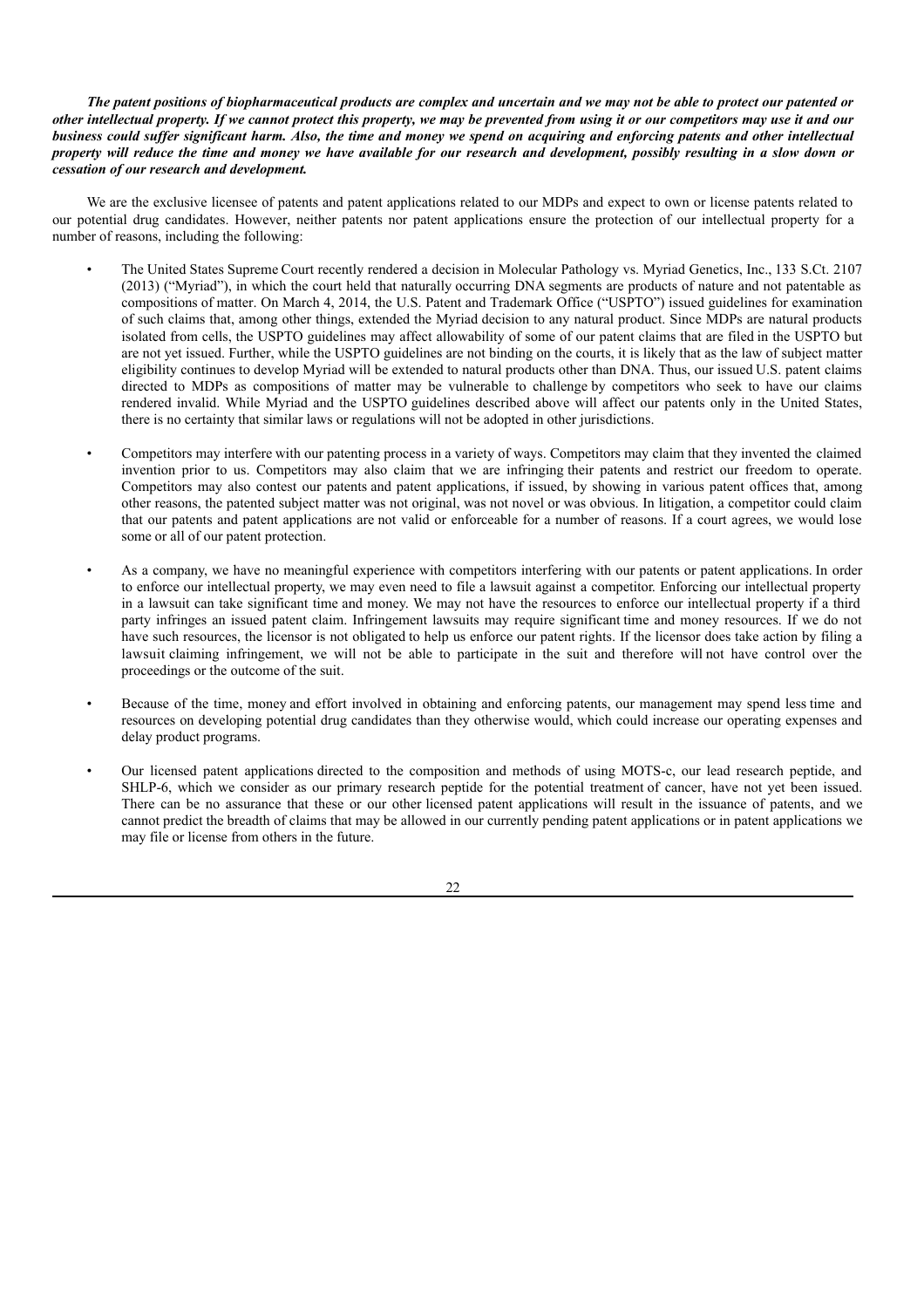- Issuance of a patent may not provide much practical protection. If we receive a patent of narrow scope, then it may be easy for competitors to design products that do not infringe our patent(s).
- We have limited ability to expand coverage of our licensed patent related to SHLP-2 and our licensed patent application related to SHLP-6 outside of the United States. The lack of patent protection in international jurisdictions may inhibit our ability to advance MBT drug candidates in these markets.
- If a court decides that the method of manufacture or use of any of our drug candidates infringes on a third-party patent, we may have to pay substantial damages for infringement.
- A court may prohibit us from making, selling or licensing a potential drug candidate unless the patent holder grants a license. A patent holder is not required to grant a license. If a license is available, we may have to pay substantial royalties or grant cross licenses to our patents, and the license terms may be unacceptable.
- Redesigning our potential drug candidates so that they do not infringe on other patents may not be possible or could require substantial funds and time.

It is also unclear whether our trade secrets are adequately protected. While we use reasonable efforts to protect our trade secrets, our employees or consultants may unintentionally or willfully disclose our information to competitors. Enforcing a claim that someone illegally obtained and is using our trade secrets is expensive and time consuming, and the outcome is unpredictable. In addition, courts outside the United States are sometimes less willing to protect trade secrets. Our competitors may independently develop equivalent knowledge, methods and know-how. We may also support and collaborate in research conducted by government organizations, hospitals, universities or other educational institutions. These research partners may be unable or unwilling to grant us exclusive rights to technology or products derived from these collaborations prior to entering into the relationship.

If we do not obtain required intellectual property rights, we could encounter delays in our drug development efforts while we attempt to design around other patents or even be prohibited from developing, manufacturing or selling potential drug candidates requiring these rights or licenses. There is also a risk that disputes may arise as to the rights to technology or potential drug candidates developed in collaboration with other parties.

## If securities or industry analysts do not publish or cease publishing research or reports about us, our business or our market, or if they change their recommendations regarding our stock adversely, our stock price and trading volume could decline.

The trading market for our common stock will be influenced by the research and reports that industry or securities analysts may publish about us, our business, our market, or our competitors. If any of the analysts who may cover us change their recommendation regarding our stock adversely, or provide more favorable relative recommendations about our competitors, our stock price would likely decline. If any analysts who may cover us were to cease coverage or our company or fail to regularly publish reports on us, we could lose visibility in the financial markets, which in turn could cause our stock price or trading volume to decline.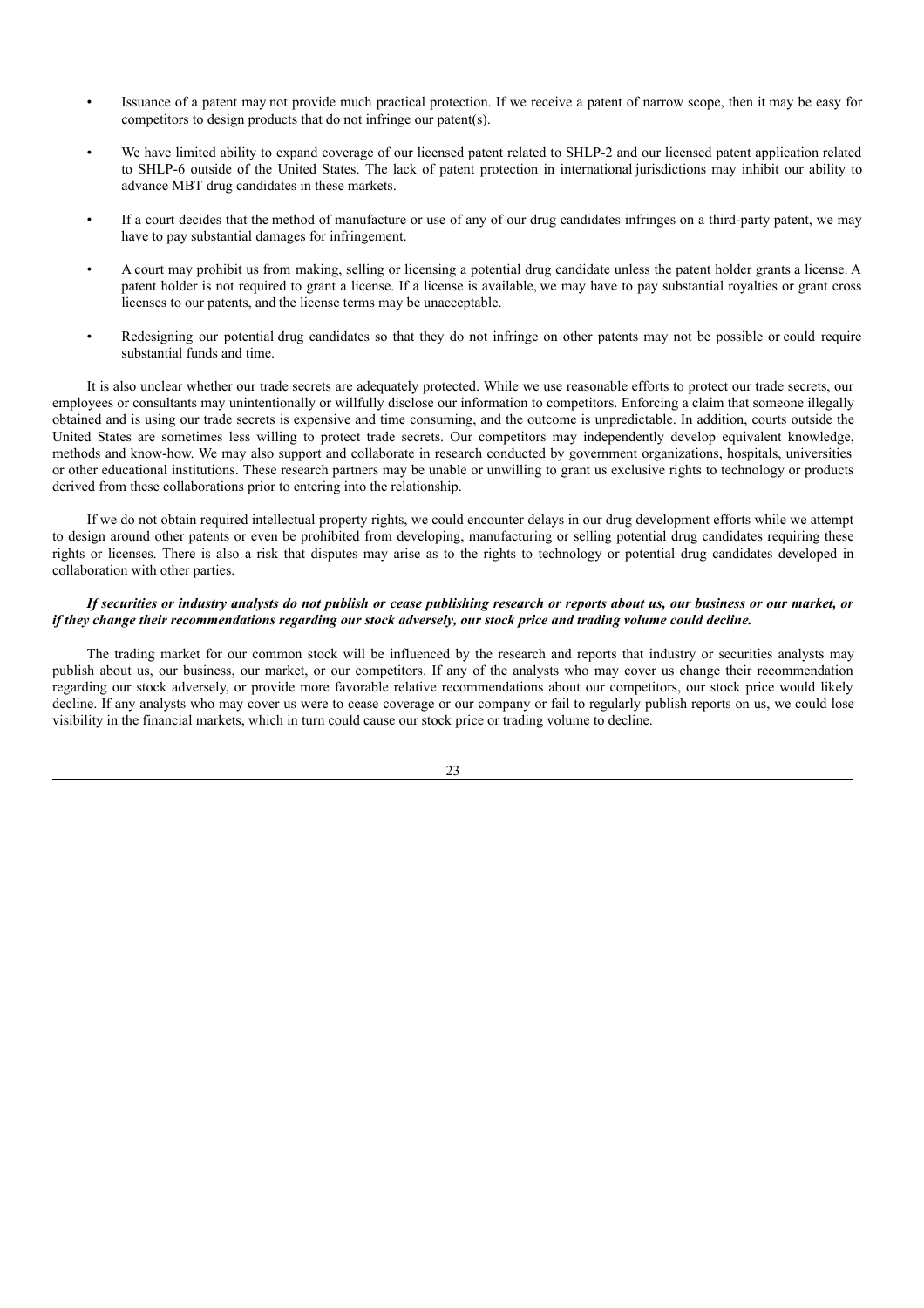### Shares of our common stock eligible for future sale in the public marketplace may adversely affect the market price of our *common stock.*

The price of our common stock could decline if there are substantial sales of our common stock in the public stock market. Following our initial public offering and the concurrent private placement, there were 32,290,891 shares of our common stock outstanding as of March 24, 2015. 11,250,000 shares were sold pursuant to an effective registration statement filed under the Securities Act and may be traded without restriction. There are approximately 6,150,000 shares held by our non-affiliates which are not subject to contractual restrictions on resale and are currently or will soon be eligible for resale without restriction under the Securities Act pursuant to the exemption from registration available under Rule 144. 12,915,343 shares are subject to lock-up agreements which will expire on January 6, 2017, the date that is 24 months following completion of our initial public offering, and we anticipate that these shares will be eligible to be sold under a resale registration statement we intend to file prior to such time.

Due to these factors, sales of a substantial number of shares of our common stock in the public market could occur at any time. These sales, or the perception in the market that the holders of a large number of shares are able to or intend to sell shares, could reduce the market price of our common stock.

#### *The market price of our common stock may be highly volatile.*

The market for our common stock will likely be characterized by significant price volatility when compared to more established issuers and we expect that it will continue to be so for the foreseeable future. The market price of our common stock is likely to be volatile for a number of reasons. First, our common stock is likely to be sporadically and/or thinly traded. As a consequence of this lack of liquidity, the trading of relatively small quantities of common stock by our stockholders may disproportionately influence the price of the common stock in either direction. The price of the common stock could, for example, decline precipitously if even a relatively small number of shares are sold on the market without commensurate demand, as compared to a market for shares of an established issuer which could better absorb those sales without adverse impact on its share price. Secondly, we are a speculative investment due to our lack of profits to date and substantial uncertainty of regarding our ability to develop and commercialize a drug product from our new or existing technologies. As a consequence of this enhanced risk, more risk-adverse investors may, under the fear of losing all or most of their investment in the event of negative news or lack of progress, be more inclined to sell their shares on the market more quickly and at greater discounts than would be the case with the shares of an established issuer. We cannot make any predictions or projections as to what the prevailing market price for our common stock will be at any time or as to what effect the sale of common stock or the availability of common stock for sale at any time will have on the prevailing market price.

### Our management owns a significant percentage of our outstanding common stock. If the ownership of our common stock continues to be highly concentrated in management, it may prevent other stockholders from influencing significant corporate decisions.

As of March 31, 2015, our executive officers and directors own, as a group, approximately 38.5% of the outstanding shares of our common stock. Additionally, our executive officers and directors own, as a group, options and warrants exercisable for approximately 9.37% of our outstanding common stock, assuming exercise of such options and warrants. As a result, our management could exert significant influence over matters requiring stockholder approval, including the election of our board of directors, the approval of mergers and other extraordinary transactions, as well as the terms of any of these transactions. This concentration of ownership could have the effect of delaying or preventing a change in our control or otherwise discouraging a potential acquirer from attempting to obtain control of us, which could in turn have an adverse effect on the fair market value of our company and our common stock. These actions may be taken even if they are opposed by our other stockholders.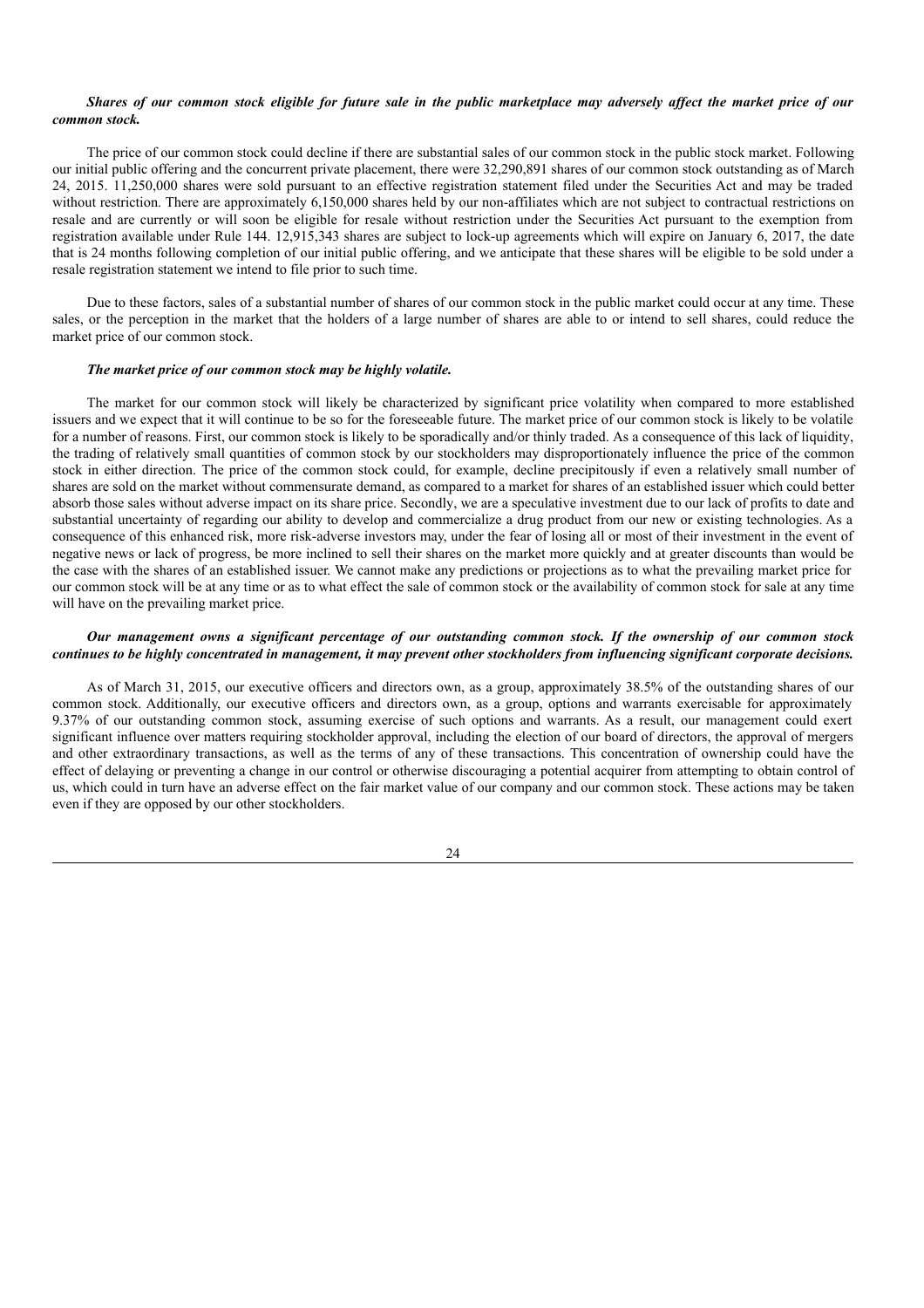Because the principal trading market for our shares is the TSX-V Venture Exchange, the corporate governance rules of the major U.S. stock exchanges will not apply to us. As a result, our governance practices may differ from those of a company listed on such U.S. *exchanges.*

Our governance practices need not comply with certain New York Stock Exchange and NASDAQ corporate governance standards, including:

- the requirements that a majority of our board of directors consists of independent directors;
- the requirement that we have an audit committee that is composed entirely of independent directors with a written charter addressing the committee's purpose and responsibilities; and
- the requirement that we have a compensation committee that is composed entirely of independent directors with a written charter addressing the committee's purpose and responsibilities.

There can be no assurance that we will voluntarily comply with any of the foregoing requirements. Accordingly, you may not have the same protections afforded to stockholders of companies that are subject to such corporate governance requirements.

### The requirements of being a public company may strain our resources, divert management's attention and require us to disclose information that is helpful to competitors, make us more attractive to potential litigants and make it more difficult to attract and retain *qualified personnel.*

As a public company, we are subject to the reporting requirements of the Securities Act, the Securities Exchange Act of 1934, as amended (Exchange Act), the Sarbanes-Oxley Act of 2002, as amended (Sarbanes-Oxley Act), the Dodd-Frank Wall Street Reform and Consumer Protection Act (Dodd-Frank Act), and applicable Canadian securities rules and regulations. Despite recent reforms made possible by the Jumpstart our Business Startups Act of 2012 (JOBS Act), compliance with these rules and regulations creates significant legal and financial compliance costs and makes some activities difficult, time-consuming or costly. The Exchange Act and applicable Canadian provincial securities legislation require, among other things, that we file annual, quarterly, and current reports with respect to our business and operating results.

Additionally, the Sarbanes-Oxley Act and the related rules and regulations of the SEC, as well as the rules and regulations of applicable Canadian securities regulators and the rules of the TSX-V, require us to implement particular corporate governance practices and adhere to a variety of reporting requirements and complex accounting rules. Among other things, we are subject to rules regarding the independence of the members of our board of directors and committees of the board and their experience in finance and accounting matters and certain of our executive officers are required to provide certifications in connection with our quarterly and annual reports filed with the SEC and applicable Canadian securities regulators. The perceived personal risk associated with these rules may deter qualified individuals from accepting these positions. Accordingly, we may be unable to attract and retain qualified officers and directors. If we are unable to attract and retain qualified officers and directors, our business and our ability to maintain the listing of our shares of common stock on the TSX-V or another stock exchange could be adversely affected.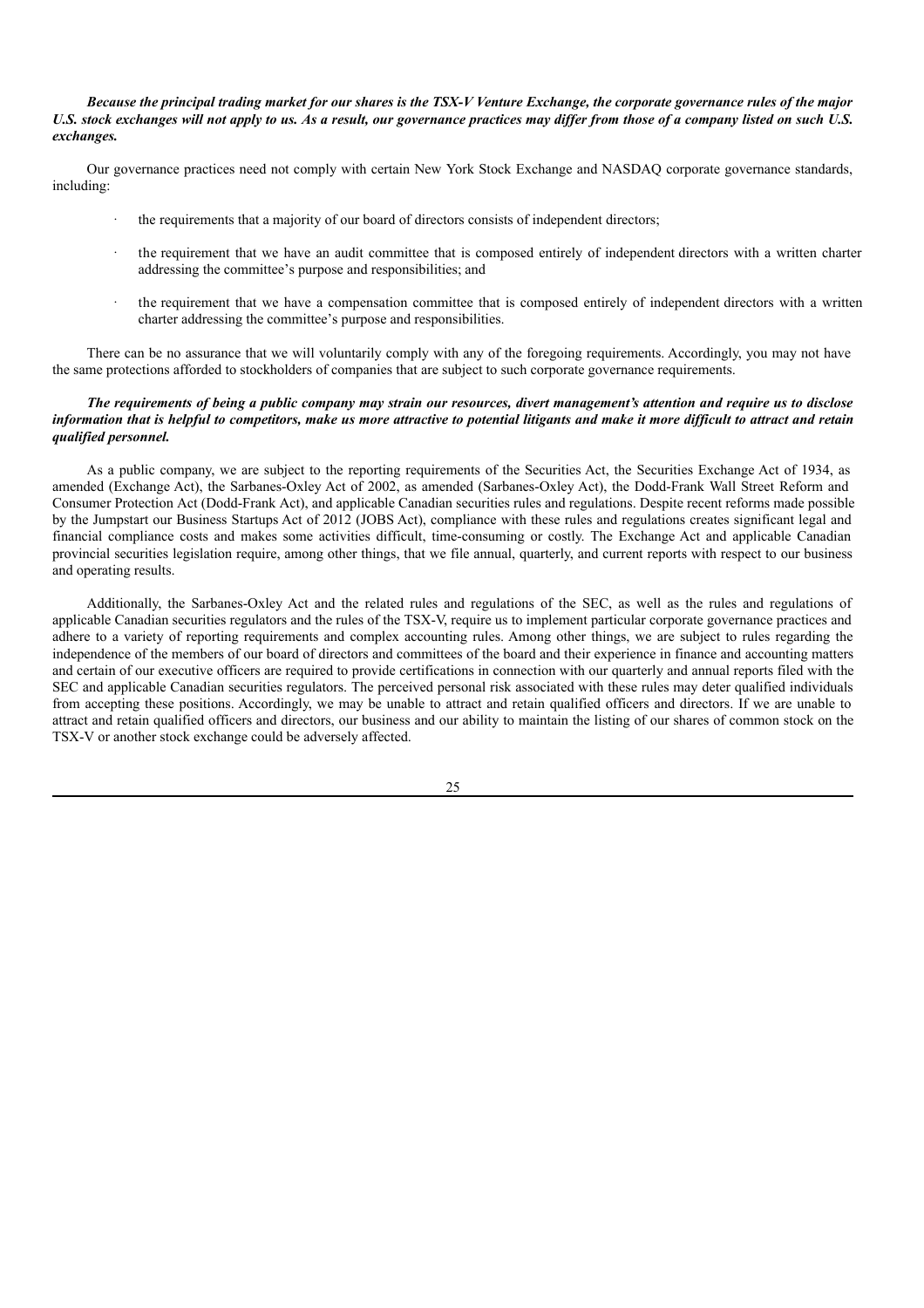### We are an "emerging growth company," and we cannot be certain if the reduced reporting requirements applicable to emerging *growth companies will make our common stock less attractive to investors.*

We are an "emerging growth company," as defined in the JOBS Act. For as long as we continue to be an emerging growth company, we may take advantage of exemptions from various reporting requirements that are applicable to other public companies that are not emerging growth companies, including not being required to comply with the auditor attestation requirements of Section 404 of the Sarbanes-Oxley Act, reduced disclosure obligations regarding executive compensation in our periodic reports and proxy statements, and exemptions from the requirements of holding a nonbinding advisory vote on executive compensation and stockholder approval of any golden parachute payments not previously approved. We could be an emerging growth company for up to five years, although circumstances could cause us to lose that status earlier, including if we have more than \$1.0 billion in annual revenue, the market value of our common stock held by non-affiliates exceeds \$700 million as of any June 30 (the last day of our second fiscal quarter) before that time, or we issue more than \$1.0 billion of non-convertible debt over a three-year period, in which case we would no longer be an emerging growth company as of the following December 31 (the last day of our fiscal year). We cannot predict if investors will find our common stock less attractive because we may rely on these exemptions. If some investors find our common stock less attractive as a result, there may be a less active trading market for our common stock and our stock price may be more volatile.

Under the JOBS Act, emerging growth companies can also delay adopting new or revised accounting standards until such time as those standards apply to private companies. We have irrevocably elected not to avail ourselves of this exemption from new or revised accounting standards and, therefore, will be subject to the same new or revised accounting standards as other public companies that are not emerging growth companies. Recent accounting standards that have been issued or proposed by the FASB or other standards-setting bodies that do not require adoption until a future date are not expected to have a material impact on our financial statements upon adoption.

### Our common stock may be considered a "penny stock," and thereby be subject to additional sale and trading regulations that may *make it more dif icult to sell.*

Our common stock may be considered to be a "penny stock" if it does not qualify for one of the exemptions from the definition of "penny stock" under Rule 3a51-1 under the Exchange Act. Our common stock may be a "penny stock" unless one or more of the following conditions is met: (i) the stock trades at a price greater than \$5.00 per share; (ii) it is traded on a national securities exchange in the United States; or (iii) we have net tangible assets greater than \$2 million or average revenues of \$6 million for the past three fiscal years.

The principal result or effect of being designated a "penny stock" is that U.S. securities broker-dealers participating in sales of our common stock will be subject to the "penny stock" regulations set forth in Rules 15g-2 through 15g-9 promulgated under the Exchange Act. For example, Rule 15g-2 requires broker-dealers dealing in penny stocks to provide potential investors with a document disclosing the risks of penny stocks and to obtain a manually signed and dated written receipt of the document at least two business days before effecting any transaction in a penny stock for the investor's account. Moreover, Rule 15g-9 requires broker-dealers in penny stocks to approve the account of any investor for transactions in such stocks before selling any penny stock to that investor. This procedure requires the brokerdealer to (i) obtain from the investor information concerning his or her financial situation, investment experience and investment objectives; (ii) reasonably determine, based on that information, that transactions in penny stocks are suitable for the investor and that the investor has sufficient knowledge and experience as to be reasonably capable of evaluating the risks of penny stock transactions; (iii) provide the investor with a written statement setting forth the basis on which the broker-dealer made the determination in (ii) above; and (iv) receive a signed and dated copy of such statement from the investor, confirming that it accurately reflects the investor's financial situation, investment experience and investment objectives. Compliance with these requirements may make it more difficult and time consuming for holders of our common stock to resell their shares to third parties or to otherwise dispose of them in the market or otherwise.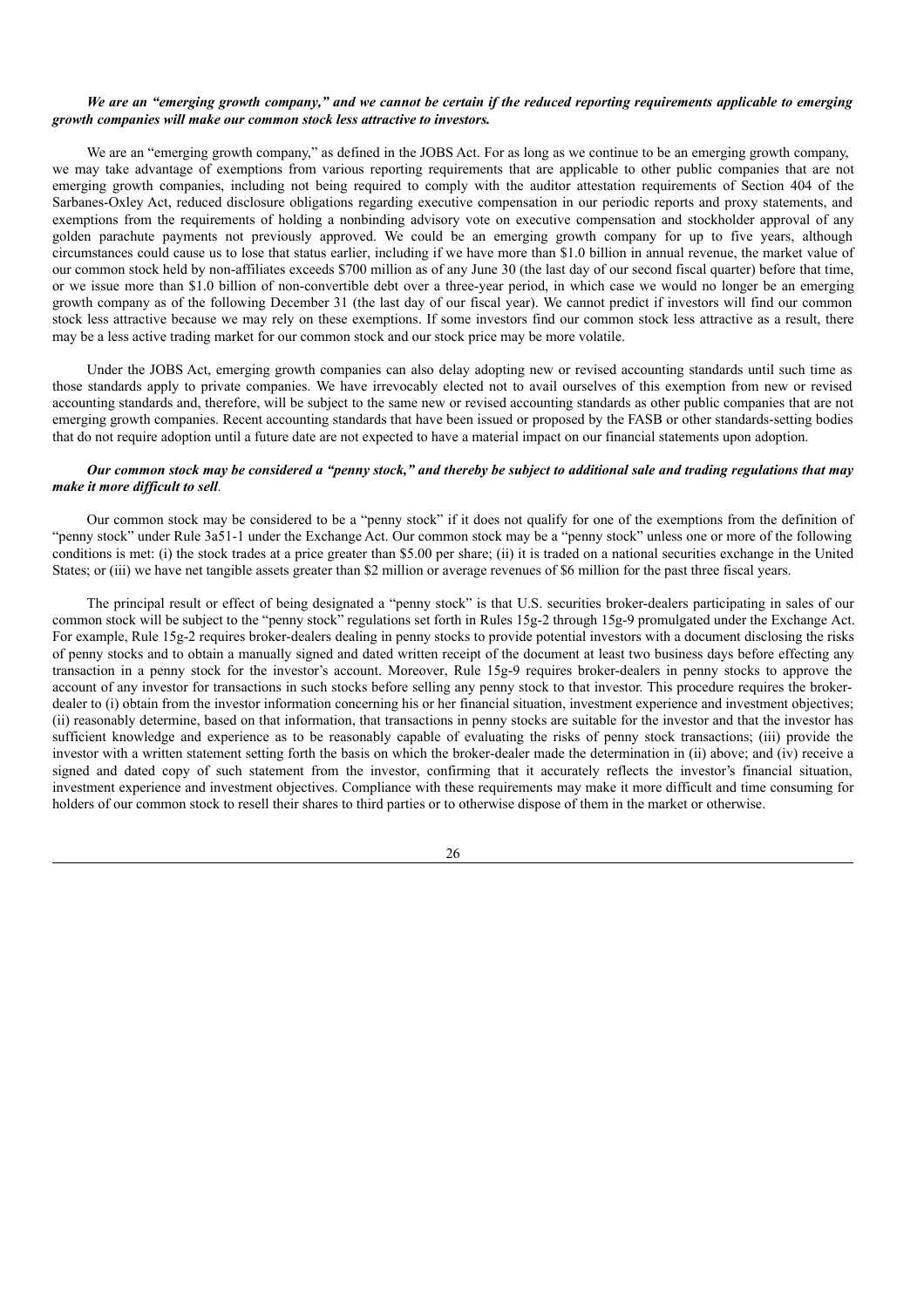### **Item 1B. Unresolved Staff Comments**

None.

### **Item 2. Properties**

The Company rents laboratory space on a month-to-month basis in Pasadena, California. Rent expense amounted to \$21,600 and \$25,200 for the years ended December 31, 2014 and 2013, respectively.

In February 2015, the Company entered into a lease agreement for a new and expanded laboratory facility. The laboratory space is leased on a month-to month basis and is part of a shared facility in Menlo Park, California. The Company also terminated its lease for the laboratory space in Pasadena, California effective March 31, 2015.

# **Item 3. Legal Proceedings**

From time to time, we may be subject to legal proceedings and claims in the ordinary course of business. We are not currently a party to any material legal proceedings, and to our knowledge none is threatened. There can be no assurance that future legal proceedings arising in the ordinary course of business or otherwise will not have a material adverse effect on our financial position, results of operations or cash flows.

## **Item 4. Mine Safety Disclosures**

Not applicable.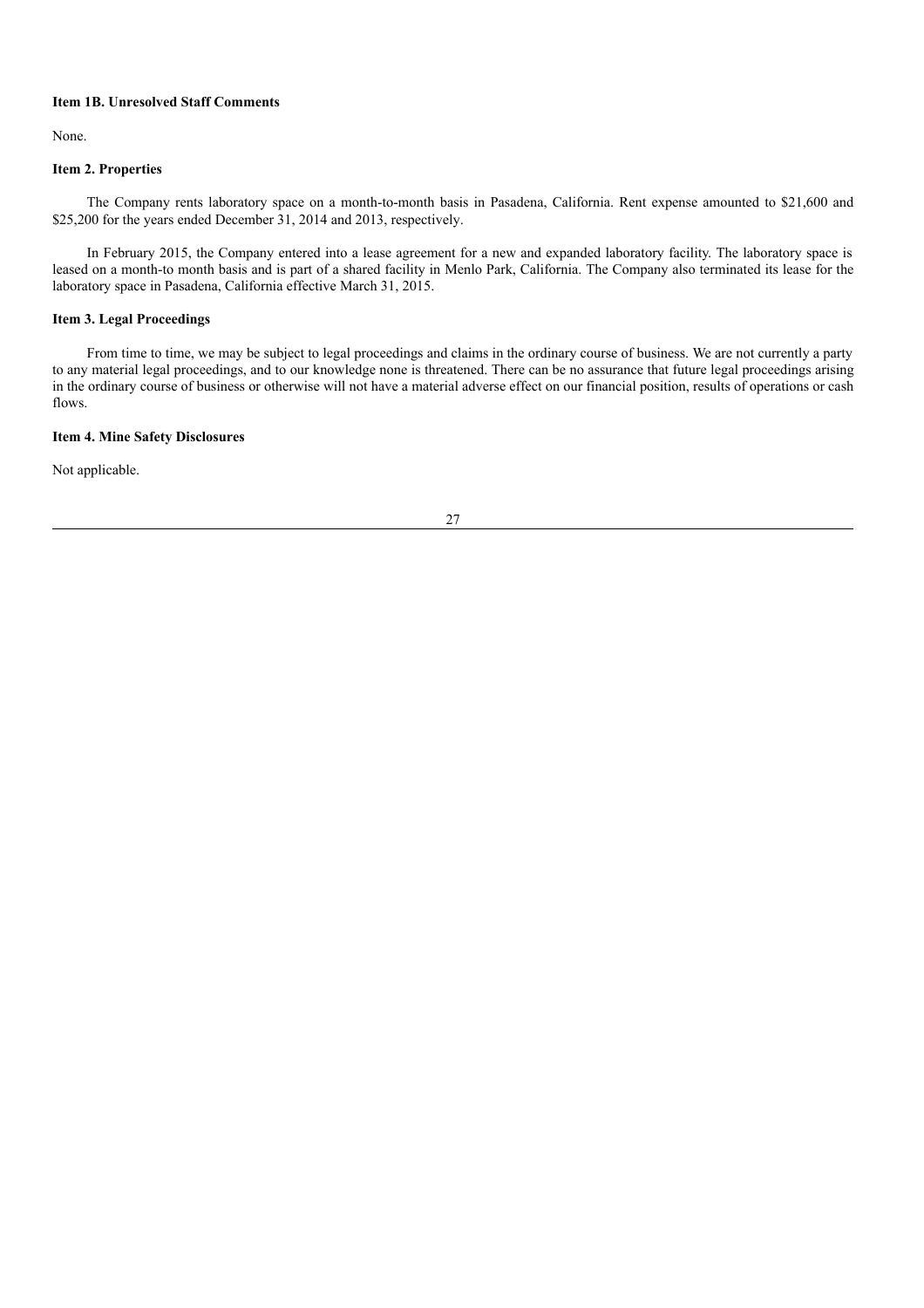## **PART II**

### Item 5. Market for Registrant's Common Equity, Related Stockholder Matters and Issuer Purchases of Equity Securities

#### *Market for our Common Stock*

Our common stock has been listed on the TSX Venture Exchange (the "TSX-V") since January 8, 2015, and trades under the symbol "COB.U." Prior to that date, there was no public trading market for our common stock. Our initial public offering was priced at USD \$1.00 per share on January 6, 2015. On March 24, 2015, the closing price for our common stock as reported on the TSX-V was USD \$1.32 per share.

#### *Holders of Common Stock*

As of March 24, 2015, there were 32,290,891 shares of our common stock outstanding held by 32 holders of record. The actual number of stockholders is greater than this number of record holders, and includes stockholders who are beneficial owners, but whose shares are held in street name by brokers and other nominees. This number of holders of record also does not include stockholders whose shares may be held in trust by other entities.

#### *Dividends*

We have not declared or paid a cash dividend on our capital stock and do not intend to pay cash dividends for the foreseeable future. All dividends are subject to the approval of our board of directors. Any future determinations to pay dividends on our capital stock would depend on our results of operations, our financial condition and liquidity requirements, restrictions that may be imposed by applicable laws or our contracts, and any other factors that our board of directors in its sole discretion may consider relevant in declaring a dividend.

### *Recent Sales of Unregistered Securities*

The following list sets forth information regarding unregistered securities sold or issued by us in the year ended December 31, 2014. In each of the transactions described below the recipients of securities represented their intention to acquire the securities for investment only and not with a view to or for sale in connection with any distribution thereof, and appropriate legends were affixed to the securities issued in these transactions.

- · *Convertible Promissory Notes and Warrants.* On January 9, 2014, we sold convertible promissory notes in the aggregate principal amount of \$210,000 to a total of three accredited investors, together with warrants to purchase an aggregate of 20,946 shares of our common stock at an exercise price of \$0.50 per share. Each note was automatically converted to shares of our Series B preferred stock upon the closing of our Series B preferred stock financing in April 2014 at a conversion rate of \$0.50 per share.
- · *Series B Preferred Stock.* Pursuant to a Series B Preferred Stock Agreement dated April 11, 2014 we issued and sold an aggregate of 5,400,000 shares of our Series B preferred stock to total of 23 accredited investors at a purchase price of \$0.50 per share. 420,000 of these shares of our Series B preferred stock were issued to three accredited investors pursuant to the conversion, at a conversion price of \$0.50 per share, of convertible promissory notes originally issued on January 9, 2014. The sale and issuance of such shares of Series B preferred stock was completed in multiple closings occurring between April 11, 2014 and August 28, 2014. Each share of Series B preferred stock was automatically converted into one share of our common stock upon completion of our initial public offering on January 6, 2015.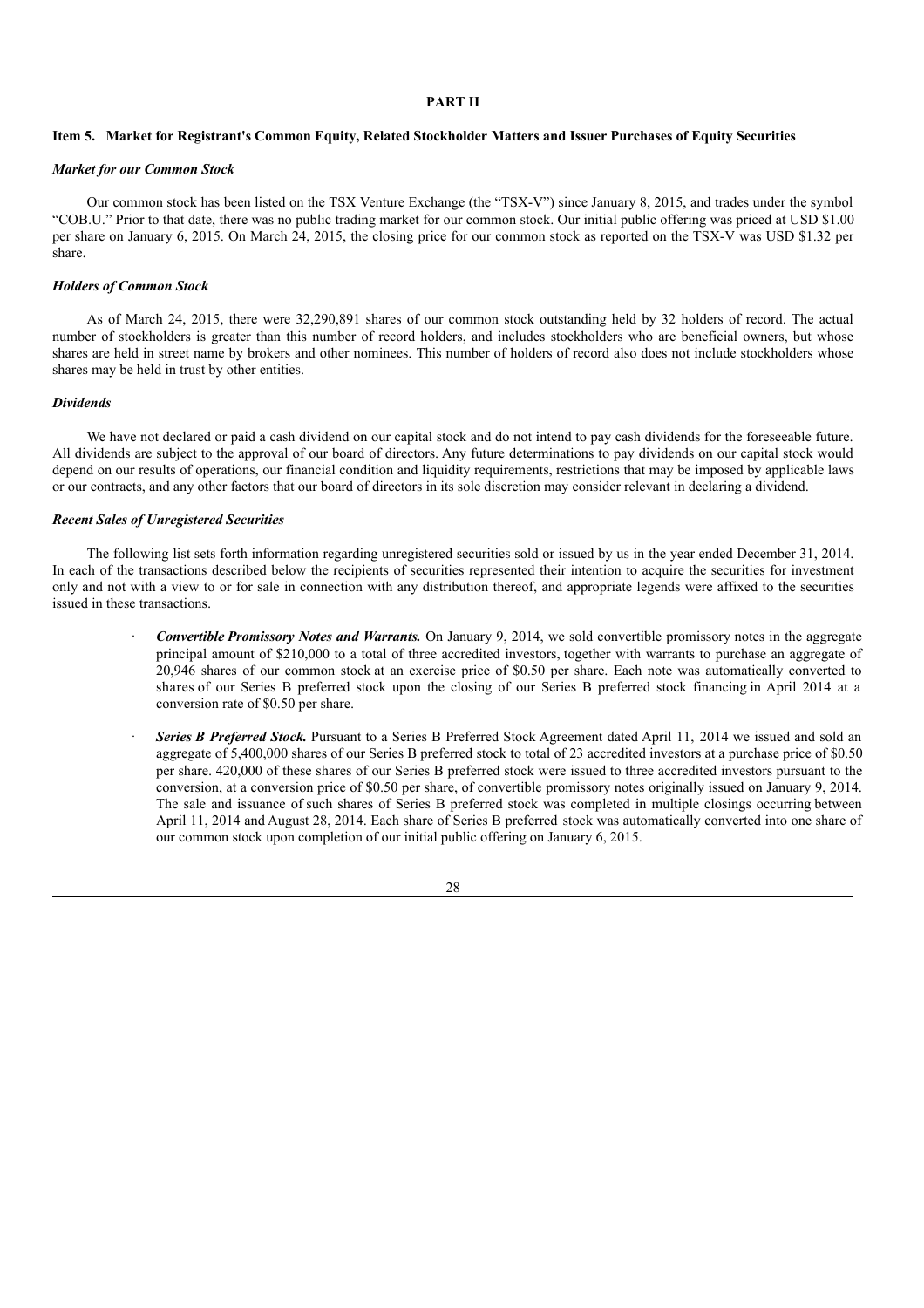*Put Units.* In connection with the private placement of our Series B preferred stock described above, each purchaser of our Series B preferred stock executed a Put Agreement in our favor. Each Put Agreement gave us the right and option, exercisable in our sole discretion, to require each investor in our Series B preferred stock financing to purchase from us securities of the same type and at the same price as those sold to investors in our initial public offering. In connection with our initial public offering, we exercised our right to require the existing holders of our Series B preferred stock to purchase an aggregate of 2,700,000 units at a price of \$1.00 per share. The sale and issuance of such units was completed on January 6, 2015.

The offers, sales, and issuances of the securities described above were made in reliance on the exemptions provided by Section 4(2) of the Securities Act, Rule 506 of Regulation D, and solely with respect to the issuance of Series B preferred stock upon conversion of convertible promissory notes and the conversion of our Series B preferred stock into shares of our common stock, the exemption provided by Section 3(a)(9) of the Securities Act.

### *Use of Proceeds*

On December 19, 2014, the SEC declared effective our registration statement on Form S-1 (File No. 333-200033) in connection with our initial public offering. The registration statement related to 11,250,000 units, each comprised of one share of our common stock, par value US\$0.001 per share, and one half of one common stock purchase warrant. On January 6, 2015, we sold 11,250,000 units at the price of US\$1.00 per unit, for an aggregate sale price of US\$11,250,000. The offering occurred solely in Canada using Haywood Securities, Inc. as agent.

We incurred expenses of US\$996,496 in connection with our initial public offering. We also issued compensation options to the agent for the offering exercisable for an aggregate of 786,696 units at a price of US\$1.00 per unit at any time prior to July 6, 2016. None of the agent commissions, compensation options or other offering expenses were paid, directly or indirectly, to any of our directors or officers or their associates or to persons owning 10% or more of our common stock or to any affiliate of ours. We received net proceeds of US\$10,253,504 from the offering. We anticipate that we will use the net proceeds from the offering for working capital and other general corporate purposes, including research and development expenditures, general and administrative expenditures, and capital expenditures.

### *Share Repurchases*

During the three months ended December 31, 2014, there were no purchases of shares of common stock made by, or on behalf of, the Company or any "affiliated purchaser," as defined by Rule 10b-18 of the Securities Exchange Act of 1934.

### *Equity Compensation Plans*

See Item 12 for Equity Compensation Plan information.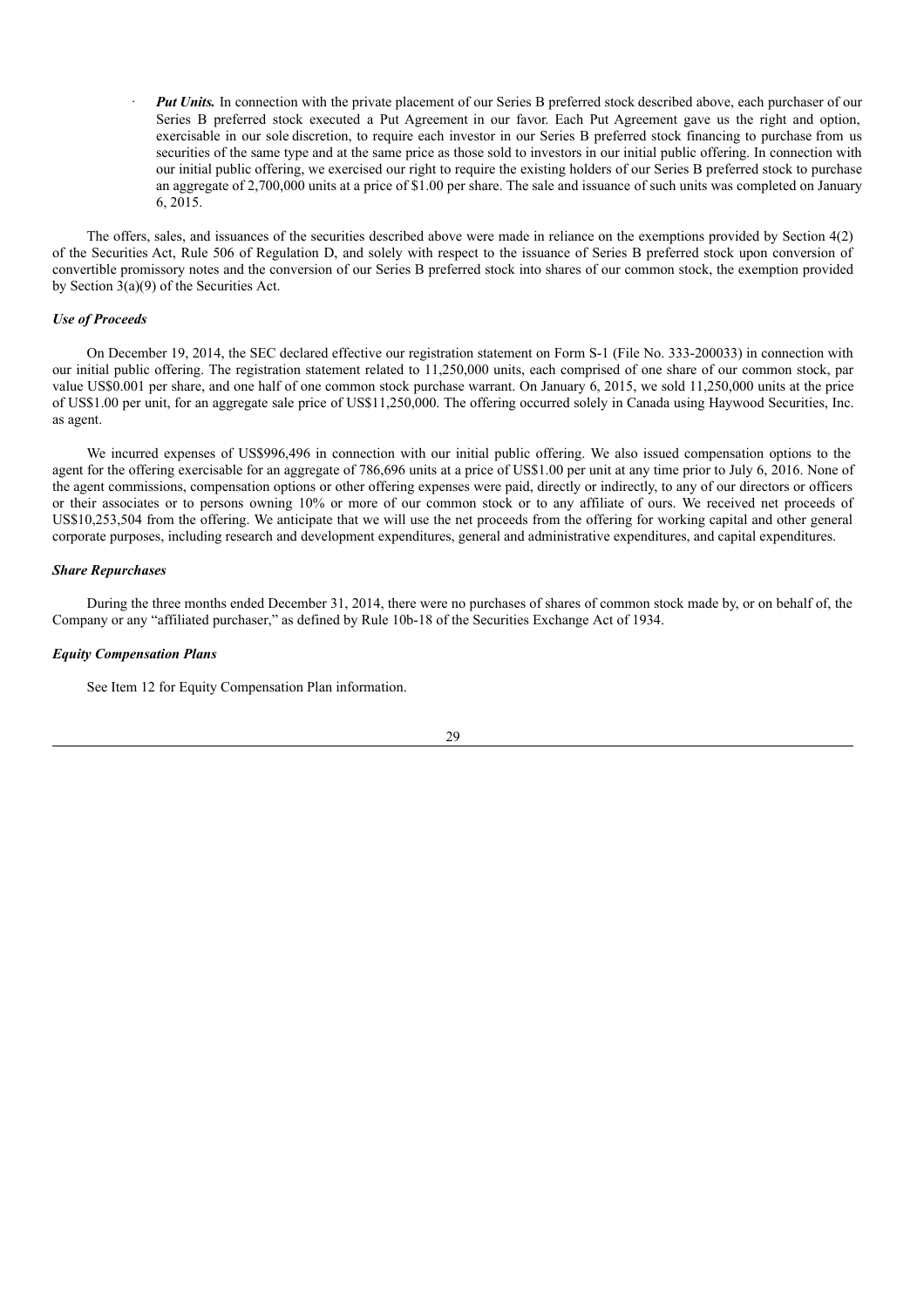### **Item 7. Management's Discussion and Analysis of Financial Condition and Results of Operations**

### **Overview**

We are a leader in the research and development of mitochondria-based therapeutics (MBTs), an emerging class of drugs for the treatment of diseases associated with aging. MBTs originate from the discovery by our founders of a novel group of peptides within the genome of mitochondria, the powerhouses of the cell. Our ongoing development of these mitochondrial-derived peptides (MDPs) into MBTs offers the potential to address a broad range of diseases such as type 2 diabetes, cancer, atherosclerosis and neurodegenerative disorders.

Our founders and co-founders are widely considered to be scientific experts and thought leaders at the intersection of cellular and mitochondrial genetics and biology, the biology of aging, metabolism, and drug discovery and development. Their multi-disciplinary expertise and their investigations into age-related diseases has enabled and focused our research efforts on the mitochondrial genome.

MDPs represent a diverse and largely unexplored collection of peptides which we believe has the potential to lead to novel therapeutics for a number of diseases with significant unmet medical needs. We believe that CohBar is a first mover in exploring the mitochondrial genome to identify MDPs with potential to be developed into transformative medicines, and that the depth of our scientific expertise, together with our intellectual property portfolio, will enable us to sustain this competitive advantage. By augmenting our scientific leadership and MDP discoveries with drug discovery and development expertise and capabilities, we believe we can identify and develop MBT candidates that harness cell-signaling mechanisms and unlock the therapeutic potential of this collection of peptides.

Our operations to date have been focused on organizing and staffing our company, business planning, raising capital and research on our MDPs. Our research efforts have focused on discovering and evaluating our MDPs for potential development as MBT drug candidates. We seek to identify and advance research on MDPs with superior potential for yielding a MBT drug candidate, and ultimately a drug, for which we have a strong intellectual property position.

Since our formation in 2007, we have in-licensed key intellectual property from our founders' affiliated academic institutions, developed methods for identifying new MDPs, studied various MDPs in both *in vitro* and *in vivo* models and identified a number of MDPs with potential therapeutic value in the treatment of diabetes, cancer, Alzheimer's disease, atherosclerosis and other diseases. Based on our evaluation of MDPs currently in our research pipeline we are actively engaged in research of four MDPs for potential advancement into MBT drug candidate programs.

We are the exclusive licensee from the Regents of the University of California and the Albert Einstein College of Medicine to four issued U.S. patents and four U.S. and international patent applications. Our licensed patents and patent applications are directed to compositions comprising MDPs and MDP analogs and methods of their use in the treatment of indicated diseases. See "Business – Patents and Other Intellectual Property".

We have financed our operations primarily through private placements of our preferred stock and, to a lesser extent, from grants from research foundations. Since our inception through December 31, 2014, our operations have been funded with an aggregate of approximately \$5.7 million, of which approximately \$0.2 million was from a grant funding organizations and approximately \$5.5 million was from the issuance of preferred stock.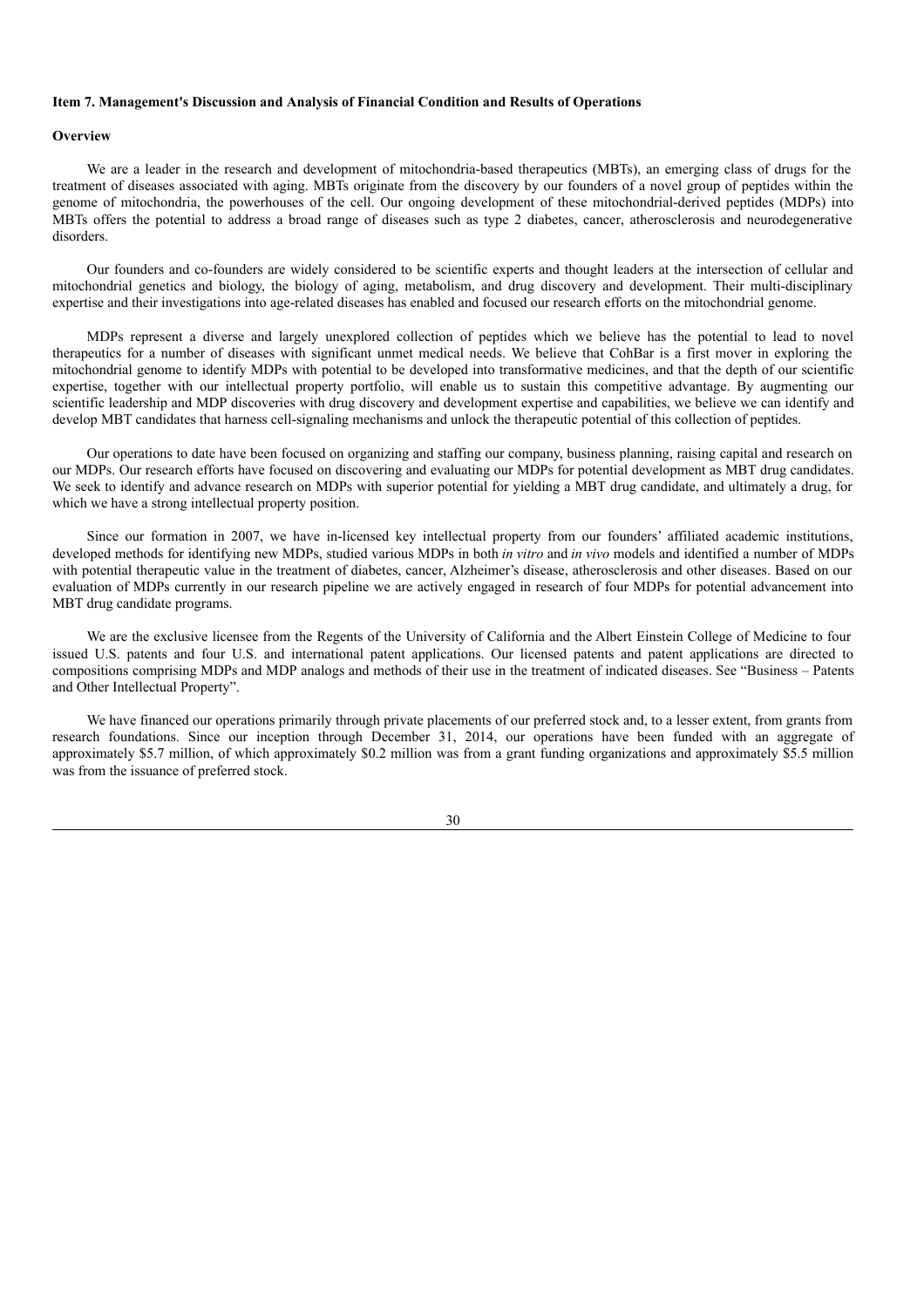Since inception, we have incurred significant operating losses. Our net losses were \$1,819,684 and \$872,641 for the years ended December 31, 2014 and 2013, respectively. As of December 31, 2014, we had an accumulated deficit of \$4,456,327. We expect to continue to incur significant expenses and operating losses over the next several years. Our net losses may fluctuate significantly from quarter to quarter and from year to year. We anticipate that our expenses will increase significantly when we commence pre-clinical development activities for any of our research peptides, continue research and discovery efforts on these and other MBTs, expand and protect our intellectual property portfolio, and hire additional development and scientific personnel.

### **Financial Operations Review**

### *Revenue*

To date, we have not generated any revenue from product sales and do not expect to generate any revenue from the sale of products in the near future. In the future, we will seek to generate revenue from product sales, either directly or under any future licensing, development or similar relationship with a strategic partner.

#### *Research and development expenses*

Research and development expenses consist primarily of costs incurred for our research activities, including our drug discovery efforts, and the development of our product candidates, which include:

- employee-related expenses including salaries, benefits, and stock-based compensation expense;
- expenses incurred under agreements with third parties, including contract research organizations, or CROs, that conduct research and development and pre-clinical activities on our behalf and the cost of consultants;
- the cost of laboratory equipment, supplies and manufacturing MBT test materials; and
- depreciation and other personnel-related costs associated with research and product development.

We expense all research and development expenses as incurred. During 2015 we intend to hire additional lab personnel and scientific staff. The increase in our headcount is expected to enable us to enhance our research and development efforts on discovering, evaluating and optimizing our MDPs as potential MBT drug candidates. Accordingly, with our ongoing activities we expect our research and development expenses to increase in the year ending December 31, 2015.

### *Our Research Programs*

Our research programs include activities related to discovery of MDPs, investigational research to evaluate the therapeutic potential of certain discovered MDPs and engineering analogs of certain discovered MDPs to improve their characteristics as potential MBT drug development candidates. Depending on factors of capability, cost, efficiency and intellectual property rights we conduct our research programs independently at our laboratory facility, pursuant to contractual arrangements with CROs or under collaborative arrangements with academic institutions.

The success of our research programs and the timing of those programs and the possible development of a research peptide into a drug candidate is highly uncertain. As such, at this time, we cannot reasonably estimate or know the nature, timing and estimated costs of the efforts that will be necessary to complete research and development of a commercial drug. We are also unable to predict when, if ever, we will receive material net cash inflows from our operations. This is due to the numerous risks and uncertainties associated with developing medicines, including the uncertainty of:

establishing an appropriate safety profile with toxicology studies;

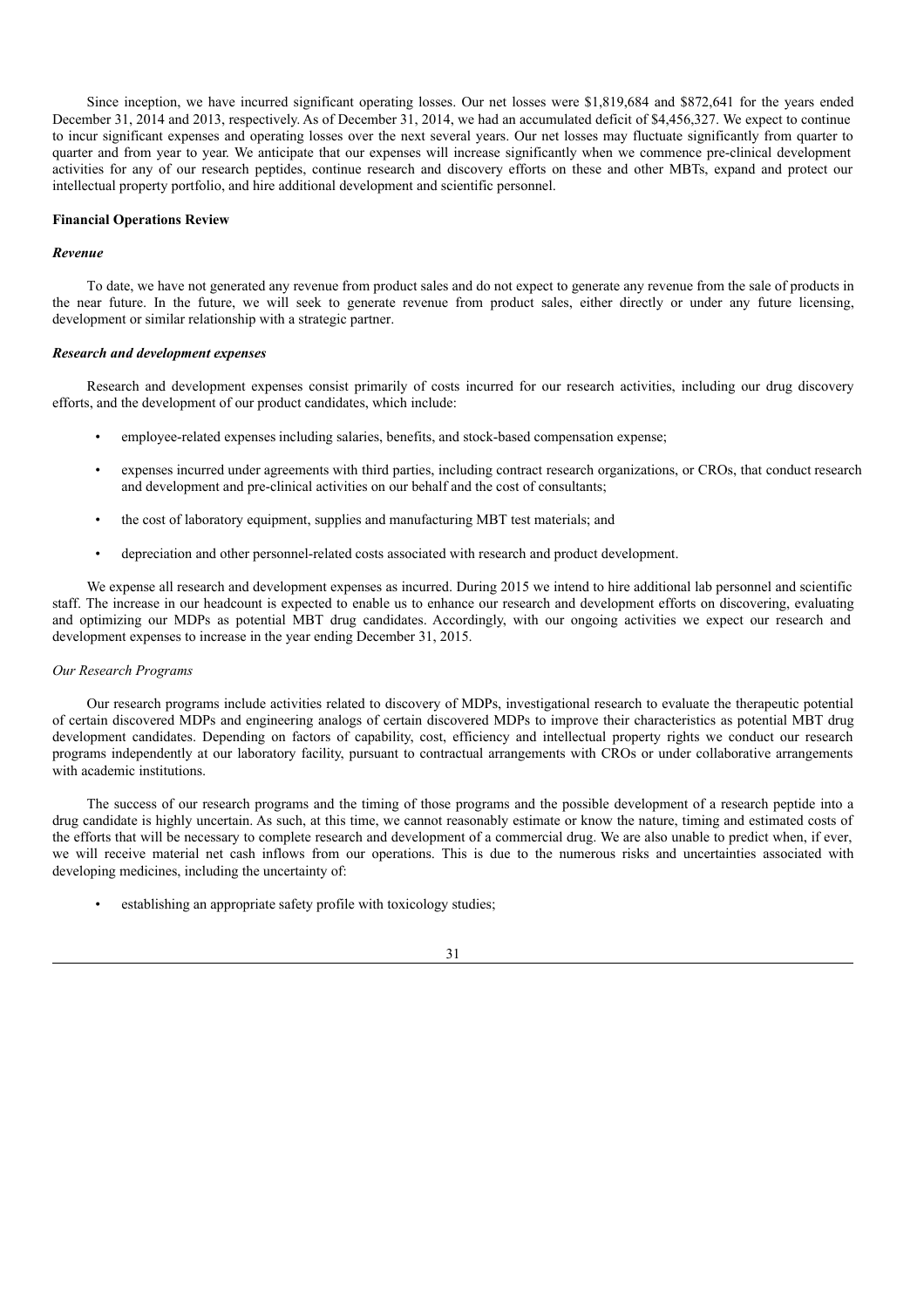- successful enrollment in, and completion of clinical trials;
- receipt of marketing approvals from applicable regulatory authorities;
- establishing commercial manufacturing capabilities or making arrangements with third-party manufacturers;
- obtaining and enforcing patent and trade secret protection for our product candidates;
- launching commercial sales of the products, if and when approved, whether alone or in collaboration with others; and
- a continued acceptable safety profile of the products following approval.

A change in the outcome of any of these variables with respect to the development of any of our product candidates would significantly change the costs and timing associated with the development of that product candidate.

Research and development activities are central to our business model. Our MBT drug target candidates are in early stages of investigational research. Candidates in later stages of clinical development generally have higher development costs than those in earlier stages of clinical development, primarily due to the increased size and duration of later-stage clinical trials. We expect research and development costs to increase significantly for the foreseeable future as our product candidate development programs progress. However, we do not believe that it is possible at this time to accurately project total program-specific expenses through commercialization. There are numerous factors associated with the successful commercialization of any of our product candidates, including future trial design and various regulatory requirements, many of which cannot be determined with accuracy at this time based on our stage of development. Additionally, future commercial and regulatory factors beyond our control will impact our clinical development programs and plans.

### *General and administrative expenses*

General and administrative expenses consist primarily of salaries and other related costs, including stock-based compensation, for personnel in executive, finance and administrative functions. Other significant costs include legal fees relating to patent and corporate matters and fees for accounting and consulting services. We anticipate that our general and administrative expenses will increase in the future to support continued research and development activities and the potential commercialization of our product candidates. These increases will likely include increased costs related to the hiring of additional personnel and fees to outside consultants, lawyers and accountants, among other expenses. Additionally, we anticipate increased costs associated with being a public company including expenses related to services associated with maintaining compliance with exchange listing and Securities and Exchange Commission requirements, insurance and investor relations costs.

### **Results of Operations**

## *Comparison of Fiscal Years Ended December 31, 2014 and 2013*

### *Operating Expenses*

*Research and development* expenses were \$579,474 in the year ended December 31, 2014 compared to \$478,256 in the prior year, a \$101,218 increase, or 21%. The increase in research and development expenses in the year ended December 31, 2014, was primarily due to a \$107,553 increase in consulting costs as we utilized more consultants in 2014 as compared to the prior year and the consultants used were paid at higher amounts, a \$75,587 increase in research conducted under the terms of a research loan awarded by the Alzheimer's Drug Discovery Foundation offset by \$51,193 decrease in lab supplies due to less usage and a \$37,714 decrease in payroll due to lower average headcount in the current year as compared to the same period of the prior year.

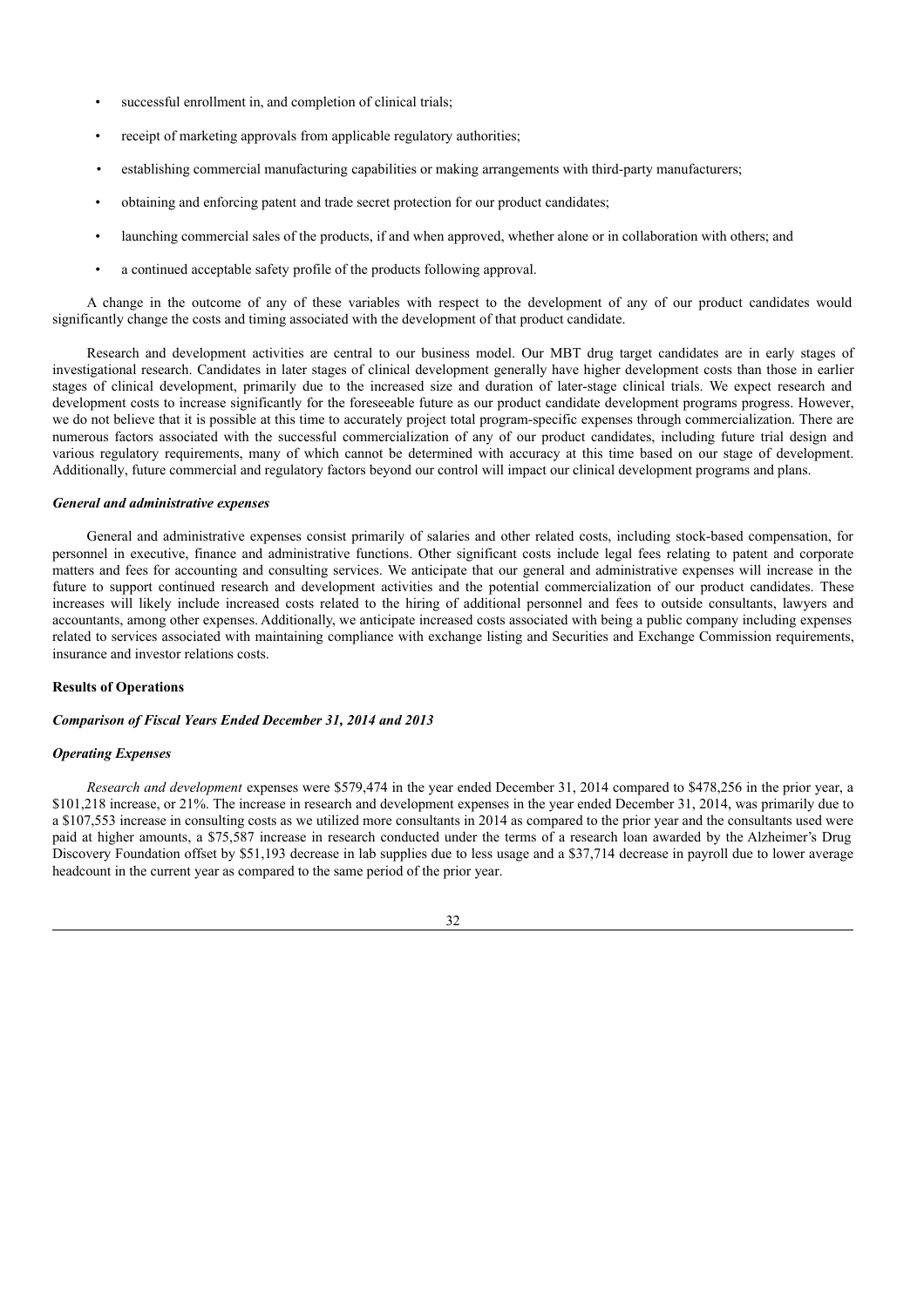*General and administrative expenses* were \$1,233,141 in the year ended December 31, 2014 compared to \$390,749 in the prior year, a \$842,392 increase. The increase in general and administrative expenses in the year ended December 31, 2014, was primarily due to a \$689,420 increase in salary, benefit and stock based compensation costs due to an increase in headcount of 1 employee and the timing of stock option expense related to the granting of options and warrants in the current year period as compared to the prior year period, an increase of \$91,339 in outside services relating primarily to recruiting costs as we sourced for new hires and a \$51,820 increase in accounting fees relating to the costs of compliance. We expect general and administrative expenses to increase in the year ending December 31, 2015 as we begin to incur the costs associated with running a public company.

#### *Comparison of Fiscal Years Ended December 31, 2013 and 2012*

#### *Operating Expenses*

*Research and development expenses* were \$478,256 in the year ended December 31, 2013 compared to \$854,292 in the prior year, a \$376,036 decrease, or 44%. The decrease in research and development expenses in the year ended December 31, 2013, was primarily due to a \$203,330 decrease in lab services and supplies due to lower overall usage in 2013 as compared to 2012, a \$123,950 decrease in consultants costs due to the lower compensation levels in 2013 as compared to 2012 and lower salary and benefit costs of \$78,979 due to a lower headcount of 2 employees in 2013 as compared to 2012, partially offset by a \$49,368 increase in spending related to the grant from the Alzheimer's Drug Discovery Foundation.

*General and administrative expenses* were \$390,749 in the year ended December 31, 2013 compared to \$618,061 in the prior year, a \$227,312 decrease, or 37%. The decrease in general and administrative expenses for 2013, was primarily due to a \$157,087 decrease in salary and benefit costs in 2013 as compared to the prior year period and a \$58,494 decrease in exclusive licensing fees in 2013 as compared to the prior year, as 2012 included payment of initial licensing fees.

### **Liquidity and Capital Resources**

As of December 31, 2014 and 2013, we had \$1,194,492 and \$145,170, respectively, in cash. We maintain our cash in a checking and savings account on deposit with a large banking institution. In February 2015 our Board of Directors adopted an investment policy pursuant to which we intend to maintain a portion of our cash balance in a portfolio of short-term highly liquid securities.

In January 2015 we received \$11,250,000 of gross proceeds in our initial public offering and \$2,700,000 in gross proceeds from the exercise of our Put Rights. Together with the cash on hand as of December 31, 2014, we believe that we have sufficient cash to meet our working capital needs and operating expenses for at least the next 12 months. However, if unanticipated difficulties arise we may be required to raise additional capital to support our operations or curtail our research and development activities until such time as additional capital becomes available.

## *Research Loan*

In 2013, we were awarded a research loan from the Alzheimer's Drug Discovery Foundation. The award was funded in two installments of \$102,630 totaling \$205,260. We issued promissory notes evidencing each installment of the loan. The notes accrue interest at the rate of 3.25% per annum, and mature on January 21, 2017 and September 12, 2017, respectively. In connection with the award we also issued to the Alzheimer's Drug Discovery Foundation a warrant to purchase 15,596 shares of the Company's common stock at an exercise price of \$0.99 per share. The terms of the award generally require us to apply the loan proceeds towards research on potential treatments for Alzheimer's disease.

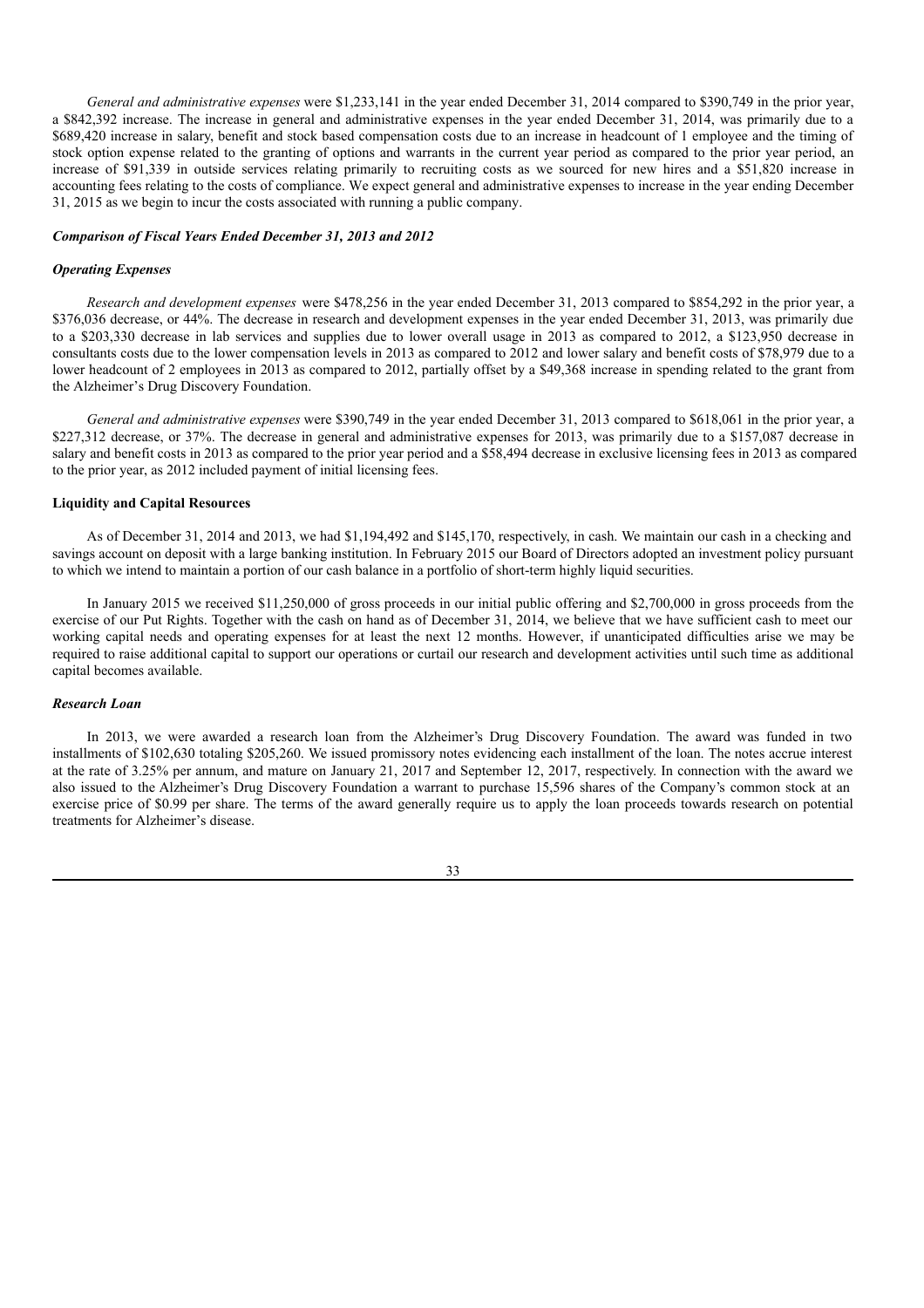#### *Cash Flows from Operating Activities*

Net cash used in operating activities for the years ended December 31, 2014 and 2013 was \$838,973 and \$705,527, respectively. Cash was used in operations for the year ended December 31, 2014 was primarily due to our reported net loss of \$1,819,684 and was offset by \$305,018 in stock based compensation related to the issuance of options and warrants throughout 2014, a \$235,290 increase in accounts payable due to the increase in vendor billings associated with the Company's initial public offering, a \$235,766 increase in accrued liabilities due to the timing of invoices received after the year end. Cash was used in operations for the year ended December 31, 2013 primarily due to our reported net loss of \$872,641 and was offset by the increase in restricted cash of \$79,065, a \$52,732 increase in accrued liabilities due to the timing of invoices received after the year end and a \$22,269 increase in accounts payable due to the timing of payments for vendor invoices.

#### *Cash Flows from Investing Activities*

Net cash used in investing activities for the years ended December 31, 2014 and 2013 was \$2,399 and \$206,448, respectively. Investing activities for the fiscal year ended December 31, 2014 related to cash paid for the purchase of property and equipment. The cash used in investing activities in the year ended December 31, 2013 was primarily due to the restriction on cash relating to the grants from the Alzheimer's Drug Discovery Foundation.

#### *Cash Flows from Financing Activities*

Net cash provided by financing activities in the years ended December 31, 2014 and 2013 was \$1,890,694 and \$179,051, respectively. Cash provided by financing activities for the year ended December 31, 2014 consisted of \$2,640,080 in net proceeds from the issuance of Series B Preferred Stock offset by \$749,386 in deferred offering costs relating to the Company's initial public offering. Cash provided by financing activities for the year ended December 31, 2013 consisted of \$205,260 in proceeds from the grant received from the Alzheimer's Drug Discovery Foundation, offset by the \$26,209 in offering costs related to the issuance of Series B Preferred Stock in 2014.

### *Of -Balance Sheet Arrangements.*

We do not have any off-balance sheet arrangements.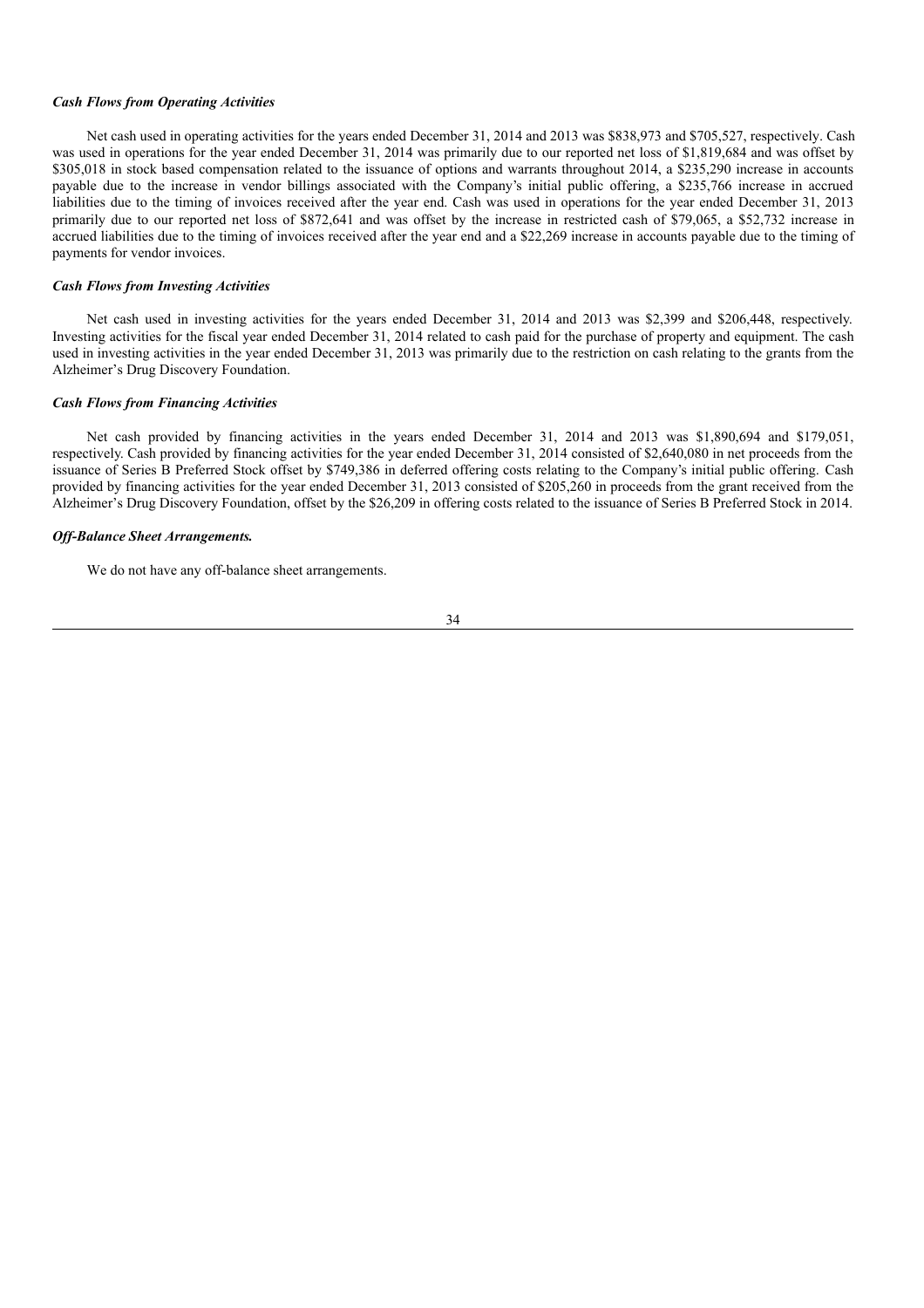#### *Contractual Obligations*

#### *Licensing Agreements*

Effective November 30, 2011, the Company entered into an Exclusive License Agreement (the "2011 Exclusive Agreement") with the Regents of the University of California (the "Regents") whereby the Regents granted to the Company an exclusive license for the use of certain patents. The Company paid the Regents an initial license issue fee of \$35,000, which was charged to General and Administrative expense, as incurred. The Company agreed to pay the licensors specified development milestone payments aggregating up to \$765,000 for the first product sold under the license. Milestone payments for additional products developed and sold under the license are reduced by 50%. The Company is also required to pay annual maintenance fees to the licensors. Aggregate maintenance fees for the first five years following execution of the agreement are \$80,000. Thereafter, the Company is required to pay maintenance fees of \$50,000 annually until the first sale of a licensed product. In addition, for the duration of the 2011 Exclusive Agreement, the Company is required to pay the licensors royalties equal to 2% of its worldwide net sales of drugs, therapies or other products developed from claims covered by the licensed patents, subject to a minimum royalty payment of \$75,000 annually, beginning after the first commercial sale of a licensed product. The Company is required to pay royalties ranging from 8% of worldwide sublicense sales of covered products (if the sublicense is entered after commencement of phase II clinical trials) to 12% of worldwide sublicense sales (if the sublicense is entered prior to commencement of phase I clinical trials). The agreement also requires the Company to meet certain diligence and development milestones, including filing of an Investigational New Drug ("IND") Application for a product covered by the agreement on or before the seventh anniversary of the agreement date. Through December 31, 2014, no royalties have been incurred under the 2011 Exclusive Agreement.

Effective August 6, 2013, the Company entered into an Exclusive License Agreement (the "2013 Exclusive Agreement") with the Regents whereby the Regents granted to the Company an exclusive license for the use of certain other patents. The Company paid Regents an initial license issue fee of \$10,000 for these other patents, which was charged to General and Administrative expense, as incurred. The Company agreed to pay the Regents specified development milestone payments aggregating up to \$765,000 for the first product sold under the 2013 Exclusive Agreement. Milestone payments for additional products developed and sold under the 2013 Exclusive Agreement are reduced by 50%. In addition, for the duration of the 2013 Exclusive Agreement, the Company is required to pay the Regents royalties equal to 2% of the Company's worldwide net sales of drugs, therapies or other products developed from claims covered by the licensed patent, subject to a minimum royalty payment of \$75,000 annually, beginning after the first commercial sale of a licensed product. The Company is required to pay the Regents royalties ranging from 8% of worldwide sublicense sales of covered products (if the sublicense is entered after commencement of phase II clinical trials to 12% of worldwide sublicense sales (if the sublicense is entered prior to commencement of phase I clinical trials). The agreement also requires the Company to meet certain diligence and development milestones, including filing of an IND Application for a product covered by the agreement on or before the seventh anniversary of the agreement date. Through December 31, 2014, no royalties have been incurred under the 2013 Exclusive License Agreement.

### *Operating Lease*

We rent laboratory space on a month-to-month basis in Pasadena, California. Rent expense amounted to \$21,600 and \$25,200 for the years ended December 31, 2014 and 2013, respectively.

In February 2015, we entered into a lease agreement for a new and expanded laboratory facility. The laboratory space is leased on a month-to month basis and is part of a shared facility in Menlo Park, California. We also terminated our lease for the laboratory space in Pasadena, California effective March 31, 2015.

### **Recent Accounting Pronouncements**

Under the JOBS Act, emerging growth companies are permitted to delay adopting new or revised accounting standards until such time as those standards apply to private companies. We have irrevocably elected not to avail ourselves of this exemption from new or revised accounting standards and, therefore, will be subject to the same new or revised accounting standards as other public companies that are not emerging growth companies.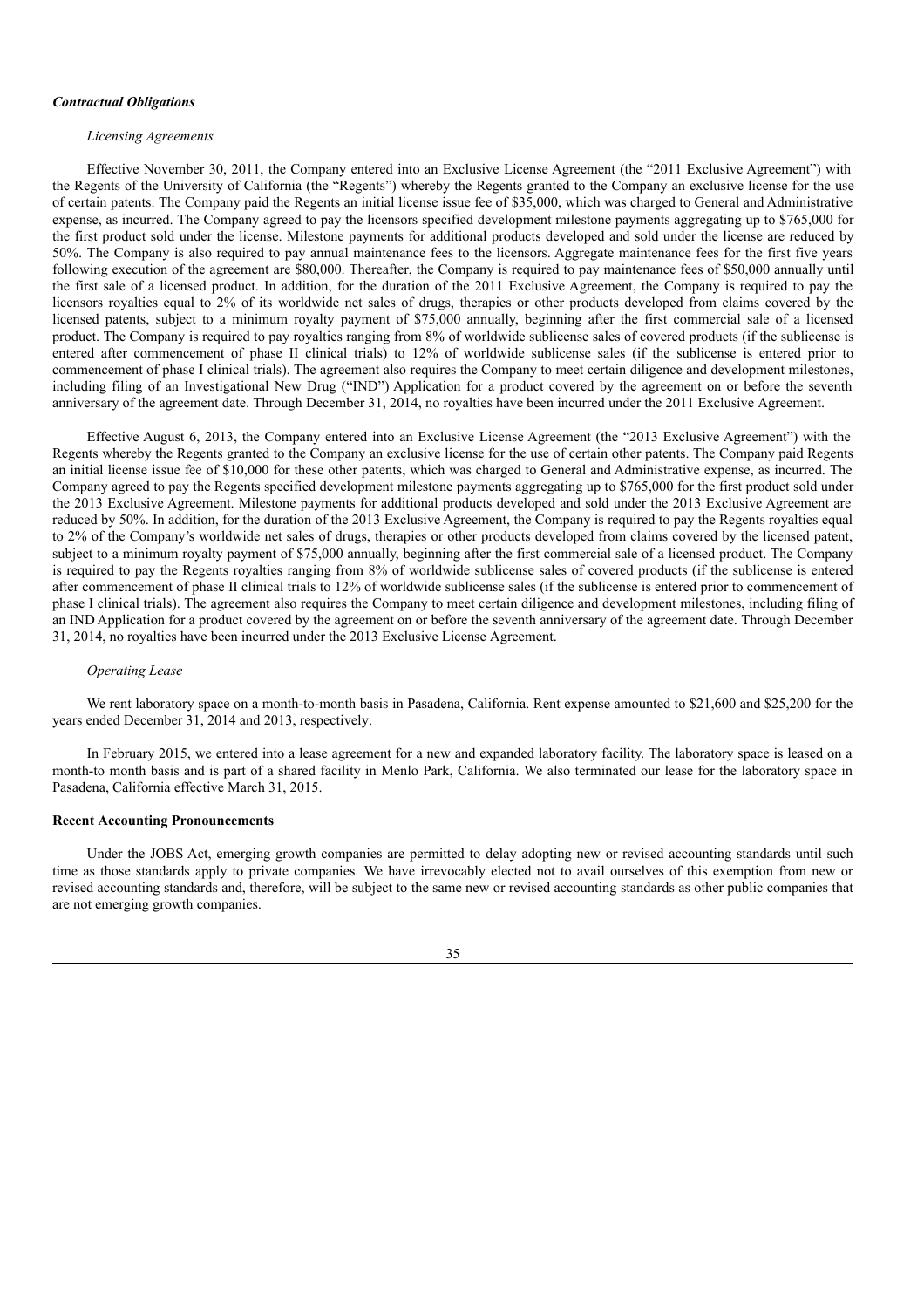In June 2014, the Financial Accounting Standards Board ("FASB") issued Accounting Standards Update ("ASU") No. 2014-10, "Development Stage Entities (Topic 915): Elimination of Certain Financial Reporting Requirements, Including an Amendment to Variable Interest Entities Guidance in Topic 810, Consolidation." This ASU removes the definition of a development stage entity from the ASC, thereby removing the financial reporting distinction between development stage entities and other reporting entities from GAAP. In addition, the ASU eliminates the requirements for development stage entities to (1) present inception-to-date information in the statements of operations, cash flows, and shareholders' deficit, (2) label the financial statements as those of a development stage entity, (3) disclose a description of the development stage activities in which the entity is engaged, and (4) disclose in the first year in which the entity is no longer a development stage entity that in prior years it had been in the development stage. ASU 2014-10 is effective for annual periods beginning after December 15, 2014. ASU 2014-10 does allow early adoption for entities that have not yet issued financial statements. The Company has early adopted ASU 2014-10 and reflected this adoption in its financial statement presentation contained herein.

The FASB has issued ASU No. 2014-12, Compensation – Stock Compensation (Topic 718): Accounting for Share-Based Payments When the Terms of an Award Provide That a Performance Target Could Be Achieved after the Requisite Service Period. This ASU requires that a performance target that affects vesting, and that could be achieved after the requisite service period, be treated as a performance condition. As such, the performance target should not be reflected in estimating the grant date fair value of the award. This update further clarifies that compensation cost should be recognized in the period in which it becomes probable that the performance target will be achieved and should represent the compensation cost attributable to the period(s) for which the requisite service has already been rendered. The amendments in this ASU are effective for annual periods and interim periods within those annual periods beginning after December 15, 2015. Earlier adoption is permitted. The adoption of this standard is not expected to have a material impact on the Company's financial position and results of operations.

In August 2014, the FASB issued a new accounting standard which requires management to evaluate whether there is substantial doubt about an entity's ability to continue as a going concern for each annual and interim reporting period. If substantial doubt exists, additional disclosure is required. This new standard will be effective for the Company for annual and interim periods beginning after December 15, 2016. Early adoption is permitted. The adoption of this pronouncement is not expected to have a material impact on the Company's financial statements.

Other recent accounting standards that have been issued or proposed by the FASB or other standards-setting bodies that do not require adoption until a future a date are not expected to have a material impact on the Company's financial statements upon adoption.

## **Critical Accounting Policies**

Our management's discussion and analysis of our financial condition and results of operations are based on our financial statements, which have been prepared in accordance with accounting principles generally accepted in the United States (U.S. GAAP). U.S. GAAP requires us to make certain estimates and judgments that can affect the reported amounts of assets and liabilities as of the dates of the financial statements, the disclosure of contingencies as of the dates of the financial statements, and the reported amounts of revenue and expenses during the periods presented. We base our estimates on historical experience and on various other assumptions that we believe to be reasonable under the circumstances, the results of which form the basis for making judgments about the carrying values of assets and liabilities. If actual results or events differ materially from those contemplated by us in making these estimates, our reported financial condition and results of operations for future periods could be materially affected. See "Risk Factors" for certain matters that may affect our future financial condition or results of operations. An accounting policy is deemed to be critical if it requires an accounting estimate to be made based on assumptions about matters that are uncertain at the time the estimate is made, if different estimates reasonably could have been used, or if the changes in estimate that are reasonably likely to occur could materially impact the financial statements. Our management has discussed the development, selection and disclosure of these estimates with the audit committee of our board of directors.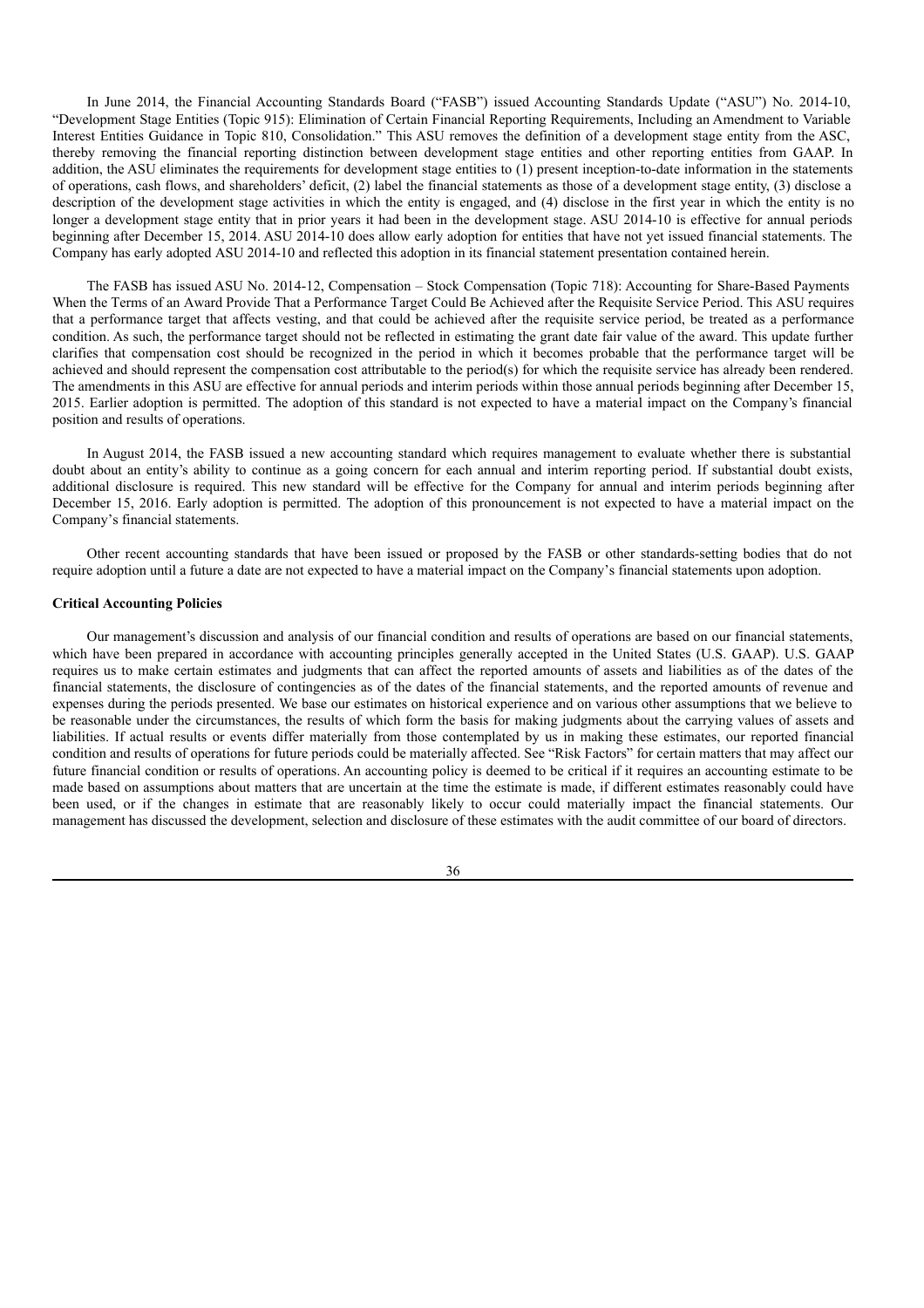The following critical accounting policies reflect significant judgments and estimates used in the preparation of our financial statements:

- Fair Value of Financial Instruments
- Share-based payment

#### *Fair Value of Financial Instruments*

We measure the fair value of financial assets and liabilities based on the exchange price that would be received for an asset or paid to transfer a liability (an exit price) in the principal or most advantageous market for the asset or liability in an orderly transaction between market participants on the measurement date. We utilize three levels of inputs that may be used to measure fair value:

- Level  $1$  quoted prices in active markets for identical assets or liabilities
- Level  $2$  quoted prices for similar assets and liabilities in active markets or inputs that are observable
- Level 3 inputs that are unobservable (for example, cash flow modeling inputs based on assumptions)

The carrying amounts of cash, accounts payable, accrued liabilities and debt approximate fair value due to the short-term nature of these instruments.

### *Share-based Payment*

We account for share-based payments using the fair value method. For employees and directors, the fair value of the award is measured on the grant date. For non-employees, fair value is generally measured based on the fair value of the services provided or the fair value of the common stock on the measurement date, whichever is more readily determinable and re-measured on interim financial reporting dates until the service is complete. We have historically granted stock options at exercise prices no less than the fair market value as determined by the board of directors, with input from management.

The weighted-average fair value of options and warrants has been estimated on the date of grant using the Black-Scholes pricing model. In computing the impact, the fair value of each instrument is estimated on the date of grant utilizing certain assumptions for a risk free interest rate, volatility and expected remaining lives of the awards. Since our shares have not been publicly traded, the fair value of stock-based payment awards was estimated using a volatility derived from an index of comparable entities. The assumptions used in calculating the fair value of share-based payment awards represent management's best estimates, but these estimates involve inherent uncertainties and the application of management judgment. As a result, if factors change and we use different assumptions, our stock-based compensation expense could be materially different in the future. In addition, we are required to estimate the expected forfeiture rate and only recognize expense for those shares expected to vest. In estimating our forfeiture rate, we analyzed our historical forfeiture rate, the remaining lives of unvested options, and the number of vested options as a percentage of total options outstanding. If our actual forfeiture rate is materially different from our estimate, or if we reevaluate the forfeiture rate in the future, the stock-based compensation expense could be significantly different from what we have recorded in the current period. See Note 3 "Summary of Significant Account Policies – Share-Based Payment" to our Financial Statements for the years ended December 31, 2014 and 2013 regarding the specific assumptions used with respect to stock-based compensation for the periods presented**.**

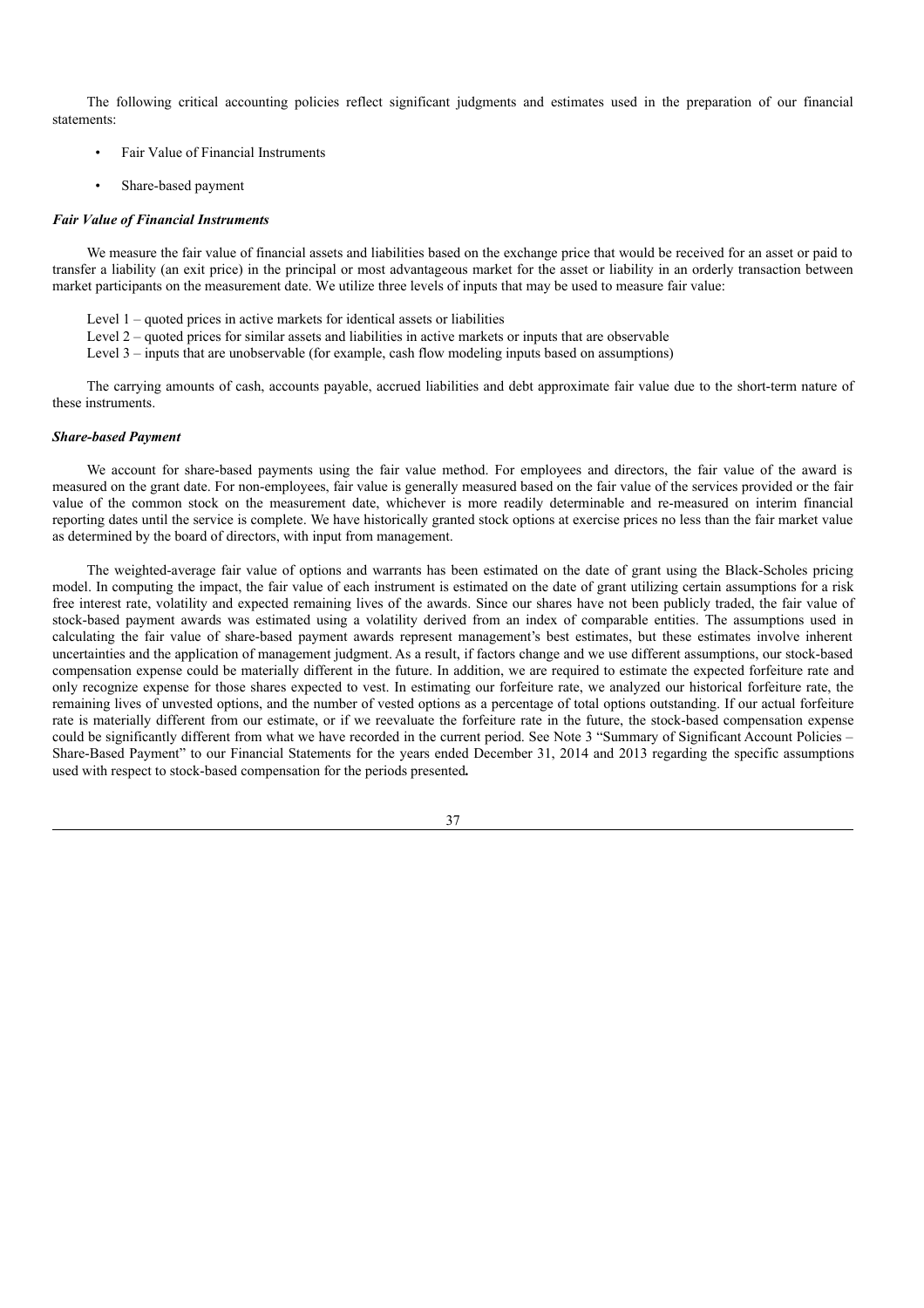Since January 1, 2014, we granted stock options with exercise prices as follows:

|                          |                           |                           | <b>Common Stock Fair</b> |
|--------------------------|---------------------------|---------------------------|--------------------------|
|                          | <b>Number of Shares</b>   | <b>Exercise Price Per</b> | Value Per Share on       |
| <b>Grant Date</b>        | <b>Underlying Options</b> | Share                     | Date of Grant            |
| <b>April 9, 2014</b>     | $1.061.248$ \$            | $0.26 \text{ }$ \$        | 0.18                     |
| <b>November 20, 2014</b> | 1.475.687 \$              | 0.73 S                    | 0.51                     |

The fair value of the common stock underlying our stock options was determined by our board of directors, with all options granted to be exercisable at a price per share not less than the per share fair value of our common stock underlying those options on the date of grant. Our board of directors determined the fair value of our common stock on the date of grant based on a number of factors including:

- contemporaneous independent valuations;
- our performance, growth rate and financial condition at the time of the option grant;
- scientific progress;
- amounts recently paid by investors for our preferred stock;
- the market performance of comparable publicly traded companies;
- the likelihood of achieving a liquidity event for the shares of common stock underlying these stock options; and
- the rights, preferences and privileges of our preferred stock relative to those of our common stock.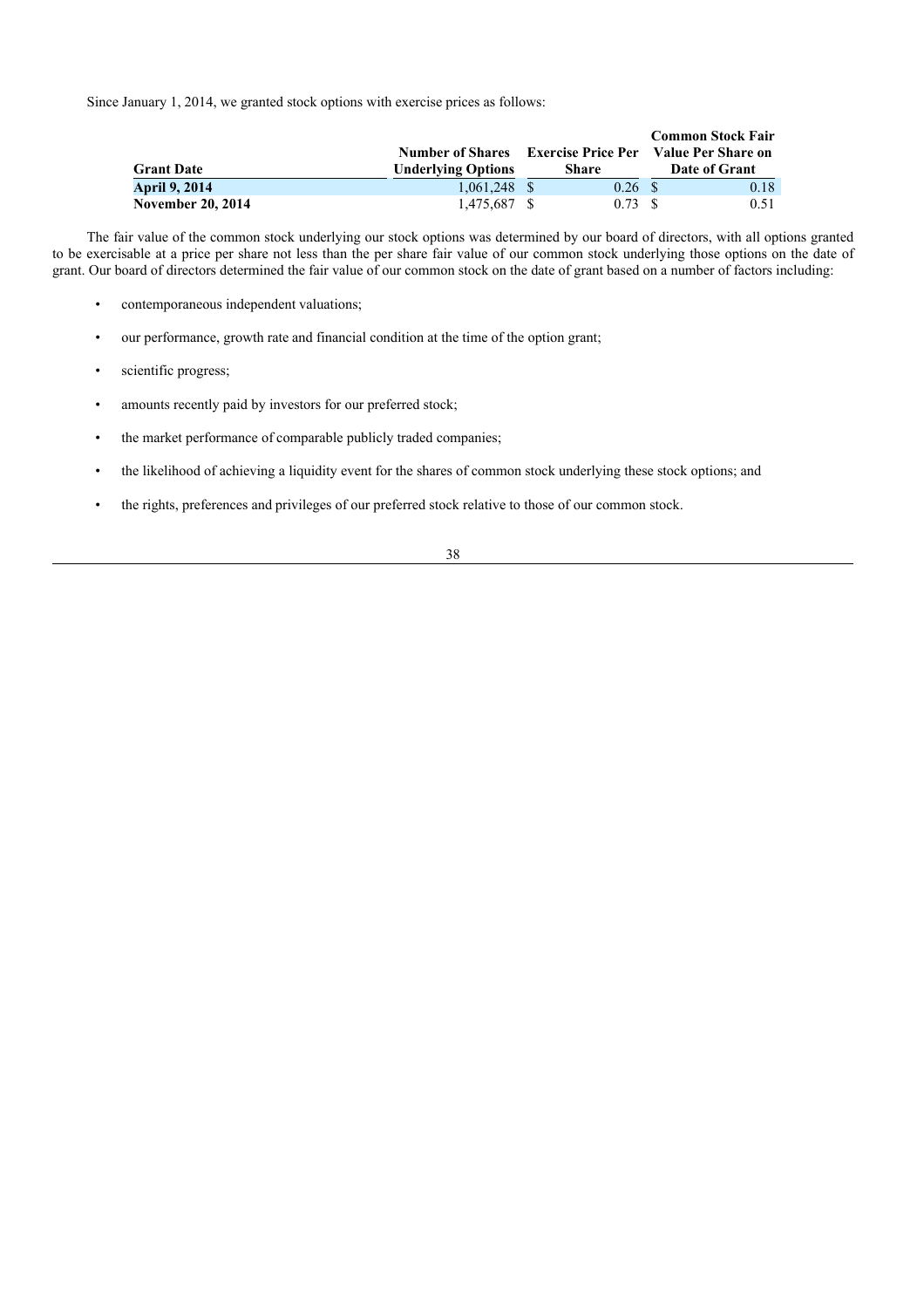### **Item 8. Financial Statements**

## **REPORT OF INDEPENDENT REGISTERED PUBLIC ACCOUNTING FIRM**

To the Board of Directors and Stockholders of **CohBar, Inc.**

We have audited the accompanying balance sheets of CohBar, Inc. (the "Company") as of December 31, 2014 and 2013, and the related statements of operations, changes in stockholders' equity (deficiency), and cash flows for the years then ended, and the related notes to the financial statements. These financial statements are the responsibility of the Company's management. Our responsibility is to express an opinion on these financial statements based on our audits.

We conducted our audits in accordance with standards of the Public Company Accounting Oversight Board (United States). Those standards require that we plan and perform the audits to obtain reasonable assurance about whether the financial statements are free from material misstatement. The Company is not required to have, nor were we engaged to perform, an audit of its internal control over financial reporting. Our audits included consideration of internal control over financial reporting as a basis for designing audit procedures that are appropriate in the circumstances, but not for the purpose of expressing an opinion on the effectiveness of the Company's internal control over financial reporting. Accordingly, we express no such opinion. An audit also includes examining, on a test basis, evidence supporting the amounts and disclosures in the financial statements, assessing the accounting principles used and significant estimates made by management, as well as evaluating the overall financial statement presentation. We believe that our audits provide a reasonable basis for our opinion.

In our opinion, the financial statements referred to above present fairly, in all material respects, the financial position of CohBar, Inc. as of December 31, 2014 and 2013, and the results of its operations and its cash flows for the years then ended in accordance with accounting principles generally accepted in the United States of America.

/s/ Marcum LLP Marcum LLP

New York, NY March 31, 2015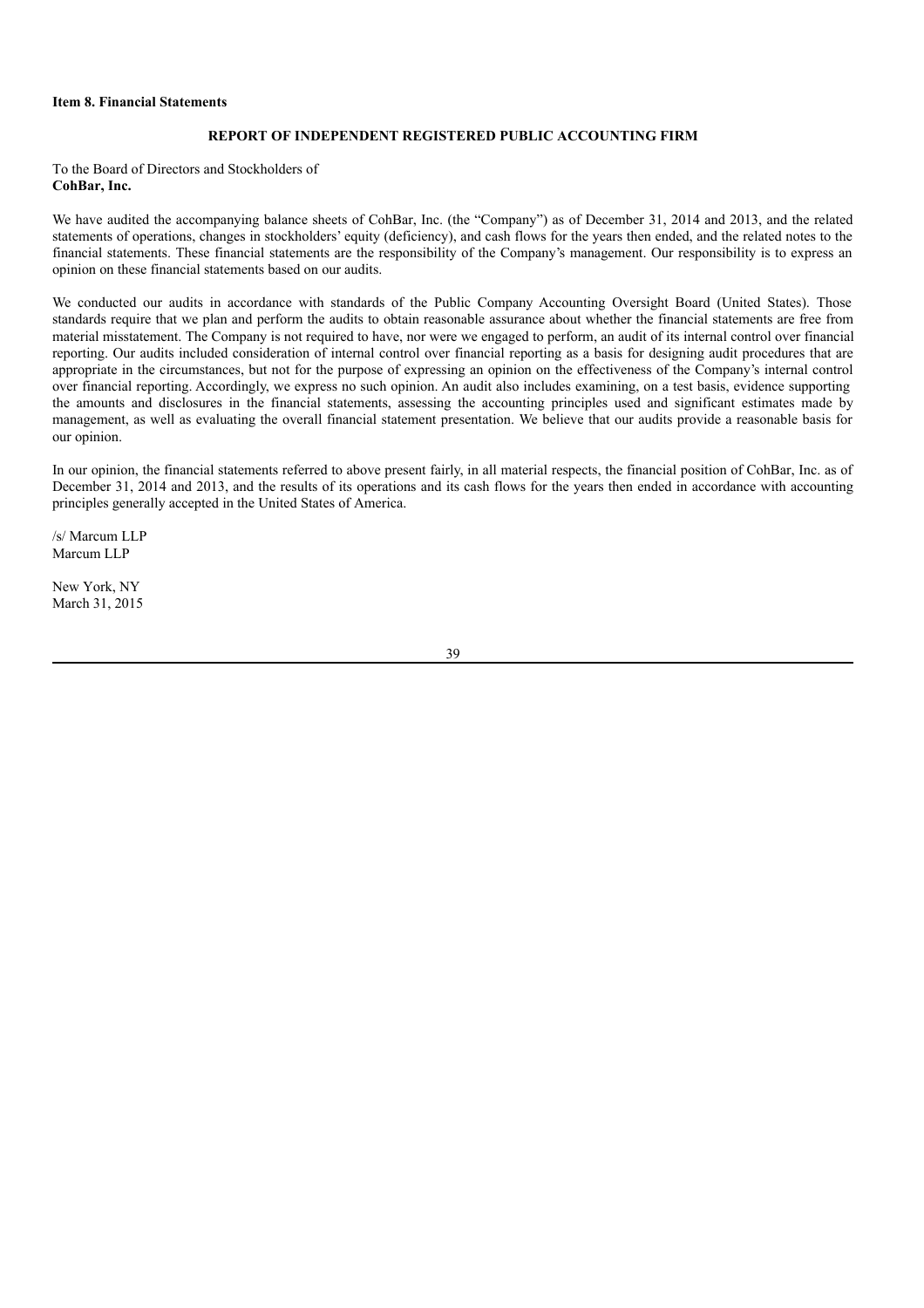## **CohBar, Inc. Balance Sheets**

|                                                                                                                             | December 31,<br>2014 |            | December 31,<br>2013 |
|-----------------------------------------------------------------------------------------------------------------------------|----------------------|------------|----------------------|
| <b>ASSETS</b>                                                                                                               |                      |            |                      |
| <b>Current assets:</b>                                                                                                      |                      |            |                      |
| Cash                                                                                                                        | \$<br>1,194,492      | $\sqrt{3}$ | 145,170              |
| Restricted cash                                                                                                             | 4,055                |            | 126,195              |
| Prepaid expenses and other current assets                                                                                   | 19.517               |            | 15,124               |
| Total current assets                                                                                                        | 1,218,064            |            | 286,489              |
| Property and equipment, net                                                                                                 | 4,631                |            | 4,609                |
| Deferred offering costs                                                                                                     | 749,386              |            | 26,209               |
| Other assets                                                                                                                | 1.100                |            | 1.100                |
| Total assets                                                                                                                | \$<br>1,973,181      | \$         | 318,407              |
| LIABILITIES AND STOCKHOLDERS' EQUITY (DEFICIENCY)                                                                           |                      |            |                      |
| <b>Current liabilities:</b>                                                                                                 |                      |            |                      |
| Accounts payable                                                                                                            | \$<br>290,073 \$     |            | 54,645               |
| <b>Accrued liabilities</b>                                                                                                  | 305,401              |            | 69,635               |
| Accrued payroll and other compensation                                                                                      | 103,294              |            | 19,114               |
| Total current liabilities                                                                                                   | 698,768              |            | 143,394              |
| Note payable, net of debt discount of \$451 and \$647 as of December 31, 2014 and 2013,                                     |                      |            |                      |
| respectively                                                                                                                | 204,809              |            | 204,613              |
| <b>Total liabilities</b>                                                                                                    | 903,577              |            | 348,007              |
|                                                                                                                             |                      |            |                      |
| <b>Commitments and contingencies</b>                                                                                        |                      |            |                      |
|                                                                                                                             |                      |            |                      |
| Stockholders' equity (deficiency)                                                                                           |                      |            |                      |
| Preferred stock, \$0.001 par value, Authorized-8,000,000 shares;                                                            |                      |            |                      |
| Issued and outstanding as of December 31, 2014 and December 31, 2013 as follows:                                            |                      |            |                      |
| Preferred stock - Series A - issued and outstanding 0 shares as of December 31, 2014 and<br>December 31, 2013, respectively |                      |            |                      |
| Convertible preferred stock - Series B - issued and outstanding 5,400,000 shares as of December                             |                      |            |                      |
| 31, 2014 and 0 as of December 31, 2013                                                                                      | 5,400                |            |                      |
| Common stock, \$0.001 par value, Authorized--37,000,000 shares;                                                             |                      |            |                      |
| Issued and outstanding 12,915,343 shares as of December 31, 2014 and 2013                                                   | 12,915               |            | 12,915               |
| Additional paid-in capital                                                                                                  | 5,507,616            |            | 2,594,128            |
| Accumulated deficit                                                                                                         | (4,456,327)          |            | (2,636,643)          |
| Total stockholders' equity (deficiency)                                                                                     | 1,069,604            |            | (29,600)             |
| Total liabilities and stockholders' equity (deficiency)                                                                     | \$<br>1,973,181      | \$         | 318,407              |

*The accompanying notes are an integral part of these financial statements*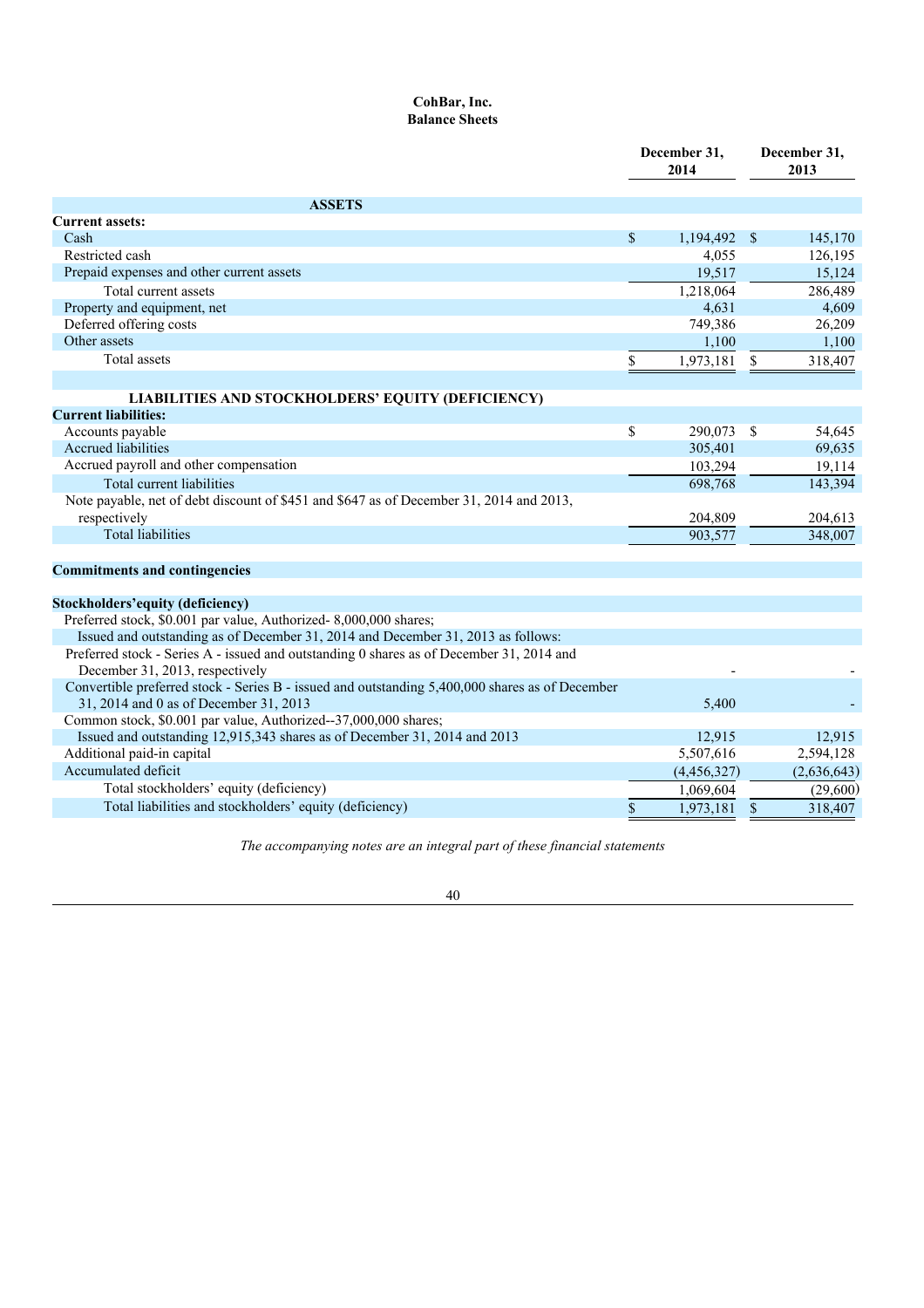## **CohBar, Inc. Statements of Operations**

|                                                                |             | For The Years Ended December 31, |  |  |  |
|----------------------------------------------------------------|-------------|----------------------------------|--|--|--|
|                                                                | 2014        | 2013                             |  |  |  |
| <b>Revenues</b>                                                |             | <sup>S</sup>                     |  |  |  |
| <b>Operating expenses:</b>                                     |             |                                  |  |  |  |
| Research and development                                       | 579,474     | 478,256                          |  |  |  |
| General and administrative                                     | 1,233,141   | 390,749                          |  |  |  |
| Total operating expenses                                       | 1,812,615   | 869,005                          |  |  |  |
| <b>Operating loss</b>                                          | (1,812,615) | (869,005)                        |  |  |  |
| Other income (expense):                                        |             |                                  |  |  |  |
| Interest income                                                | 593         | 505                              |  |  |  |
| Interest expense                                               | (6, 841)    | (4,003)                          |  |  |  |
| Other expense                                                  | (488)       |                                  |  |  |  |
| Amortization of debt discount                                  | (333)       | (138)                            |  |  |  |
| Total other income (expense)                                   | (7,069)     | (3,636)                          |  |  |  |
| Net loss                                                       | (1,819,684) | (872, 641)                       |  |  |  |
| Basic and diluted net loss per share                           | (0.14)      | (0.07)                           |  |  |  |
| Weighted average common shares outstanding - basic and diluted | 12,915,343  | 12,915,343                       |  |  |  |

*The accompanying notes are an integral part of these financial statements*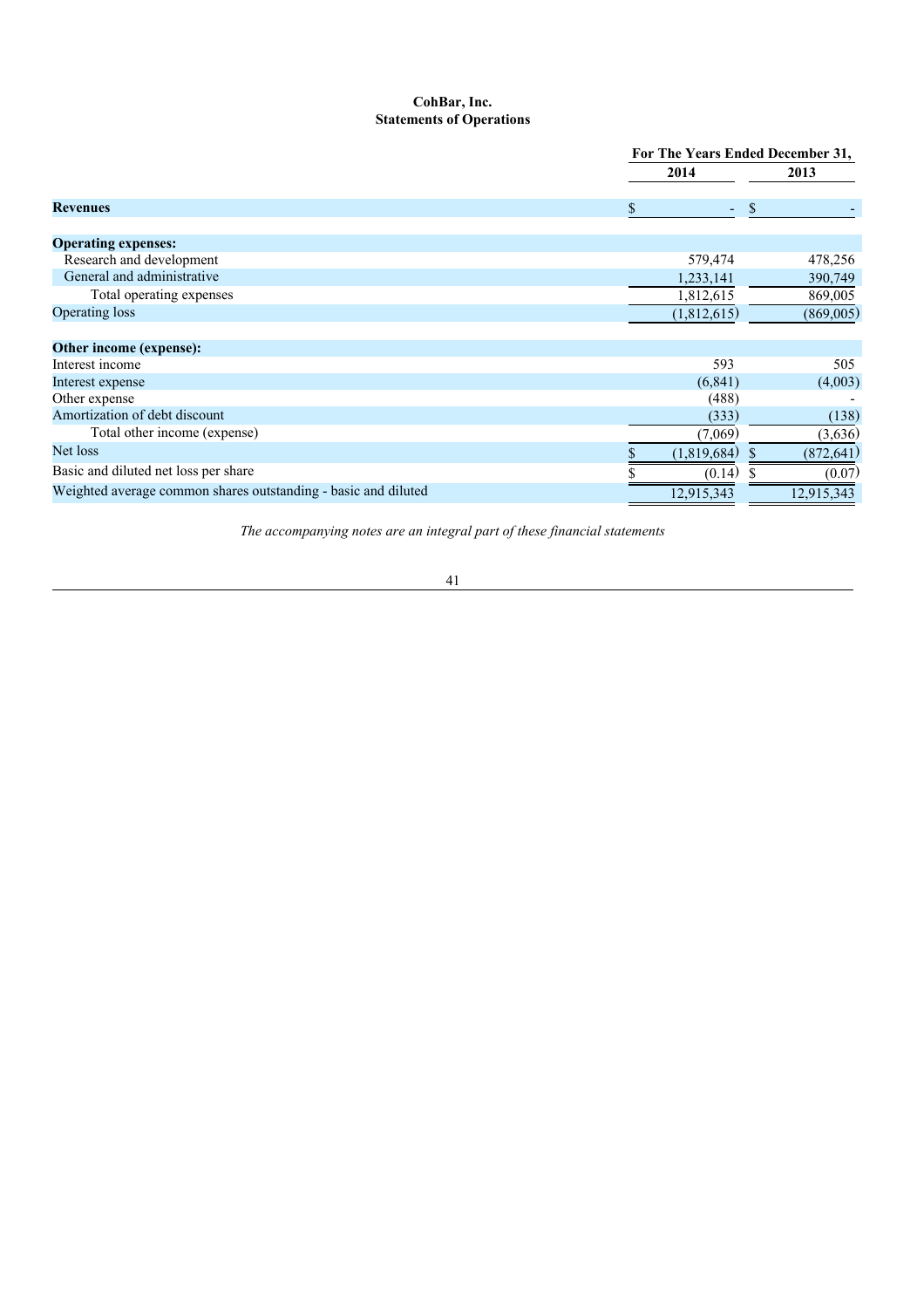## **CohBar, Inc. Changes in Statements of Stockholders' Equity (Deficiency)**

|                                 | <b>Preferred Stock</b> |   |                          |           | <b>Stockholders' Equity (Deficiency)</b> |        |               |  |                          |             |                                         |                          |    |              |
|---------------------------------|------------------------|---|--------------------------|-----------|------------------------------------------|--------|---------------|--|--------------------------|-------------|-----------------------------------------|--------------------------|----|--------------|
|                                 | <b>Preferred A</b>     |   | <b>Preferred B</b>       |           | <b>Common Stock</b>                      |        |               |  | Accumulated              |             | Total<br>Stockholders'<br><b>Equity</b> |                          |    |              |
|                                 | <b>Number</b>          |   | Amount                   | Number    |                                          | Amount | <b>Number</b> |  | Amount                   | APIC        |                                         | Deficit                  |    | (Deficiency) |
| Balance, December 31, 2012      |                        |   |                          | $\sim$    |                                          |        | 12,915,343    |  | \$12,915                 | \$2,577,136 |                                         | (1,764,002)              |    | 826,049      |
| Stock-based compensation        |                        |   |                          | ۰         |                                          |        |               |  | ۰                        | 16,207      |                                         |                          |    | 16,207       |
| Debt discounts - notes          |                        |   | $\overline{\phantom{0}}$ | ۰         |                                          |        |               |  |                          | 785         |                                         |                          |    | 785          |
| Net Loss                        |                        |   |                          |           |                                          |        |               |  |                          |             |                                         | (872, 641)               |    | (872, 641)   |
| Balance, December 31, 2013      | ۵.                     | S |                          | - 1       | S                                        |        | 12,915,343    |  | \$12,915                 | \$2,594,128 |                                         | (2,636,643)              | -8 | (29,600)     |
| Stock-based compensation        |                        |   |                          |           |                                          |        |               |  | $\overline{\phantom{a}}$ | 305,018     |                                         | $\overline{\phantom{a}}$ |    | 305,018      |
| Deferred offering costs         |                        |   |                          |           |                                          |        |               |  | ٠                        | (86, 129)   |                                         | -                        |    | (86, 129)    |
| Conversion of convertible notes |                        |   |                          |           |                                          |        |               |  |                          |             |                                         |                          |    |              |
| into Series B Preferred Stock   |                        |   | $\overline{\phantom{a}}$ | 210,000   |                                          | 210    |               |  |                          | 209,790     |                                         |                          |    | 210,000      |
| Issuance of Series B Preferred  |                        |   |                          |           |                                          |        |               |  |                          |             |                                         |                          |    |              |
| <b>Stock</b>                    |                        |   | ٠                        | 5,190,000 |                                          | 5,190  |               |  |                          | 2,484,809   |                                         |                          |    | 2,489,999    |
| Net Loss                        |                        |   |                          |           |                                          |        |               |  |                          |             |                                         | (1,819,684)              |    | (1,819,684)  |
| Balance, December 31, 2014      |                        |   |                          | 5,400,000 |                                          | 5,400  | 12,915,343    |  | \$12,915                 | \$5,507,616 |                                         | (4,456,327)              |    | 1,069,604    |

*The accompanying notes are an integral part of these financial statements*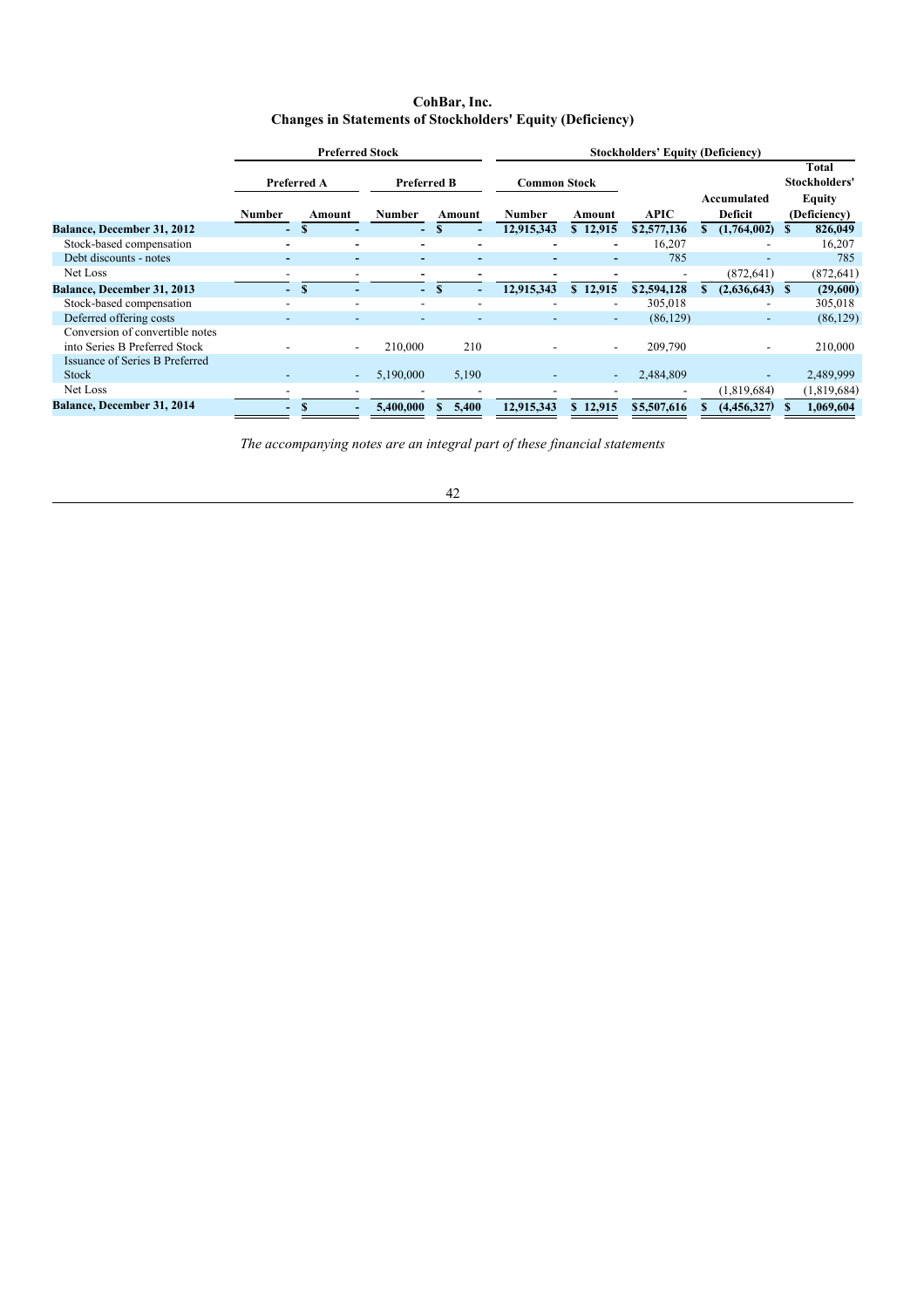# **CohBar, Inc. Statements of Cash Flows**

|                                                                             | For The Years Ended December 31, |                  |               |            |
|-----------------------------------------------------------------------------|----------------------------------|------------------|---------------|------------|
|                                                                             |                                  | 2014             |               | 2013       |
| Cash flows from operating activities:                                       |                                  |                  |               |            |
| Net loss                                                                    | \$                               | $(1,819,684)$ \$ |               | (872, 641) |
| Adjustments to reconcile net loss to net cash used in operating activities: |                                  |                  |               |            |
| Depreciation and amortization                                               |                                  | 2,377            |               | 2,266      |
| Loss on disposal of property and equipment                                  |                                  |                  |               | 334        |
| Stock-based compensation                                                    |                                  | 305,018          |               | 16,207     |
| Amortization of debt discount                                               |                                  | 333              |               | 138        |
| Changes in operating assets and liabilities:                                |                                  |                  |               |            |
| Restricted cash                                                             |                                  | 122,140          |               | 79,065     |
| Prepaid expenses and other current assets                                   |                                  | (4, 393)         |               | (154)      |
| Accounts payable                                                            |                                  | 235,290          |               | 22,269     |
| Accrued liabilities                                                         |                                  | 235,766          |               | 52,732     |
| Accrued payroll and other compensation                                      |                                  | 84,180           |               | (5,743)    |
| Net cash used in operating activities                                       |                                  | (838,973)        |               | (705, 527) |
|                                                                             |                                  |                  |               |            |
| Cash flows from investing activities:                                       |                                  |                  |               |            |
| Restricted cash                                                             |                                  |                  |               | (205, 260) |
| Purchases of property and equipment                                         |                                  | (2,399)          |               | (1,188)    |
| Net cash used in investing activities                                       |                                  | (2,399)          |               | (206, 448) |
| Cash flows from financing activities:                                       |                                  |                  |               |            |
| Deferred offering costs                                                     |                                  | (749, 386)       |               | (26, 209)  |
| Proceeds from the issuance of converible preferred stock, net               |                                  | 2,430,080        |               |            |
| Proceeds from convertible notes                                             |                                  | 210,000          |               |            |
| Proceeds from note payable                                                  |                                  |                  |               | 205,260    |
| Net cash provided by financing activities                                   |                                  |                  |               |            |
|                                                                             |                                  | 1,890,694        |               | 179,051    |
|                                                                             |                                  |                  |               |            |
| Net increase (decrease) in cash                                             |                                  | 1,049,322        |               | (732, 924) |
| Cash at beginning of year                                                   |                                  | 145,170          |               | 878,094    |
| Cash at end of year                                                         | \$                               | 1,194,492        | \$            | 145,170    |
| Non-cash investing and financing activities:                                |                                  |                  |               |            |
| Warrants issued in connection with note payable                             | \$                               |                  | $\mathcal{S}$ | 785        |
| Warrants issued in connection with bridge loans                             | \$                               | 137              | <sup>\$</sup> |            |
| Conversion of convertible notes to Series B Preferred Stock                 | \$                               | 210,000          | \$            |            |
|                                                                             |                                  |                  |               |            |

*The accompanying notes are an integral part of these financial statements*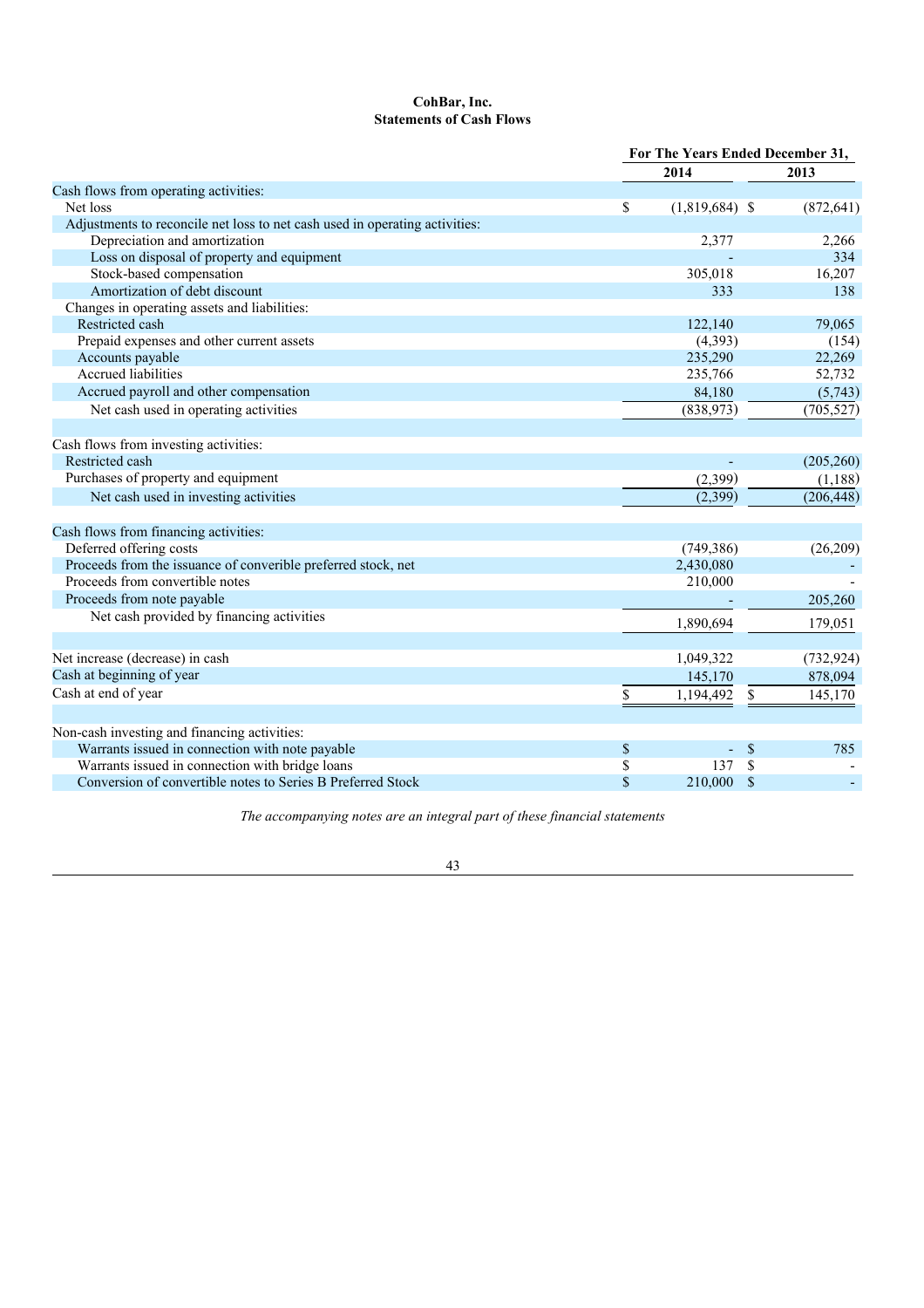## **NOTES TO FINANCIAL STATEMENTS**

## **Note 1 - Business Organization and Nature of Operations**

CohBar, Inc. ("CohBar" or the "Company") is a leader in the research and development of mitochondria-based therapeutics (MBTs), an emerging class of drugs for the treatment of diseases associated with aging. MBTs originate from the discovery by the Company's founders of a novel group of peptides within the genome of mitochondria, the powerhouses of the cell. The Company's ongoing development of these mitochondrial-derived peptides (MDPs) into MBTs offers the potential to address a broad range of diseases such as type 2 diabetes, cancer, atherosclerosis and neurodegenerative disorders.

The Company's primary activities since inception have been the development and implementation of its business plans, negotiating inbound intellectual property licenses and other agreements, raising capital and conducting research on its MDPs. To date, the Company has not generated any revenues from operations and does not expect to generate any revenues in the near future.

CohBar was founded in October 2007 as a limited liability company. In September 2009, the Company converted from a limited liability company into CohBar, Inc., a Delaware corporation. To date, the Company has funded its business with the proceeds of private placements of equity and debt securities.

In April 2014, the Company effected a 3.6437695-for-1 stock split of its issued and outstanding shares of common stock. All references in these financial statements to the number of shares, options and other common stock equivalents, price per share and weighted-average number of shares outstanding of common stock have been adjusted to retroactively reflect the effect of the stock split.

## **Note 2 - Management's Liquidity Plans**

As of December 31, 2014, the Company had working capital and stockholders' equity of \$519,296 and \$1,069,604, respectively. During the year ended December 31, 2014, the Company incurred a net loss of \$1,819,684. The Company has not generated any revenues, has incurred net losses since inception and does not expect to generate revenues in the near term.

In January 2015, the Company completed its Initial Public Offering (IPO) on the TSX Venture Exchange. The Company sold 11,250,000 units at a price of \$1.00 per unit, providing gross proceeds of \$11,250,000. Concurrently with the IPO, the Company completed a previously-subscribed private placement of an additional 2,700,000 units for gross proceeds of \$2,700,000 million, resulting in a total raise of \$13,950,000.

The Company recognizes it will need to raise additional capital in order to execute its business plan. There is no assurance that additional financing will be available when needed or that management will be able to obtain such financing on terms acceptable to the Company and that the Company will become profitable and generate positive operating cash flow in the future. If the Company is unable to raise sufficient additional funds, it will have to develop and implement a plan to reduce overhead or scale back its business plan until sufficient additional capital is raised to support further operations. There can be no assurance that such a plan will be successful.

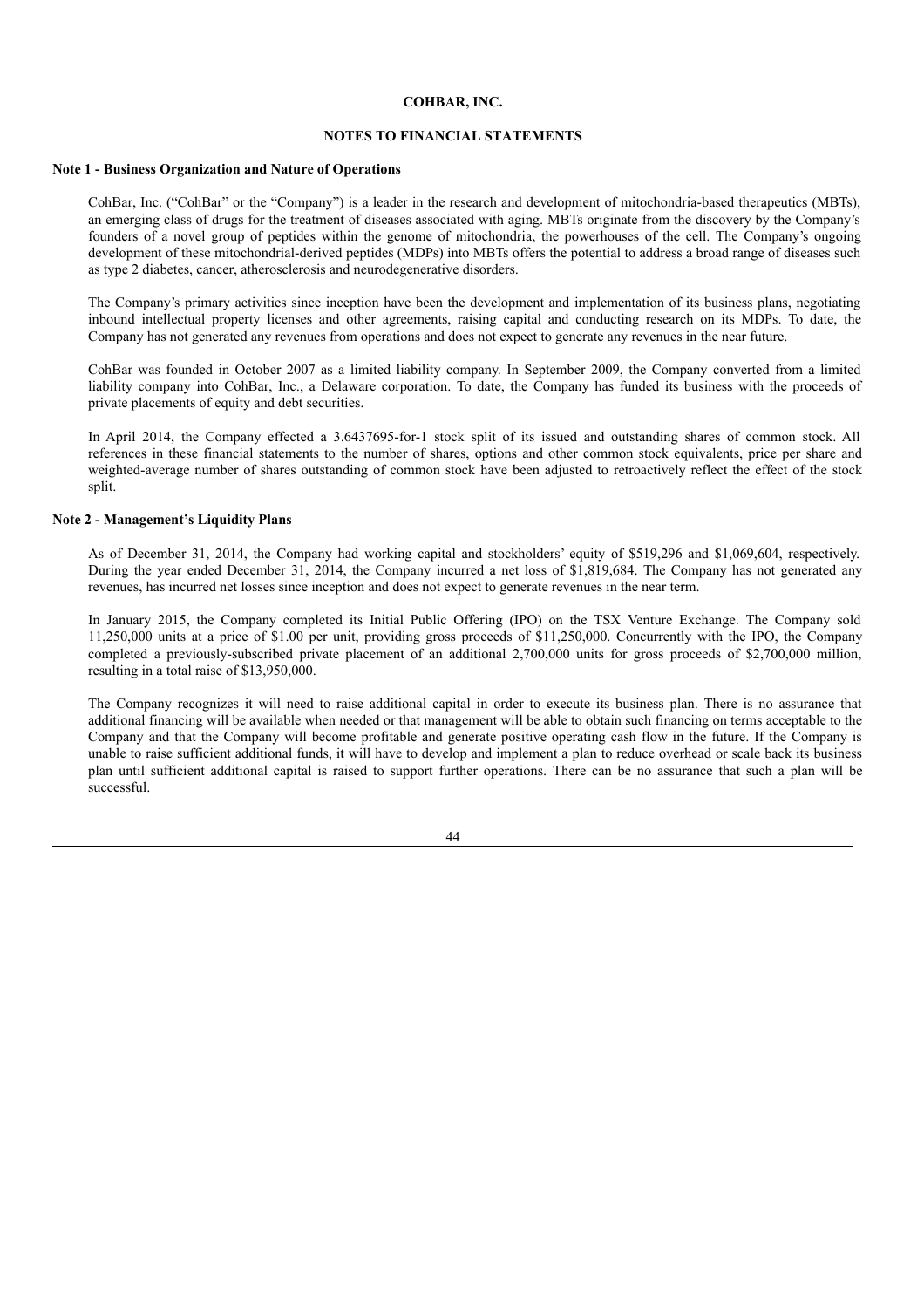### **NOTES TO FINANCIAL STATEMENTS**

### **Note 3 - Summary of Significant Accounting Policies**

#### *Basis of Presentation*

All amounts are presented in U.S. Dollars.

#### *Use of Estimates*

The preparation of financial statements in conformity with accounting principles generally accepted in the United States of America ("U.S. GAAP") requires management to make estimates and assumptions that affect the reported amounts of assets and liabilities and disclosure of contingent liabilities at dates of the financial statements and the reported amounts of revenue and expenses during the periods. Actual results could differ from these estimates. The Company's significant estimates and assumptions include the fair value of the Company's stock, stock-based compensation, debt discount and the valuation allowance relating to the Company's deferred tax assets.

### *Concentrations of Credit Risk*

The Company maintains deposits in a financial institution which is insured by the Federal Deposit Insurance Corporation ("FDIC"). At various times, the Company has deposits in this financial institution in excess of the amount insured by the FDIC.

### *Deferred Of ering Costs*

The Company classifies amounts related to a potential future offering not closed as of the balance sheet date as Deferred Offering Costs. For the year ended December 31, 2014, the Company capitalized costs in the amount of \$749,386 as Deferred Offering Costs in the accompanying balance sheet. The related financing closed in January 2015 and such costs were charged to equity accordingly.

## *Cash*

The Company considers all highly liquid investments with an original maturity of three months or less when purchased to be cash equivalents. As of December 31, 2014 and 2013, the Company did not have any cash equivalents. The Company includes as part of Restricted Cash any assets which are contractually restricted. Restricted Cash as of December 31, 2014 and 2013, relates to proceeds received from a grant which is restricted to only certain activities of the Company (see Note 6).

### *Property and Equipment*

Property and equipment are stated at cost. Depreciation of computer and lab equipment is computed by use of the straight-line method based on the estimated useful lives of the assets, which range from one to five years. Expenditures for maintenance and repairs that do not improve or extend the expected lives of the assets are expensed to operations, while expenditures for major upgrades to existing items are capitalized. Upon retirement or other disposition of these assets, the costs and accumulated depreciation and amortization are removed from the accounts and resulting gains or losses are reflected in the results of operations.

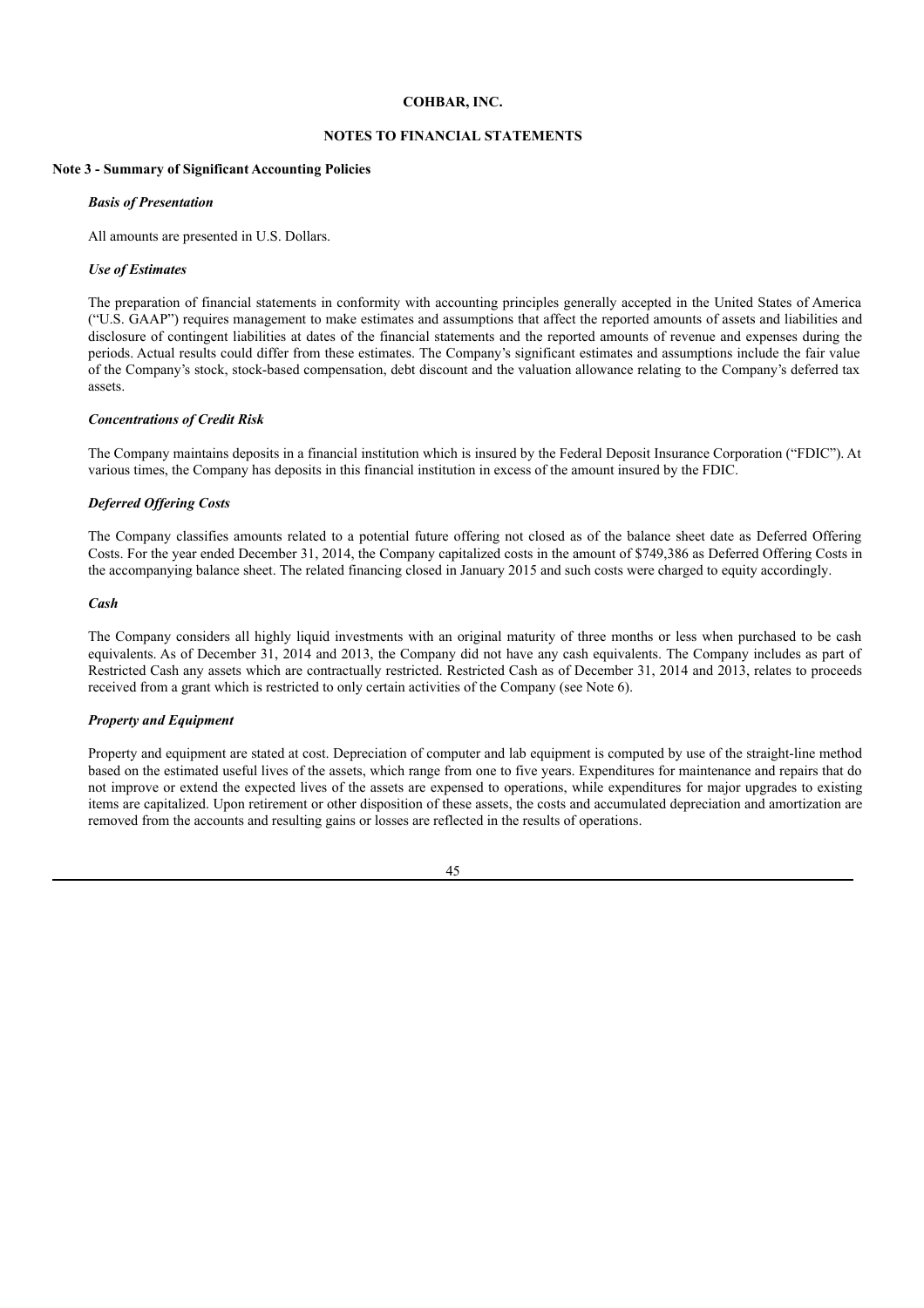### **NOTES TO FINANCIAL STATEMENTS**

## **Note 3 - Summary of Significant Accounting Policies (continued)**

### *Impairment of Long-Lived Assets*

The Company reviews for the impairment of long-lived assets on an annual basis or whenever events or changes in circumstances indicate that the carrying amount of an asset may not be recoverable. An impairment loss would be recognized when estimated future cash flows expected to result from the use of the asset and its eventual disposition is less than its carrying amount. The Company has not identified any such impairment losses.

#### *Fair Value of Financial Instruments*

The Company measures the fair value of financial assets and liabilities based on the exchange price that would be received for an asset or paid to transfer a liability (an exit price) in the principal or most advantageous market for the asset or liability in an orderly transaction between market participants on the measurement date. The Company utilizes three levels of inputs that may be used to measure fair value:

Level 1 - quoted prices in active markets for identical assets or liabilities

Level 2 - quoted prices for similar assets and liabilities in active markets or inputs that are observable

Level 3 - inputs that are unobservable (for example, cash flow modeling inputs based on assumptions)

The carrying amounts of cash, accounts payable, accrued liabilities and debt approximate fair value due to the short-term nature of these instruments.

### *Common Stock Purchase Warrants*

The Company classifies as equity any contracts that (i) require physical settlement or net-share settlement or (ii) provides the Company with a choice of net-cash settlement or settlement in its own shares (physical settlement or net-share settlement) providing that such contracts are indexed to the Company's own stock. The Company classifies as assets or liabilities any contracts that (i) require net-cash settlement (including a requirement to net cash settle the contract if an event occurs and if that event is outside the Company's control), or (ii) gives the counterparty a choice of net-cash settlement or settlement in shares (physical settlement or netshare settlement). The Company assesses classification of its common stock purchase warrants and other free standing derivatives at each reporting date to determine whether a change in classification between assets and liabilities is required. The Company's free standing derivatives consist of warrants to purchase common stock that were issued in connection with its notes payable. The Company evaluated these warrants to assess their proper classification using the applicable criteria enumerated under U.S. GAAP and determined that the common stock purchase warrants meet the criteria for equity classification in the balance sheet as of December 31, 2014 and 2013.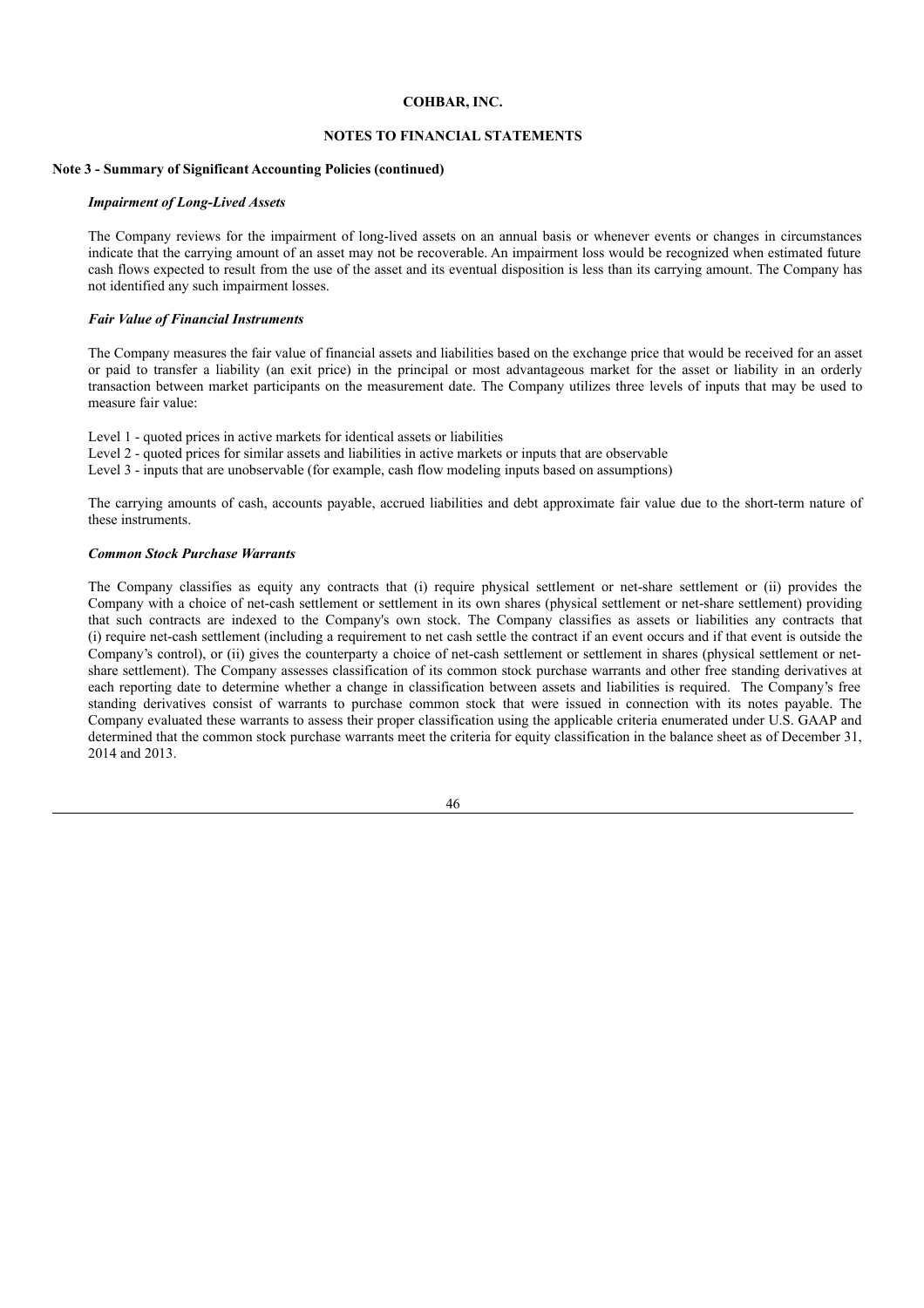### **NOTES TO FINANCIAL STATEMENTS**

### **Note 3 - Summary of Significant Accounting Policies (continued)**

### *Income Taxes*

The Company recognizes deferred tax assets and liabilities for the expected future tax consequences of items that have been included or excluded in the financial statements or tax returns. Deferred tax assets and liabilities are determined on the basis of the difference between the tax basis of assets and liabilities and their respective financial reporting amounts ("temporary differences") at enacted tax rates in effect for the years in which the temporary differences are expected to reverse.

Management has evaluated and concluded that there were no material uncertain tax positions requiring recognition in the Company's financial statements as of December 31, 2014 and 2013. The Company does not expect any significant changes in the unrecognized tax benefits within twelve months of the reporting date.

The Company classifies interest expense and any related penalties related to income tax uncertainties as a component of income tax expense. No interest or penalties have been recognized during the years ended December 31, 2014 and 2013.

### *Research and Development Expenses*

The Company expenses all research and development expenses as incurred. These costs include payroll, employee benefits, supplies, contracted for lab services, depreciation and other personnel-related costs associated with product development.

### *Share-Based Payment*

The Company accounts for share-based payments using the fair value method. For employees and directors, the fair value of the award is measured, as discussed below, on the grant date. For non-employees, fair value is generally valued based on the fair value of the services provided or the fair value of the equity instruments on the measurement date, whichever is more readily determinable and remeasured on interim financial reporting dates until the service is complete. The Company has granted stock options at exercise prices no less than the fair market value as determined by the board of directors, with input from management.

The weighted-average fair value of options and warrants has been estimated on the date of grant using the Black-Scholes pricing model. The fair value of each instrument is estimated on the date of grant utilizing certain assumptions for a risk free interest rate, volatility and expected remaining lives of the awards. Since shares of the Company have not been publicly traded through December 31, 2014, the fair value of stock-based payment awards was estimated using a volatility derived from an index of comparable entities. The assumptions used in calculating the fair value of share-based payment awards represent management's best estimates, but these estimates involve inherent uncertainties and the application of management judgment. As a result, if factors change and the Company uses different assumptions, the Company's stock-based compensation expense could be materially different in the future. In addition, the Company is required to estimate the expected forfeiture rate and only recognize expense for those shares expected to vest. In estimating the Company's forfeiture rate, the Company analyzed its historical forfeiture rate, the remaining lives of unvested options, and the number of vested options as a percentage of total options outstanding.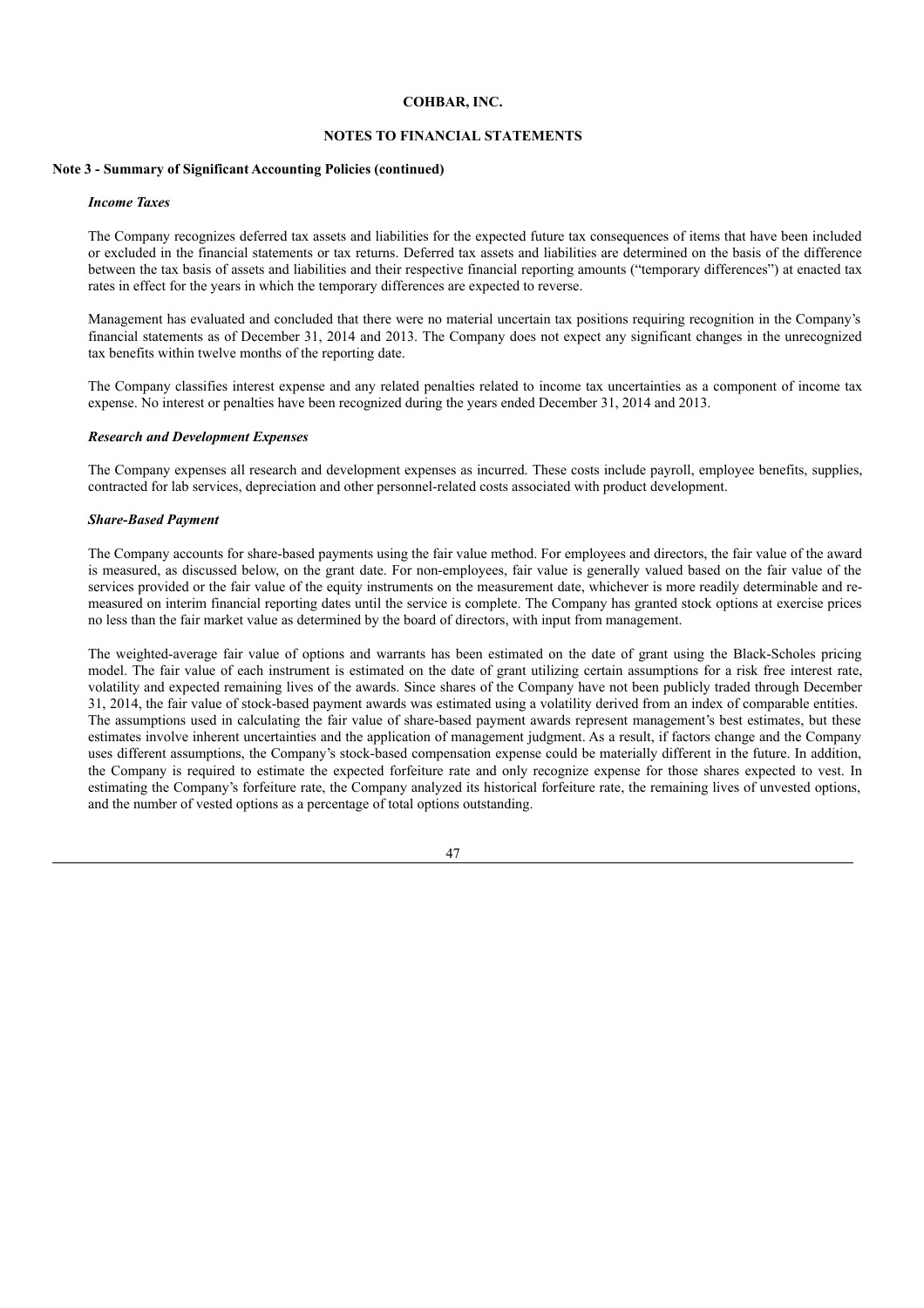## **NOTES TO FINANCIAL STATEMENTS**

### **Note 3 - Summary of Significant Accounting Policies (continued)**

If the Company's actual forfeiture rate is materially different from its estimate, or if the Company reevaluates the forfeiture rate in the future, the stock-based compensation expense could be significantly different from what the Company has recorded in the current period.

The weighted-average Black-Scholes assumptions are as follows:

|                         |          | For The Years Ended December 31, |  |  |  |
|-------------------------|----------|----------------------------------|--|--|--|
|                         | 2014     | 2013                             |  |  |  |
| Expected life           | 6 years  | N/A                              |  |  |  |
| Risk free interest rate | $2.37\%$ | N/A                              |  |  |  |
| Expected volatility     | 80%      | N/A                              |  |  |  |
| Expected dividend yield | $0\%$    | N/A                              |  |  |  |

As of December 31, 2014, total unrecognized stock option compensation expense is \$826,688, which will be recognized as those options vest over a period of approximately four years. The amount of future stock option compensation expense could be affected by any future option grants or by any option holders leaving the Company before their grants are fully vested.

#### *Net Loss Per Share of Common Stock*

Basic net loss per share is computed by dividing net loss attributable to common stockholders by the weighted average number of common shares outstanding during the period. Diluted net earnings per share reflects the potential dilution that could occur if securities or other instruments to issue common stock were exercised or converted into common stock. Potentially dilutive securities are excluded from the computation of diluted net loss per share as their inclusion would be anti-dilutive and consist of the following:

|                          | December 31, | December 31, |
|--------------------------|--------------|--------------|
|                          | $2014*$      | 2013         |
| Preferred Stock Series B | 5,400,000    |              |
| Warrants                 | 933,617      | 15,596       |
| Options                  | 2,609,811    | 163,971      |
| Totals                   | 8,943,428    | 179,567      |

\* December 31, 2014, excludes the impact of the 2,700,000 shares underlying the put agreements discussed in Note 10 in which the Company exercised its rights under such agreements on October 17, 2014. The 2,700,000 shares were held in escrow as of December 31, 2014 (see Note 12).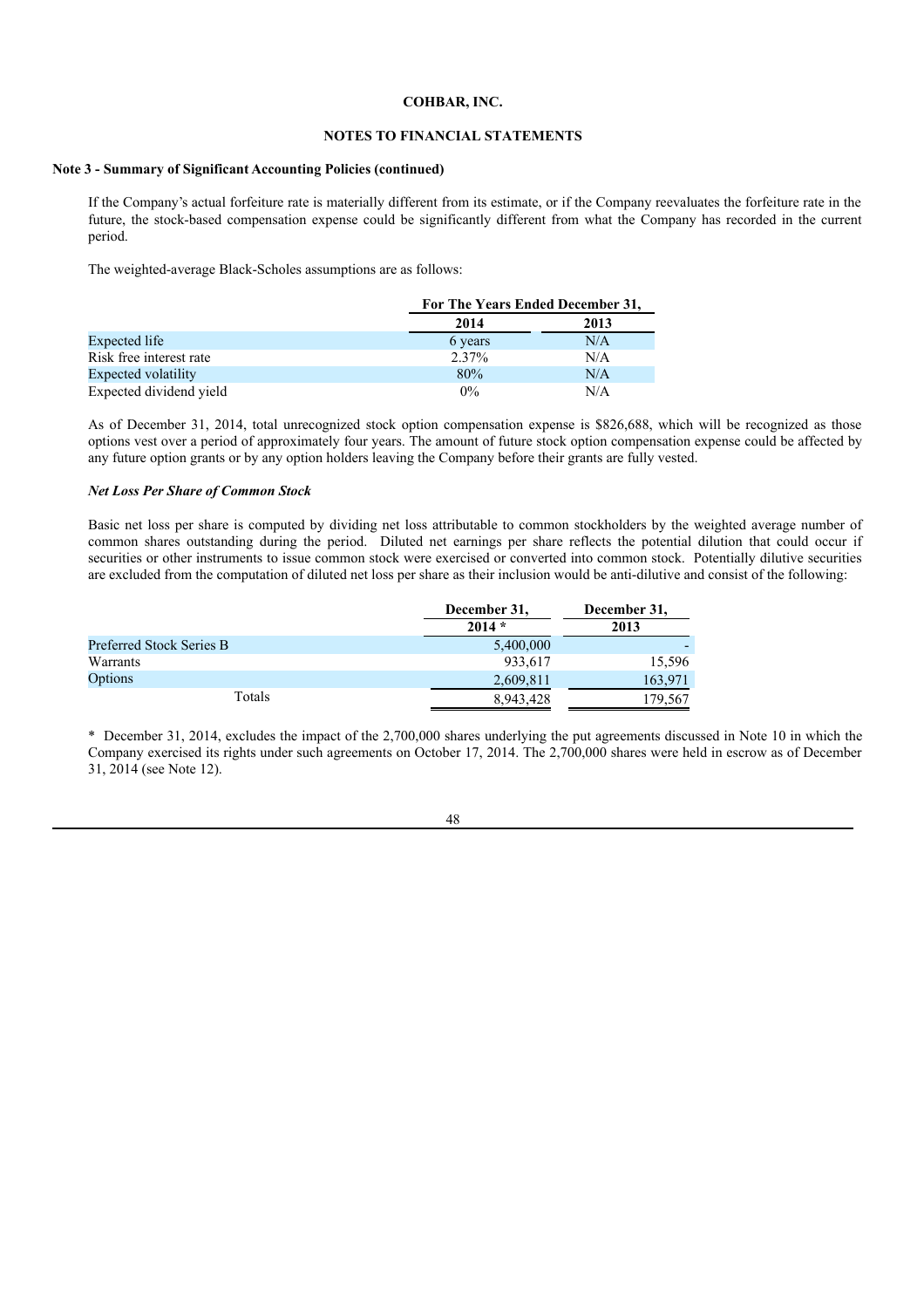### **NOTES TO FINANCIAL STATEMENTS**

## **Note 3 - Summary of Significant Accounting Policies (continued)**

#### *Recent Accounting Pronouncements*

In June 2014, the Financial Accounting Standards Board ("FASB") issued Accounting Standards Update ("ASU") No. 2014-10, "Development Stage Entities (Topic 915): Elimination of Certain Financial Reporting Requirements, Including an Amendment to Variable Interest Entities Guidance in Topic 810, Consolidation." This ASU removes the definition of a development stage entity from the ASC, thereby removing the financial reporting distinction between development stage entities and other reporting entities from GAAP. In addition, the ASU eliminates the requirements for development stage entities to (1) present inception-to-date information in the statements of operations, cash flows, and shareholders' deficit, (2) label the financial statements as those of a development stage entity, (3) disclose a description of the development stage activities in which the entity is engaged, and (4) disclose in the first year in which the entity is no longer a development stage entity that in prior years it had been in the development stage. ASU 2014-10 is effective for annual periods beginning after December 15, 2014. ASU 2014-10 does allow early adoption for entity's that have not yet issued financial statements. The Company has early adopted ASU 2014-10 and reflected this adoption in its financial statement presentation contained herein.

The FASB has issued ASU No. 2014-12, Compensation – Stock Compensation (Topic 718): Accounting for Share-Based Payments When the Terms of an Award Provide That a Performance Target Could Be Achieved after the Requisite Service Period. This ASU requires that a performance target that affects vesting, and that could be achieved after the requisite service period, be treated as a performance condition. As such, the performance target should not be reflected in estimating the grant date fair value of the award. This update further clarifies that compensation cost should be recognized in the period in which it becomes probable that the performance target will be achieved and should represent the compensation cost attributable to the period(s) for which the requisite service has already been rendered. The amendments in this ASU are effective for annual periods and interim periods within those annual periods beginning after December 15, 2015. Earlier adoption is permitted. The adoption of this standard is not expected to have a material impact on the Company's financial position and results of operations.

In August 2014, the FASB issued a new accounting standard which requires management to evaluate whether there is substantial doubt about an entity's ability to continue as a going concern for each annual and interim reporting period. If substantial doubt exists, additional disclosure is required. This new standard will be effective for the Company for annual and interim periods beginning after December 15, 2016. Early adoption is permitted. The adoption of this pronouncement is not expected to have a material impact on the Company's financial statements.

Recent accounting standards that have been issued or proposed by the FASB or other standards-setting bodies that do not require adoption until a future a date are not expected to have a material impact on the Company's financial statements upon adoption.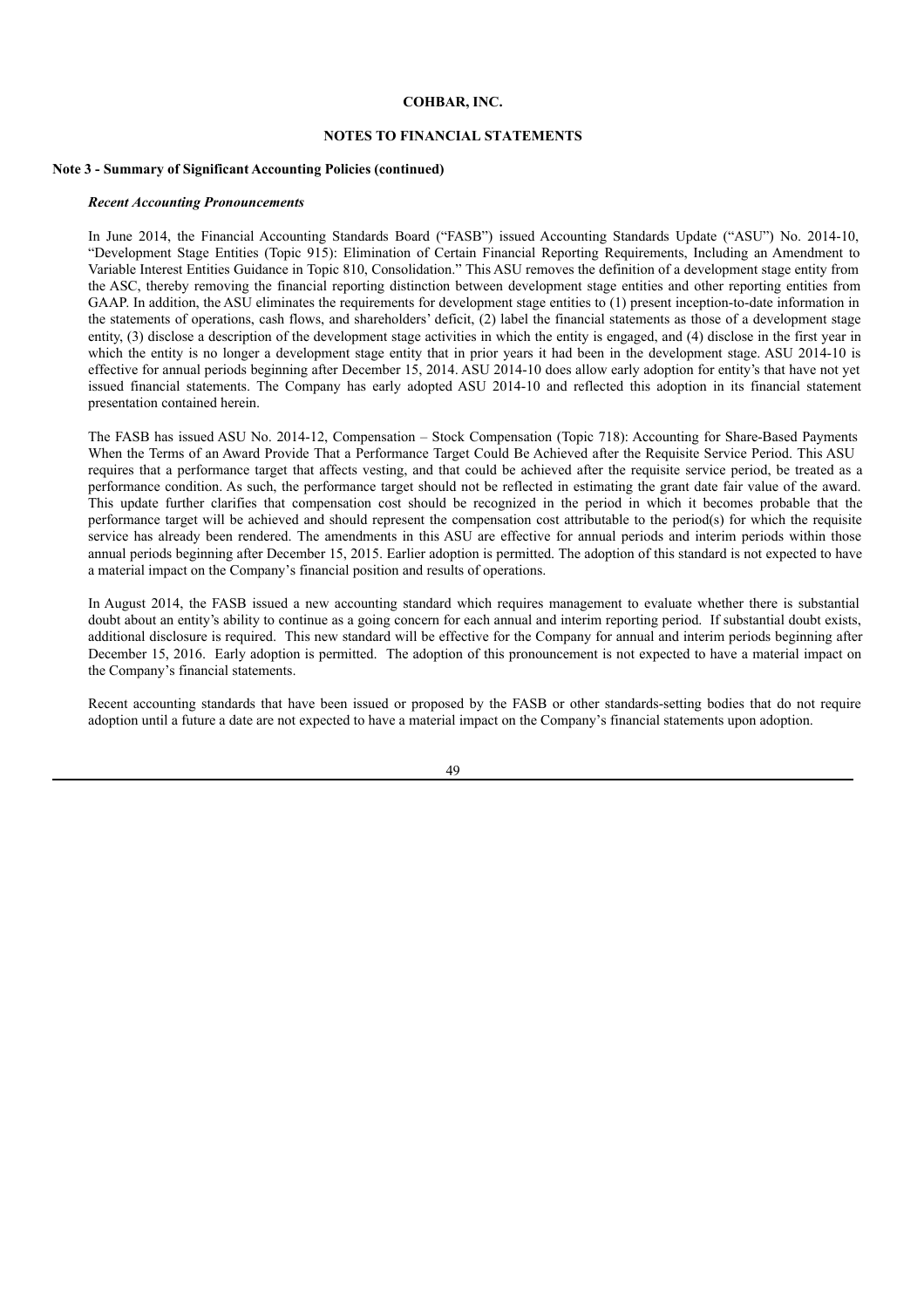## **NOTES TO FINANCIAL STATEMENTS**

## **Note 4 - Property and Equipment**

Property and equipment consist of the following:

| December 31,<br>2014                       | December 31,<br>2013 |
|--------------------------------------------|----------------------|
| 7,795 \$<br>Computer and equipment         | 5,396                |
| Lab equipment<br>3,496                     | 3,496                |
| 11,290<br>Total property and equipment     | 8,891                |
| Less: accumulated depreciation<br>(6,660)  | (4,283)              |
| 4.631<br>Total property and equipment, net | 4.609                |

Depreciation and amortization expense related to property and equipment for the years ended December 31, 2014 and 2013 was \$2,377 and \$2,266, respectively.

# **Note 5 – Accrued Expenses**

Accrued expenses at December 31, 2014 and 2013 consist of:

|                        | 2014      | 2013   |
|------------------------|-----------|--------|
| Lab services           | 64,768 \$ |        |
| Professional fees      | 173,829   | 32,284 |
| Consultant fees        | 52,000    | 33,250 |
| Interest               | 10,804    | 4,003  |
| Expense reimbursement  | 4.000     | 98     |
| Total accrued expenses | 305,401   | 69,635 |

### **Note 6 - Note Payable**

In 2013, the Company was awarded a grant from the Alzheimer's Drug Discovery Foundation. The award was paid in two semiannual installments of \$102,630 totaling \$205,260. The Company executed Promissory Notes (the "Notes") which governed the terms of the repayment of the grant. The Notes have a term of four years and are due and payable in 2017 unless there is a change of control, as defined. In the event of a change of control, the total principal amount that is outstanding under the Notes, plus all accrued and unpaid interest become immediately due and payable. The Notes include interest rates that are equal to the prime rate that is two days prior to the date of the Notes (3.25% at December 31, 2013). In connection with the grant award the Company also issued to the Alzheimer's Drug Discovery Foundation a warrant to purchase 15,596 shares of the Company's common stock at an exercise price of \$0.99. The Company determined the fair value of the warrants issued using the Black-Scholes pricing model with the assumptions discussed in Note 3 and allocated the proceeds based on the relative fair value of the debt instrument and the related warrants. The aggregate deferred debt discount related to the Note was \$785. The Company amortized \$196 and \$138 of the debt discount during the years ended December 31, 2014 and 2013, respectively. The warrant expires on the 10 year anniversary of the grant date.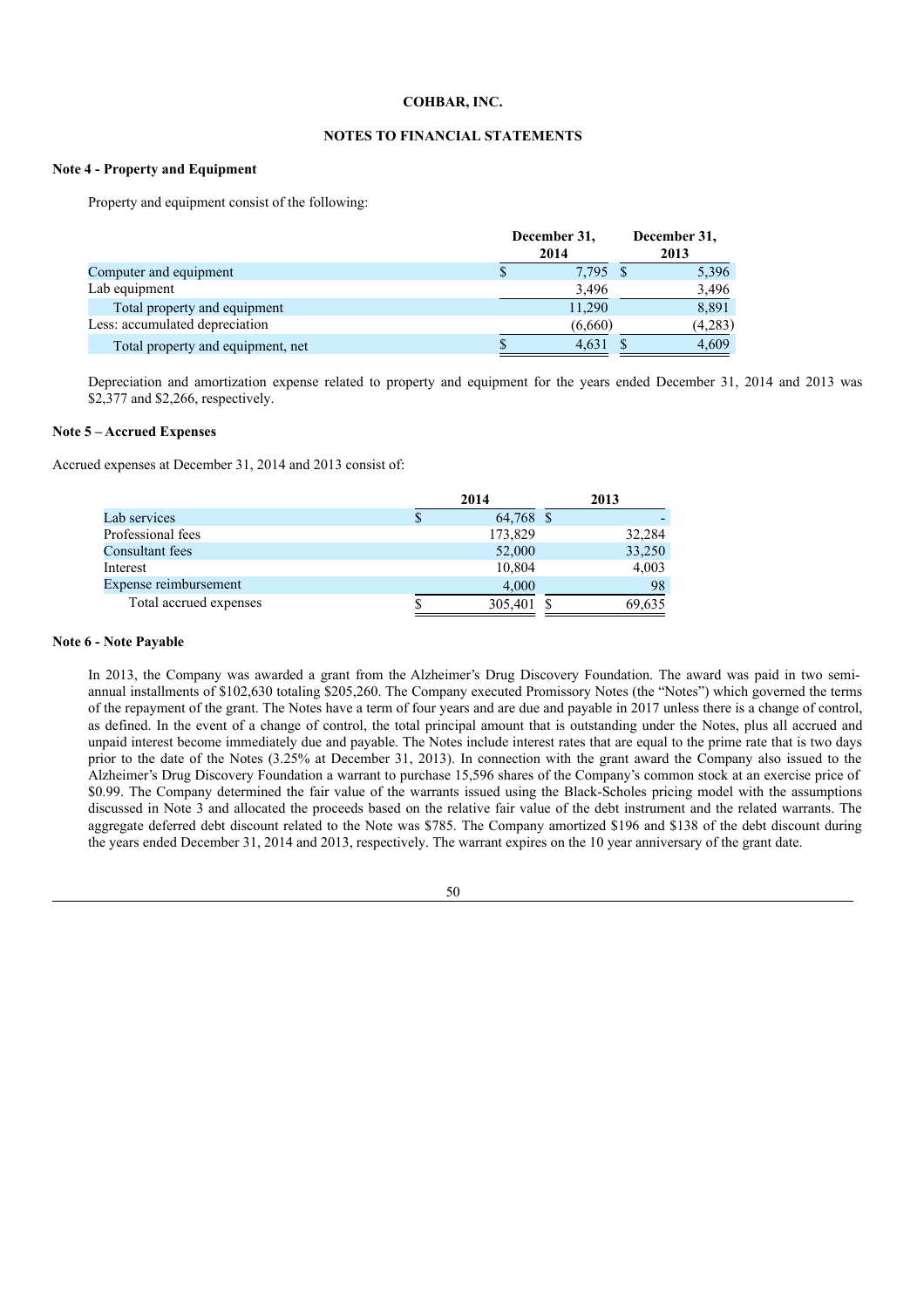## **NOTES TO FINANCIAL STATEMENTS**

#### **Note** 7 **- Convertible Promissory Notes**

In January 2014, the Company issued Convertible Promissory Notes totaling \$210,000 ("January 2014 Notes"). The January 2014 Notes had a maturity date of one year, interest of 0% and included a warrant to purchase an aggregate of 20,946 shares of the Company's Common Stock at an exercise price of \$0.50 per share. The warrants expire the earlier of a liquidation event, upon the effective date of the Company's initial public offering or in one year. If the January 2014 Notes were not repaid or converted on or prior to the date that is six months after the issuance, the Company was required to issue to the holders of the January 2014 Notes additional warrants equal to the amount of the initial warrants issued. The Company determined the fair value of the warrants issued using the Black-Scholes pricing model, and allocated the proceeds based on the relative fair value of the debt instruments and the related warrants. The aggregate deferred debt discount related to the January 2014 Notes was \$137. In April 2014, the January 2014 Notes were converted to shares of the Series B Convertible Preferred Stock ("Series B Preferred Stock") (see Note 10) and the remaining deferred debt discount was charged to expense.

### **Note 8 - Commitments and Contingencies**

### *Litigations, Claims and Assessments*

The Company may be involved in legal proceedings, claims and assessments arising in the ordinary course of business. Such matters are subject to many uncertainties, and outcomes are not predictable with assurance. There are no such matters that are included in the financial statements as of December 31, 2014.

### *Licensing Agreements*

The Company is a party to an Exclusive License Agreement (the "2011 Exclusive Agreement") with The Regents of the University of California ("The Regents") whereby The Regents granted to the Company an exclusive license for the use of certain patents. The 2011 Exclusive Agreement remains in effect for the life of the last-to-expire patent or last to be abandoned patent application, whichever is later. The Company agreed to pay the licensors specified development milestone payments aggregating up to \$765,000 for the first product sold under the license. Milestone payments for additional products developed and sold under the license are reduced by 50%. The Company is also required to pay annual maintenance fees to the licensors. Aggregate maintenance fees for the first five years following execution of the agreement are \$80,000. Thereafter, the Company is required to pay maintenance fees of \$50,000 annually until the first sale of a licensed product. In addition, for the duration of the 2011 Exclusive Agreement, the Company is required to pay the licensors royalties equal to 2% of its worldwide net sales of drugs, therapies or other products developed from claims covered by the licensed patents, subject to a minimum royalty payment of \$75,000 annually, beginning after the first commercial sale of a licensed product. The Company is required to pay royalties ranging from 8% of worldwide sublicense sales of covered products (if the sublicense is entered after commencement of phase II clinical trials to 12% of worldwide sublicense sales (if the sublicense is entered prior to commencement of phase I clinical trials). The agreement also requires the Company to meet certain diligence and development milestones, including filing of an Investigational New Drug ("IND") Application for a product covered by the agreement on or before the seventh anniversary of the agreement date. Through December 31, 2014, no royalties have been incurred under the agreement.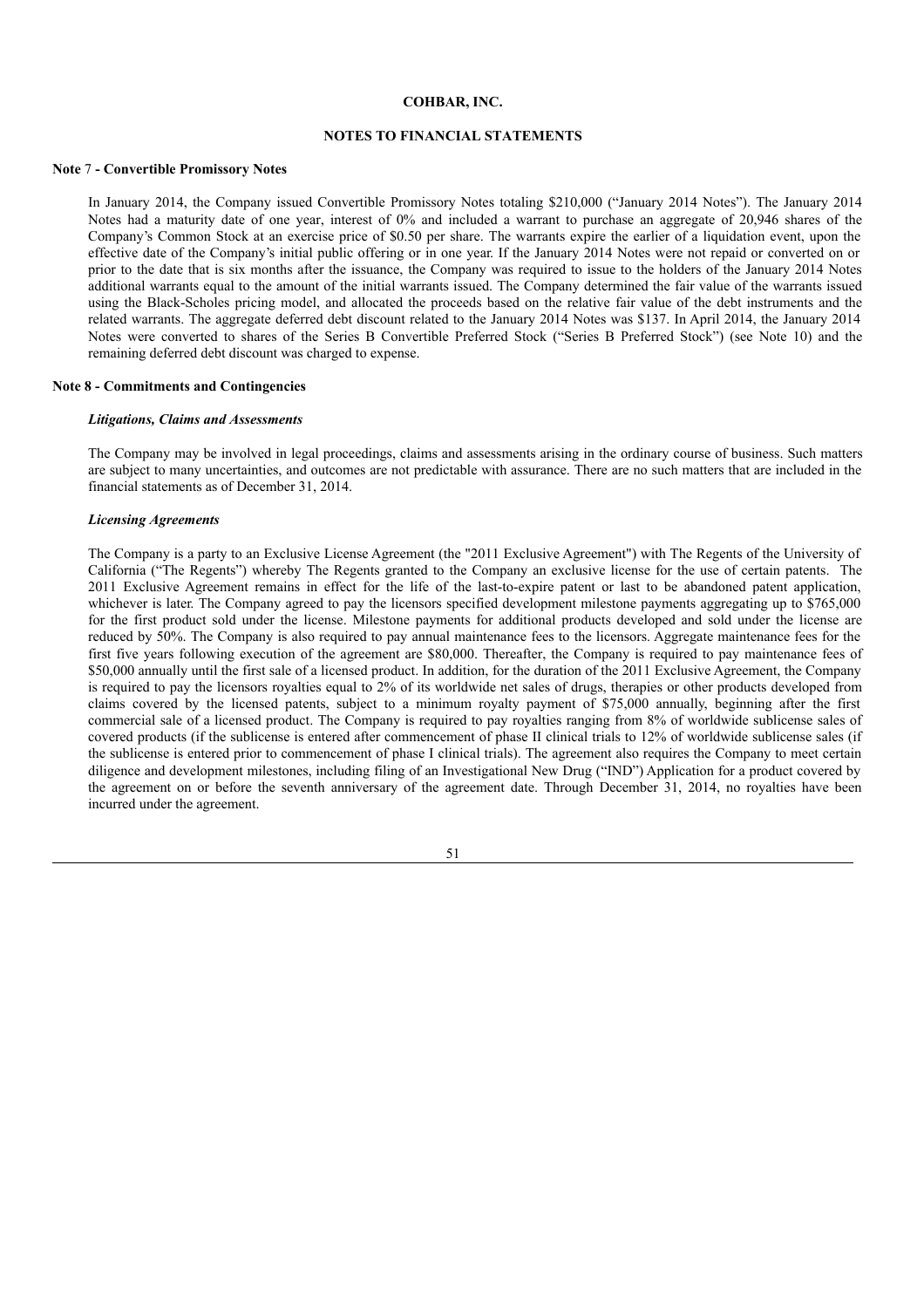### **NOTES TO FINANCIAL STATEMENTS**

### **Note 8 - Commitments and Contingencies (continued)**

Effective August 6, 2013, the Company entered into an Exclusive License Agreement (the "2013 Exclusive Agreement") with The Regents whereby The Regents granted to the Company an exclusive license for the use of certain other patents. The 2013 Exclusive Agreement remains in effect for the life of the last-to-expire patent or last to be abandoned patent application, whichever is later. The Company paid Regents an initial license issue fee of \$10,000 for these other patents, which was charged to General and Administrative expense, as incurred. The Company agreed to pay The Regents specified development milestone payments aggregating up to \$765,000 for the first product sold under the 2013 Exclusive Agreement. Milestone payments for additional products developed and sold under the 2013 Exclusive Agreement are reduced by 50%. In addition, for the duration of the 2013 Exclusive Agreement, the Company is required to pay The Regents royalties equal to 2% of the Company's worldwide net sales of drugs, therapies or other products developed from claims covered by the licensed patent, subject to a minimum royalty payment of \$75,000 annually, beginning after the first commercial sale of a licensed product.

The Company is required to pay The Regents royalties ranging from 8% of worldwide sublicense sales of covered products (if the sublicense is entered after commencement of phase II clinical trials to 12% of worldwide sublicense sales (if the sublicense is entered prior to commencement of phase I clinical trials). The agreement also requires the Company to meet certain diligence and development milestones, including filing of an IND Application for a product covered by the agreement on or before the seventh anniversary of the agreement date. Through December 31, 2014, no royalties have been incurred under the agreement.

### *Operating Lease*

The Company rents lab space on a month-to-month basis in Pasadena, California. Rent expense amounted to \$21,600 and \$25,200 for the years ended December 31, 2014 and 2013, respectively.

In February 2015, the Company has entered into a lease agreement for a new and expanded laboratory facility. The laboratory space is leased on a month-to month basis and is part of a shared facility in Menlo Park, California. The Company also terminated its lease for the laboratory space in Pasadena, California effective March 31, 2015.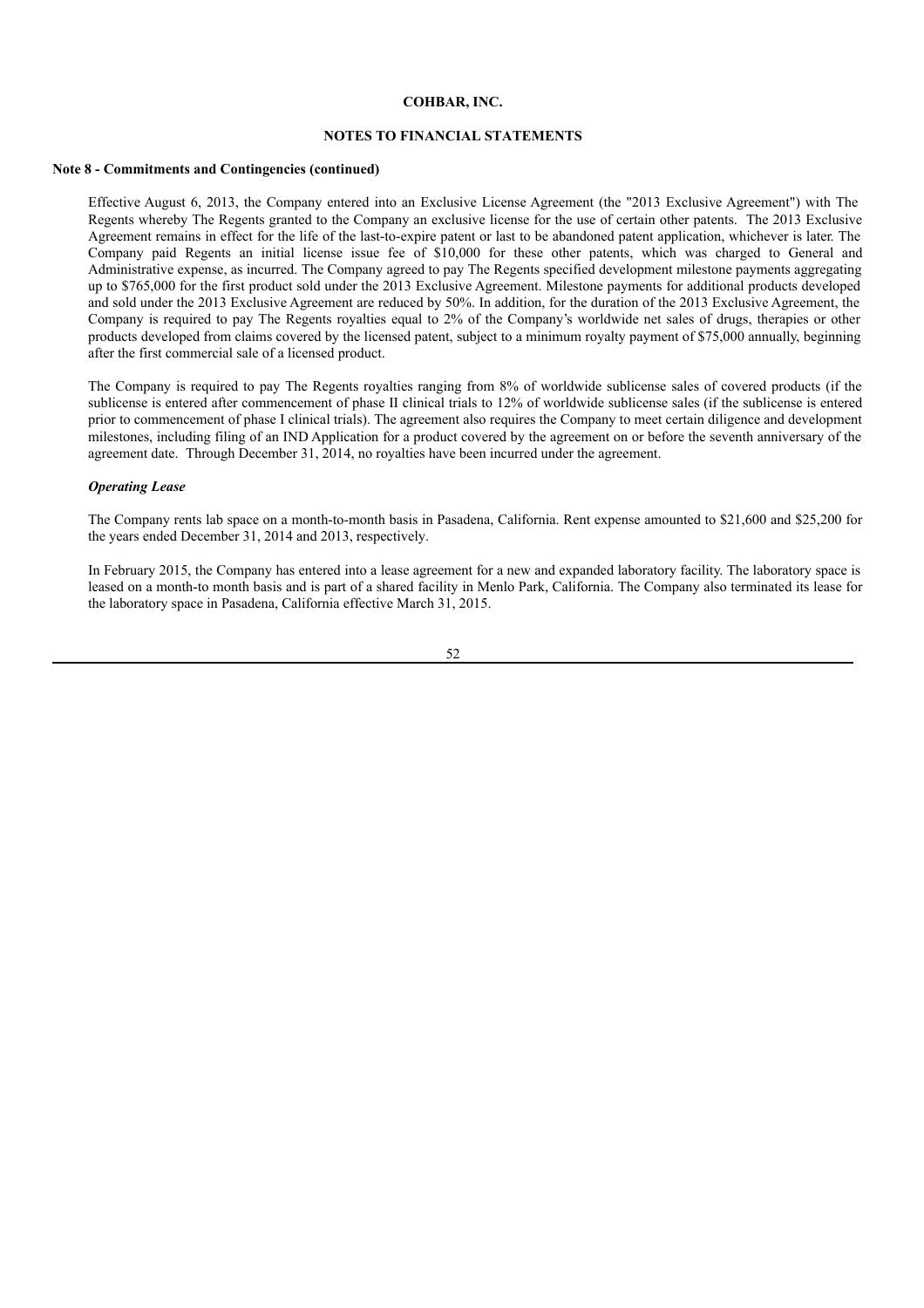## **NOTES TO FINANCIAL STATEMENTS**

## **Note 9- Income Taxes**

The tax effects of temporary differences that give rise to deferred tax assets are as follows:

|                                                | For the Years Ended December 31, |  |             |  |  |
|------------------------------------------------|----------------------------------|--|-------------|--|--|
|                                                | 2014                             |  | 2013        |  |  |
| <b>Current:</b>                                |                                  |  |             |  |  |
| Accrued expenses                               | \$<br>38,900 \$                  |  |             |  |  |
| <b>Non-current:</b>                            |                                  |  |             |  |  |
| Stock compensation                             | 90,794                           |  |             |  |  |
|                                                |                                  |  |             |  |  |
| Net operating loss carryforward                | 1,596,600                        |  | 1,031,451   |  |  |
|                                                |                                  |  |             |  |  |
| Research and development credit carryforward   | 20,890                           |  | 10,826      |  |  |
|                                                |                                  |  |             |  |  |
| Total deferred tax asset                       | 1,747,184                        |  | 1,042,277   |  |  |
|                                                |                                  |  |             |  |  |
| Valuation allowance                            | (1,747,184)                      |  | (1,042,277) |  |  |
|                                                |                                  |  |             |  |  |
| Deferred tax asset, net of valuation allowance | $\overline{\phantom{0}}$         |  |             |  |  |
|                                                |                                  |  |             |  |  |

A reconciliation of the statutory federal income tax rate to the Company's effective tax rate is as follows:

|                                                | For the Years Ended December 31, |                 |
|------------------------------------------------|----------------------------------|-----------------|
|                                                | 2014                             | 2013            |
| U.S. statutory federal rate                    | $(34.0)\%$                       | $(34.0)\%$      |
| State income taxes, net of federal tax benefit | $(5.6)\%$                        | $(5.9)\%$       |
| Permanent differences                          | $1.5\%$                          | $0.9\%$         |
| Prior year true-ups                            | $(0.1)\%$                        | $- \frac{0}{2}$ |
| R&D tax credit                                 | $(0.6)\%$                        | $- \frac{0}{2}$ |
| Change in valuation allowance                  | 38.8%                            | $39.0\%$        |
| Income tax provision (benefit)                 | $^{0}_{-}\%$                     | $^{0}_{-}\%$    |

The income tax provision consists of the following:

|                                | For the Years Ended December 31, |            |  |
|--------------------------------|----------------------------------|------------|--|
|                                | 2014                             | 2013       |  |
| Federal                        |                                  |            |  |
| Current                        | $\equiv$                         | S          |  |
| Deferred                       | (550, 708)                       | (294, 558) |  |
| State and local                |                                  |            |  |
| Current                        |                                  |            |  |
| Deferred                       | (154, 199)                       | (51, 114)  |  |
| Change in valuation allowance  | 704,907                          | 345,672    |  |
| Income tax provision (benefit) | $\overline{\phantom{a}}$         |            |  |

The Company assesses the likelihood that deferred tax assets will be realized. To the extent that realization is not more likely than not, a valuation allowance is established. Based upon the Company's losses since inception, management believes that it is more-likelythan-not that future benefits of deferred tax assets will not be realized.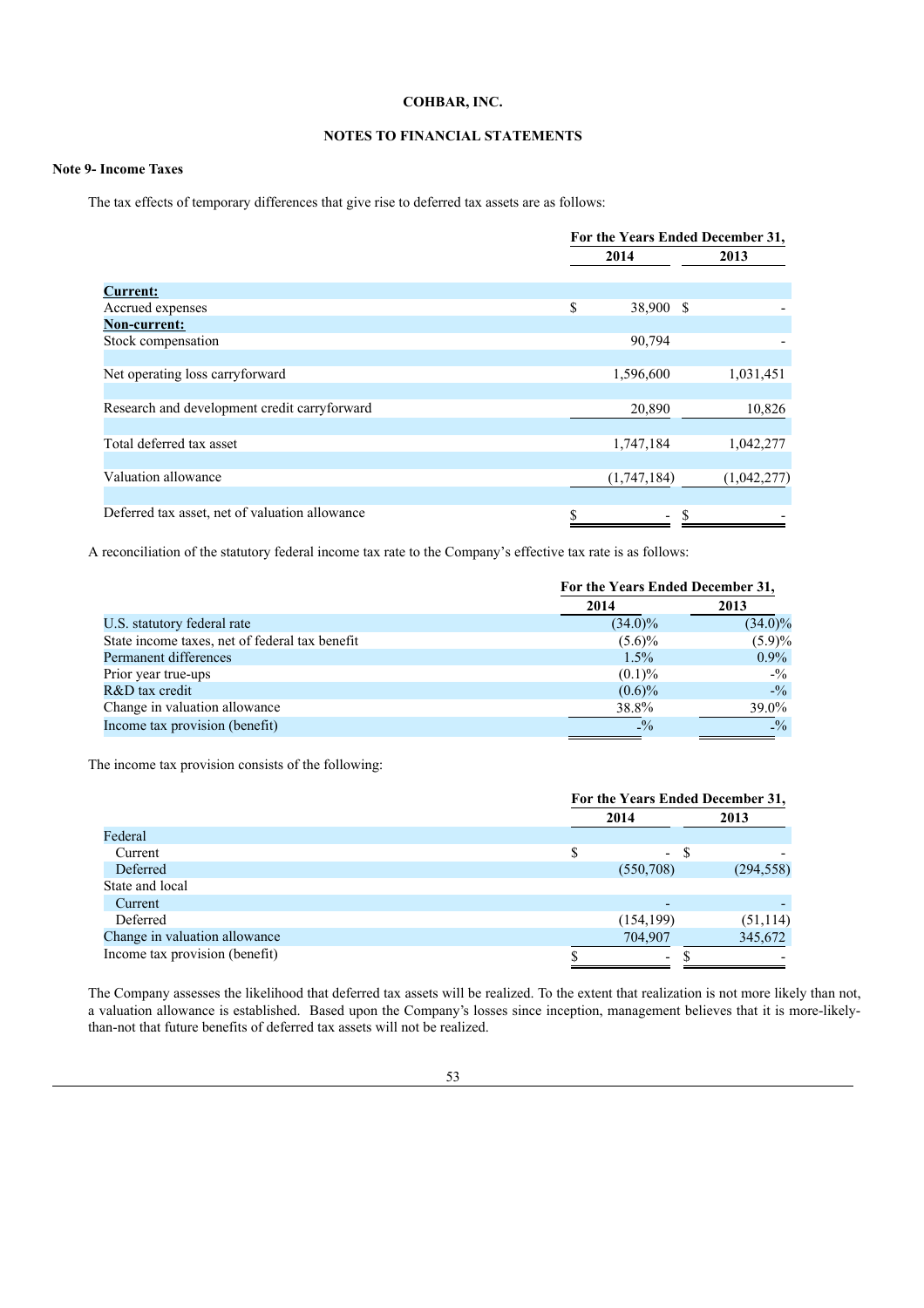## **NOTES TO FINANCIAL STATEMENTS**

### **Note 9- Income Taxes (continued)**

The Company files income tax returns in the U.S. federal jurisdiction and various state jurisdictions, principally California and New Jersey. The Company is subject to examination by the various taxing authorities. The Company's federal and state income tax returns for tax years beginning in 2011 remain subject to examination.

At December 31, 2014 and 2013, the Company had \$4,175,611 and \$2,582,501, respectively, of federal and state net operating loss carryovers that may be available to offset future taxable income. The net operating loss carry forwards, if not utilized, will expire from 2031 to 2034 for federal and state purposes. In accordance with Section 382 of the Internal Revenue Code, the usage of the Company's net operating loss carryforward could be limited in the event of a change in ownership.

### **Note 10 - Stockholders' Deficiency**

#### *Authorized Capital*

In November 2014, the Company increased the aggregate number of shares of its common stock that may be issued pursuant to stock awards. The maximum number of shares of common stock for the issuance of stock options and restricted stock to its employees, officers, directors and consultants is 2,616,041, an increase of 365,000 shares.

As of December 31, 2014, there were no declared but unpaid dividends or undeclared dividend arrearages on any shares of the Company's capital stock. The holders of Preferred Stock are entitled to be paid out of the assets of the corporation before any payment is made to the holders of common stock in the event of any voluntary or involuntary liquidations, dissolution or winding up of the Company.

### *Preferred Stock*

During the year ended December 31, 2014, the Company issued 5,400,000 shares of Series B Preferred Stock in the amount of \$2,700,000, net of issuance costs of \$86,129, of which \$59,920 were incurred during the year ended December 31, 2014. 420,000 of these Series B Preferred shares were issued upon the conversion of convertible promissory notes issued by the Company in January 2014, in the aggregate principal amount of \$210,000 (see Note 7). Each share of Series B Preferred Stock is convertible, at the option of the holder, into Common Stock by dividing the Series B original issue price by the Series B conversion price in effect at the time of the conversion. The conversion rate of the Series B Preferred Stock into Common Stock at December 31, 2014, is 1:1. In the event the Company issues additional common stock at any time after the original Series B Preferred Stock issue date, then the Series B conversion price will be adjusted concurrently with such issue. Since the host contract (Series B Preferred Stock) is considered an equity instrument, the embedded conversion option is considered to be closely related to the host and has not been bifurcated from the host contract. The Series B Preferred Stock has a par value of \$0.001 and was issued at \$0.50 per share. The purchasers of Series B Preferred Stock entered into put agreements requiring the purchasers, at the Company's option, to purchase from the Company securities of the same type as those sold to investors in any future public offering of the Company's securities, at the same price as the securities sold in the initial public offering, for an aggregate purchase price of up to \$2,700,000.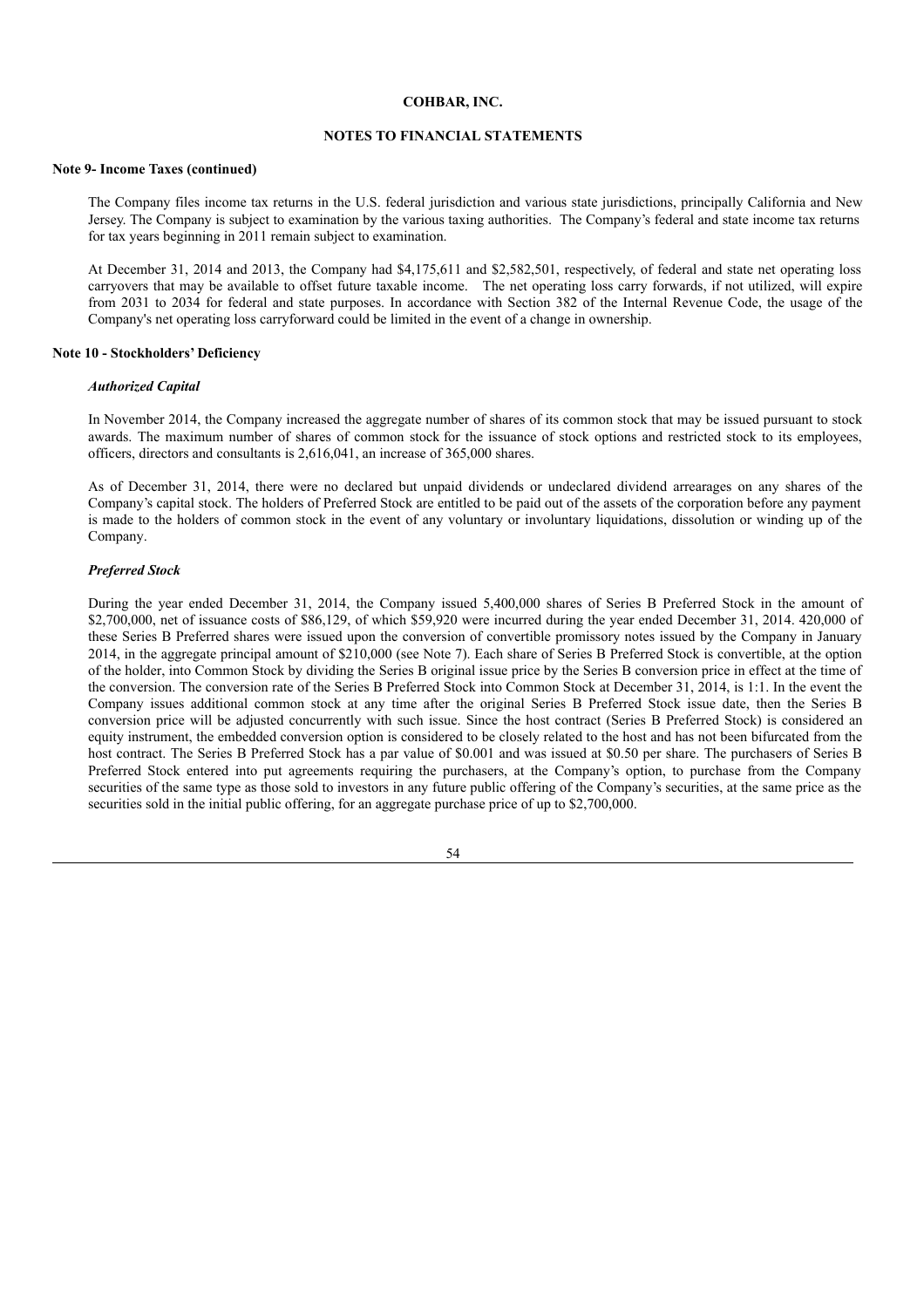## **NOTES TO FINANCIAL STATEMENTS**

### **Note 10 - Stockholders' Deficiency (continued)**

The put agreements expire upon the first occurrence of a change in control or in three years. The Company can exercise its rights under the put agreements beginning on the date the Company first submits an IPO Registration Statement for review by the Securities and Exchange Commission and ending the earlier of the day that is 21 days prior to the effective date of the IPO Registration or the expiration date of the put agreements.

On October 17, 2014, the Company exercised its rights under the aforementioned put agreements requiring the purchasers of Series B Preferred Stock to purchase 2,700,000 shares of common stock at the proposed public offering price of \$1.00 per share.

On January 6, 2015 the Company completed its initial public offering and each outstanding share of Series B Preferred Stock was automatically converted into one share of common stock (see Note 12).

#### *Stock Options*

The Company has one incentive stock plan, the 2011 Equity Incentive Plan (the "2011 Plan"). The Company has granted stock options to employees, non-employee directors and consultants from the 2011 Plan through the year ended December 31, 2014. Options granted under the Plan may be Incentive Stock Options or Non-statutory Stock Options, as determined by the Administrator at the time of grant. At December 31, 2014, 6,230 shares of the Company's common stock were available for future issuance under the 2011 Plan.

During the year ended December 31, 2014, the Company issued 2,536,935 stock options to employees and consultants with an exercise price of \$0.26 and \$0.73 and fair values of \$0.18 and \$0.52 per share, respectively. The stock options granted in 2014 are subject to vesting over two to four years and have a term of ten years.

127,532 stock options granted during the year ended December 31, 2014, contained performance conditions which included (i) the optionee's continuous service and (ii) completion of the Company's initial public offering pursuant to an effective registration statement under the Securities Act of 1933, as amended. Since the stock options contain performance conditions, their fair value has not been recorded as the obligations have not been met as of December 31, 2014.

The Company recorded \$305,018 and \$16,207 of stock based compensation in the years ended December 31, 2014 and 2013, respectively. The compensation expense associated with stock-based awards granted to individuals is recorded by the Company in the same expense classifications as cash compensation paid.

During the years ended December 31, 2014 and 2013, the Company cancelled 91,095 and 1,307,728 options, respectively, due to the termination of employees. The cancelled options were added back to the available pool for future issuance.

The following table represents stock option activity for the years ended December 31, 2014 and 2013: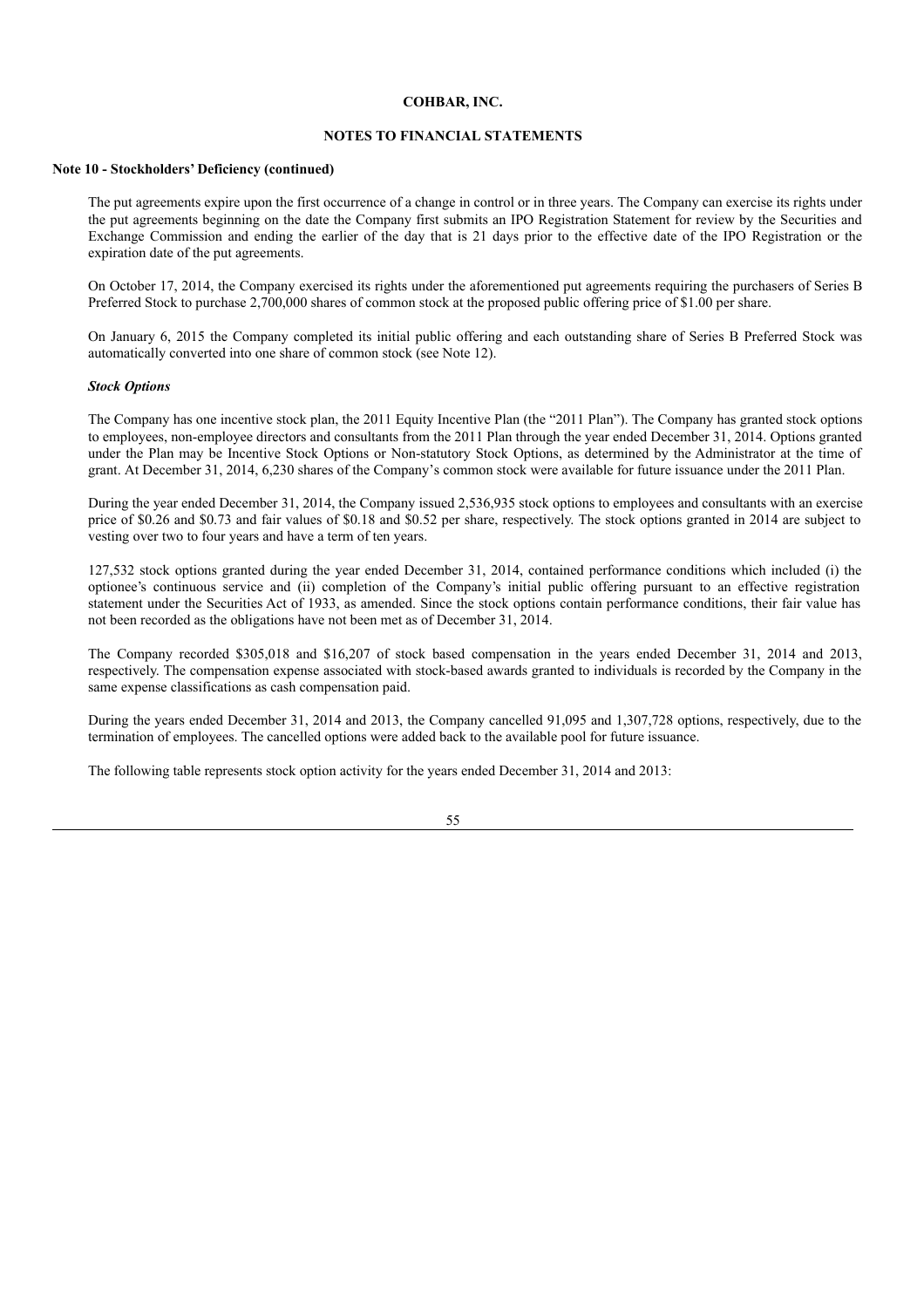## **NOTES TO FINANCIAL STATEMENTS**

### **Note 10 - Stockholders' Deficiency (continued)**

|                             |                          | <b>Weighted Average</b>  |   |                          |  |                          |                   |                          |                          |           |                        |
|-----------------------------|--------------------------|--------------------------|---|--------------------------|--|--------------------------|-------------------|--------------------------|--------------------------|-----------|------------------------|
|                             | <b>Stock Options</b>     |                          |   | <b>Exercise Price</b>    |  |                          | <b>Fair Value</b> |                          | Contractual              | Aggregate |                        |
|                             | Outstanding              | Exercisable              |   | Outstanding              |  | Exercisable              |                   | Vested                   | Life (Years)             |           | <b>Intrinsic Value</b> |
| Balance – December 31, 2012 | 1,471,699                | 332,861                  |   | 0.05                     |  | 0.05                     |                   | 0.05                     | 9.26                     |           |                        |
| Granted                     |                          | $\overline{\phantom{0}}$ |   | $\overline{\phantom{0}}$ |  | $\overline{\phantom{0}}$ |                   |                          |                          |           |                        |
| Exercised                   | $\overline{\phantom{0}}$ | $\overline{\phantom{a}}$ |   | ٠                        |  | $\overline{\phantom{a}}$ |                   | -                        | $\overline{\phantom{a}}$ |           |                        |
| Cancelled                   | (1,307,728)              | $\overline{\phantom{a}}$ |   | $\overline{\phantom{a}}$ |  |                          |                   |                          |                          |           |                        |
| Balance – December 31, 2013 | 163,971                  | 83,123                   | S | 0.05                     |  | 0.05                     |                   | 0.05                     | 8.26                     |           | 34,434                 |
| Granted                     | 2,536,935                | $\overline{\phantom{a}}$ |   | 0.53                     |  | $\overline{\phantom{a}}$ |                   | $\overline{\phantom{0}}$ | $\overline{\phantom{a}}$ |           |                        |
| Exercised                   | ٠                        | $\overline{\phantom{a}}$ |   | $\overline{\phantom{a}}$ |  | $\overline{\phantom{0}}$ |                   |                          |                          |           |                        |
| Cancelled                   | (91,095)                 | $\overline{\phantom{a}}$ |   |                          |  |                          |                   |                          |                          |           |                        |
| Balance – December 31, 2014 | 2.609.811                | 459,347                  | S | 0.38                     |  | 0.17                     |                   | 0.17                     | 9.57                     |           | 1.174.741              |

The following table summarizes information on stock options outstanding and exercisable as of December 31, 2014:

|        | <b>Exercise</b><br>Price | <b>Number</b><br>Outstanding | Weighted<br><b>Average Remaining</b><br><b>Contractual Term</b> | Weighted<br>Average<br><b>Exercise Price</b> | <b>Number</b><br><b>Exercisable</b> | Weighted<br>Average<br><b>Exercise Price</b> |
|--------|--------------------------|------------------------------|-----------------------------------------------------------------|----------------------------------------------|-------------------------------------|----------------------------------------------|
| \$     | 0.05                     | 72,876                       | 7.26                                                            | 0.05                                         | 53,138                              | 0.05                                         |
| \$     | 0.26                     | 1,061,248                    | 9.28                                                            | 0.18                                         | 395,882                             | 0.18                                         |
| \$     | 0.73                     | 1,475,687                    | 9.87                                                            | 0.73                                         | 10,417                              | 0.73                                         |
| Totals |                          | 2,609,811                    |                                                                 |                                              | 459,437                             |                                              |

## *Warrants*

In April 2014, the Company issued 797,075 warrants to its chief executive officer. The warrants have an exercise price of \$0.26 and a fair value of \$0.21 per warrant. The warrants expire on the earlier of a liquidation event, as defined in the agreement, or in ten years.

In July 2014, the Company issued 100,000 warrants to consultants. The warrants have an exercise price of \$0.26 and a fair value of \$0.24 per warrant. The warrants expire on the earlier of a liquidation event, as defined, or in five years.

The following table represents warrant activity for the years ended December 31, 2014 and 2013:

|                             |                          |                          |    | <b>Weighted Average</b>  |   |                          |                   |                          |                          |                        |  |
|-----------------------------|--------------------------|--------------------------|----|--------------------------|---|--------------------------|-------------------|--------------------------|--------------------------|------------------------|--|
|                             | Warrants                 |                          |    | <b>Exercise Price</b>    |   |                          | <b>Fair Value</b> |                          | Contractual              | Aggregate              |  |
|                             | Outstanding              | Exercisable              |    | Outstanding              |   | Exercisable              |                   | <b>Vested</b>            | Life (Years)             | <b>Intrinsic Value</b> |  |
| Balance – December 31, 2012 |                          | $\overline{\phantom{a}}$ | S  | $\overline{\phantom{a}}$ | D | $\overline{\phantom{a}}$ |                   |                          | $\overline{\phantom{a}}$ | Ф                      |  |
| Granted                     | 15,596                   | 15,596                   |    | 0.99                     |   |                          |                   |                          |                          |                        |  |
| Exercised                   | $\overline{\phantom{a}}$ |                          |    | ۰                        |   |                          |                   |                          |                          |                        |  |
| Cancelled                   | $\overline{\phantom{a}}$ |                          |    | $\overline{\phantom{a}}$ |   |                          |                   | $\overline{\phantom{0}}$ |                          |                        |  |
| Balance – December 31, 2013 | 15,596                   | 15,596                   | \$ | 0.99                     |   | 0.99                     |                   | 0.05                     | $\sim$                   |                        |  |
| Granted                     | 918,021                  | 918,021                  |    | 0.27                     |   |                          |                   |                          |                          |                        |  |
| Exercised                   | $\overline{\phantom{0}}$ |                          |    | $\overline{\phantom{a}}$ |   |                          |                   |                          |                          |                        |  |
| Cancelled                   |                          |                          |    |                          |   |                          |                   |                          |                          |                        |  |
| Balance – December 31, 2014 | 933,617                  | 933,617                  |    | 0.28                     |   | 0.28                     |                   | 0.21                     | 8.64                     | 646,768                |  |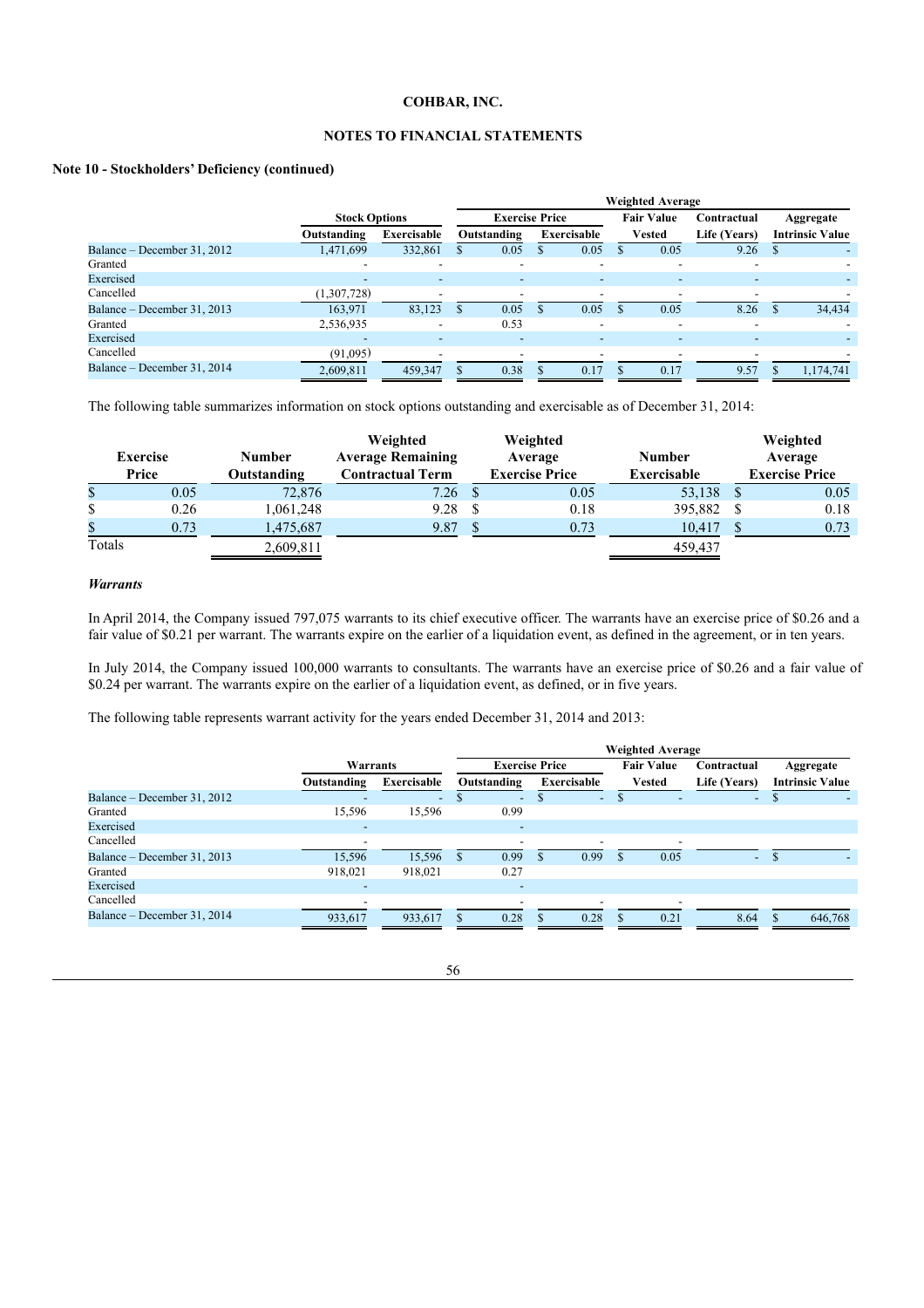## **NOTES TO FINANCIAL STATEMENTS**

### **Note 11 - Related Party**

During the year ended December 31, 2013, the Company paid the wife of a stockholder an aggregate of \$10,500 for consulting services. The consulting services provided related to accounting activities.

### **Note 12 - Subsequent Events**

Management has evaluated subsequent events to determine if events or transactions occurring through the date on which the financial statements were issued require adjustment or disclosure in the Company's financial statements.

In January 2015, the Company amended its Certificate of Incorporation to increase the total number of authorized shares of common stock. Following the amendment, the Company has authorized the issuance and sale of up to 80,000,000 shares of stock, consisting of 75,000,000 shares of common stock having a par value of \$0.001 and 5,000,000 shares of Preferred Stock having a par value of \$0.001 per share. The holders of Preferred Stock are entitled to receive dividends, when, as and if declared by the Company's Board of Directors. The dividends on shares of Preferred Stock are cumulative.

In January 2015, the Company completed its Initial Public Offering (IPO) on the TSX Venture Exchange. The Company sold 11,250,000 units at a price of \$1.00 per unit, providing gross proceeds of \$11,250,000. Concurrently with the IPO, the Company completed a previously-subscribed private placement of an additional 2,700,000 units for gross proceeds of \$2,700,000 million, resulting in a total raise of \$13,950,000. All units consist of one share of CohBar's common stock and one-half of one common stock purchase warrant. Each whole warrant is exercisable to acquire one share of CohBar's common stock at a price of \$2.00 per share at any time up to January 6, 2017, subject to CohBar's right to accelerate the expiration time of the warrants if at any time the volumeweighted average trading price of its common stock is equal to or exceeds \$3.00 per share for twenty (20) consecutive trading days. The Company also issued compensation options to its agent for the IPO exercisable for an aggregate of 786,696 units at a price of \$1.00 per unit at any time prior to July 6, 2016.

In January 2015, the Company converted 5,400,000 shares of Series B Preferred Stock into 5,400,000 shares of its common stock.

In January 2015, the Company amended and restated the 2011 Plan. The Amendment and Restatement increased the aggregate number of shares of its common stock that may be issued pursuant to stock awards under the plan. In accordance with the rules of the TSX Venture Exchange regarding equity incentive plans, the number of shares that can be reserved for issuance under the 2011 Plan is equal to 20% of the Company's common stock outstanding at the completion of the offering. The total amount of shares reserved for issuance after the completion of the offering is 6,453,069.

In March 2015, two agents that took part in the Company's initial public offering exercised a total of 25,548 options to purchase common stock. The option exercise price was equal to the issue price of the initial public offering, or \$1.00.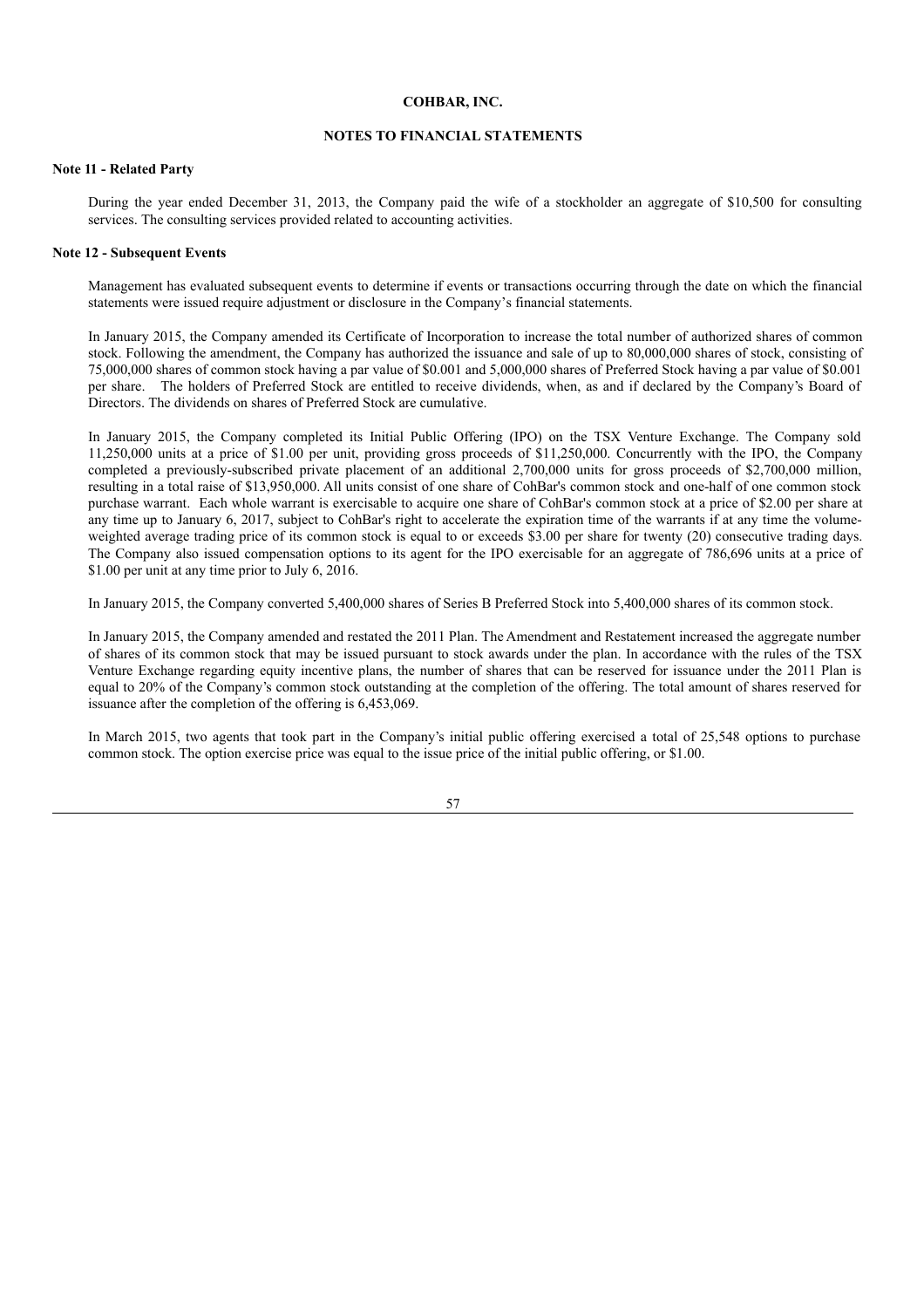#### **Item 9. Changes in and Disagreements with Accountants on Accounting and Financial Disclosure**

None.

#### **Item 9A. Controls and Procedures**

#### *Disclosure Controls and Procedures*

As of December 31, 2014, we conducted an evaluation under the supervision and with the participation of our management, including our Chief Executive Officer and Chief Financial Officer, of the effectiveness of the design and operation of our disclosure controls and procedures. The term "disclosure controls and procedures," as defined in Rules 13a-15(e) and 15d-15(e) under the Securities and Exchange Act of 1934, as amended ("Exchange Act"), means controls and other procedures of a company that are designed to ensure that information required to be disclosed by the company in the reports it files or submits under the Exchange Act is recorded, processed, summarized and reported, within the time periods specified in the SEC's rules and forms. Disclosure controls and procedures include, without limitation, controls and procedures designed to ensure that information required to be disclosed by a company in the reports that it files or submits under the Exchange Act is accumulated and communicated to the company's management, including its principal executive and principal financial officers, or persons performing similar functions, as appropriate, to allow timely decisions regarding required disclosure. Based on this evaluation, our Chief Executive Officer and Chief Financial Officer concluded as of December 31, 2014 that our disclosure controls and procedures were not effective due to a material weakness. The material weakness relates to our having one employee assigned to positions that involve processing financial information, resulting in a lack of segregation of duties so that all journal entries and account reconciliations are reviewed by someone other than the preparer, heightening the risk of error or fraud. If we are unable to remediate the material weakness, or other control deficiencies are identified, we may not be able to report our financial results accurately, prevent fraud or file our periodic reports as a public company in a timely manner.

## *Internal Control Over Financial Reporting*

This annual report does not include a report of management's assessment regarding internal control over financial reporting due to a transition period established by rules of the Securities and Exchange Commission for newly public companies.

#### **Item 9B. Other Information**

None.

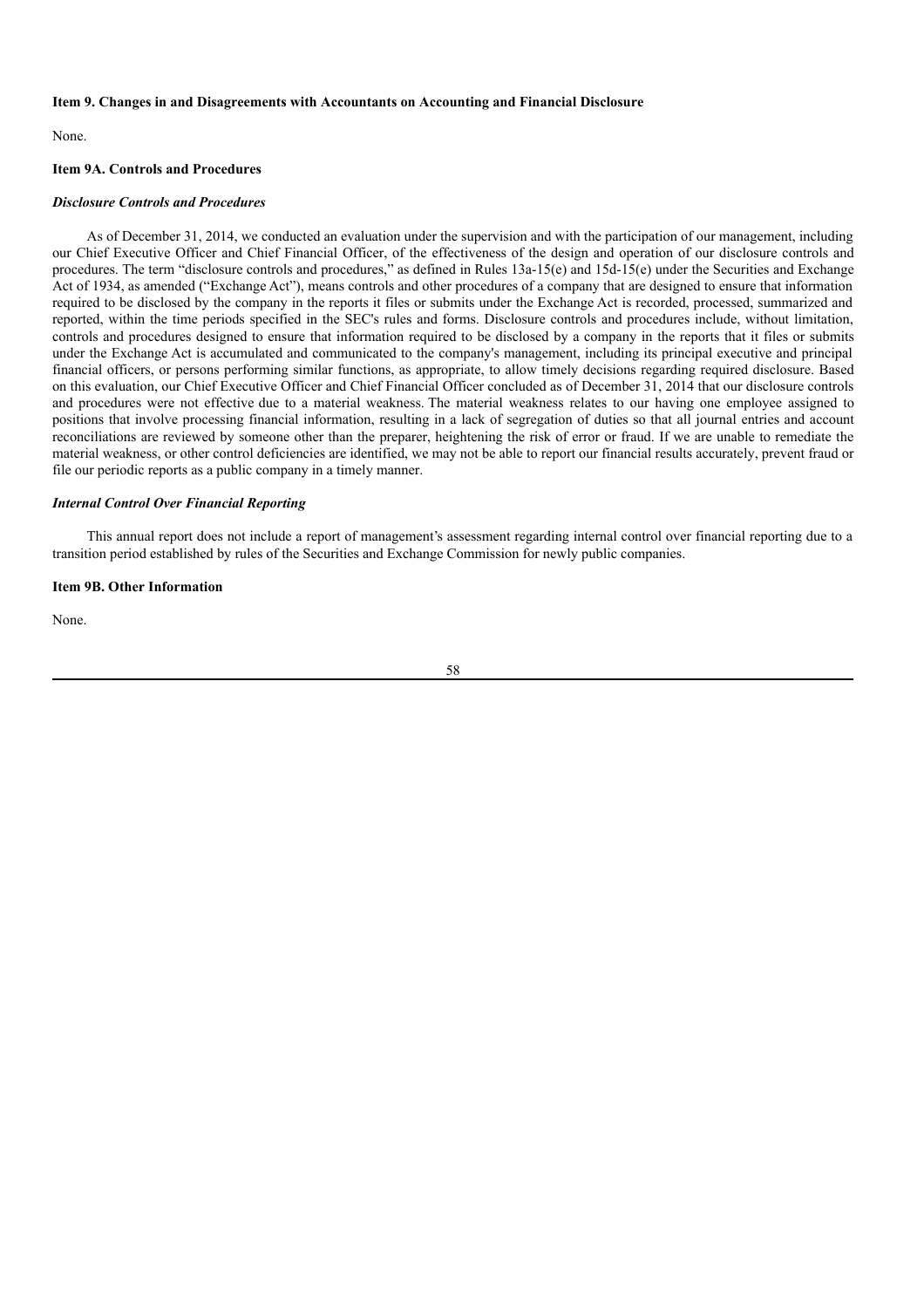## **PART III**

#### **Item 10. Directors, Executive Officers and Corporate Governance**

The information required by this item will be set forth under the captions *Election of Directors*, *Section 16(a) Beneficial Ownership* Reporting Compliance, Executive Officers, Information Concerning the Board of Directors and Code of Ethics in our definitive Proxy Statement for our 2015 Annual Meeting of Shareholders to be filed with the SEC by April 30, 2015 ("Proxy Statement"). If the Proxy Statement is not filed with the SEC by April 30, 2015, such information will be included in an amendment to this Annual Report on Form 10-K filed by April 30, 2015.

### **Item 11. Executive Compensation**

The information required by this item will be set forth under the captions *Executive Compensation* and *Director Compensation* in our definitive Proxy Statement for our 2015 Annual Meeting of Shareholders to be filed with the SEC by April 30, 2015. If the Proxy Statement is not filed with the SEC by April 30, 2015, such information will be included in an amendment to this Annual Report on Form 10-K filed by April 30, 2015.

### **Item 12. Security Ownership of Certain Beneficial Owners and Management and Related Stockholder Matters**

#### *Equity Compensation Plan Information*

The following table provides information about our equity compensation plan as of December 31, 2014:

| Plan Category                                             | Number of securities to be.<br>issued upon exercise of<br>options warrants and<br>rights<br>(a) |   | Weighted-average exercise<br>price of outstanding options<br>warrants and rights<br>(b) | Number of securities<br>remaining available for future<br>issuance under equity<br>compensation plans<br>(excluding securities<br>reflected in column (a))<br>(c) |
|-----------------------------------------------------------|-------------------------------------------------------------------------------------------------|---|-----------------------------------------------------------------------------------------|-------------------------------------------------------------------------------------------------------------------------------------------------------------------|
| Equity compensation plans approved by<br>shareholders     | 2,609,811                                                                                       | S | 0.38                                                                                    | 6,230                                                                                                                                                             |
|                                                           |                                                                                                 |   |                                                                                         |                                                                                                                                                                   |
| Equity compensation plans not approved by<br>shareholders | $897,075^{(1)}$ \$                                                                              |   | 0.26                                                                                    |                                                                                                                                                                   |
| Total                                                     | 3,506,886                                                                                       |   | 0.35                                                                                    | 6,230                                                                                                                                                             |

(1) Consists of warrants issued to our Chief Executive Officer pursuant to an employment agreement and two consultants pursuant to consulting agreements.

#### *Beneficial Ownership*

The information required by this item is included under the caption *Security Ownership of Certain Beneficial Owners and Management* in our definitive Proxy Statement for our 2015 Annual Meeting of Shareholders to be filed with the SEC by April 30, 2015. If the Proxy Statement is not filed with the SEC by April 30, 2015, such information will be included in an amendment to this Annual Report on Form 10-K filed by April 30, 2015.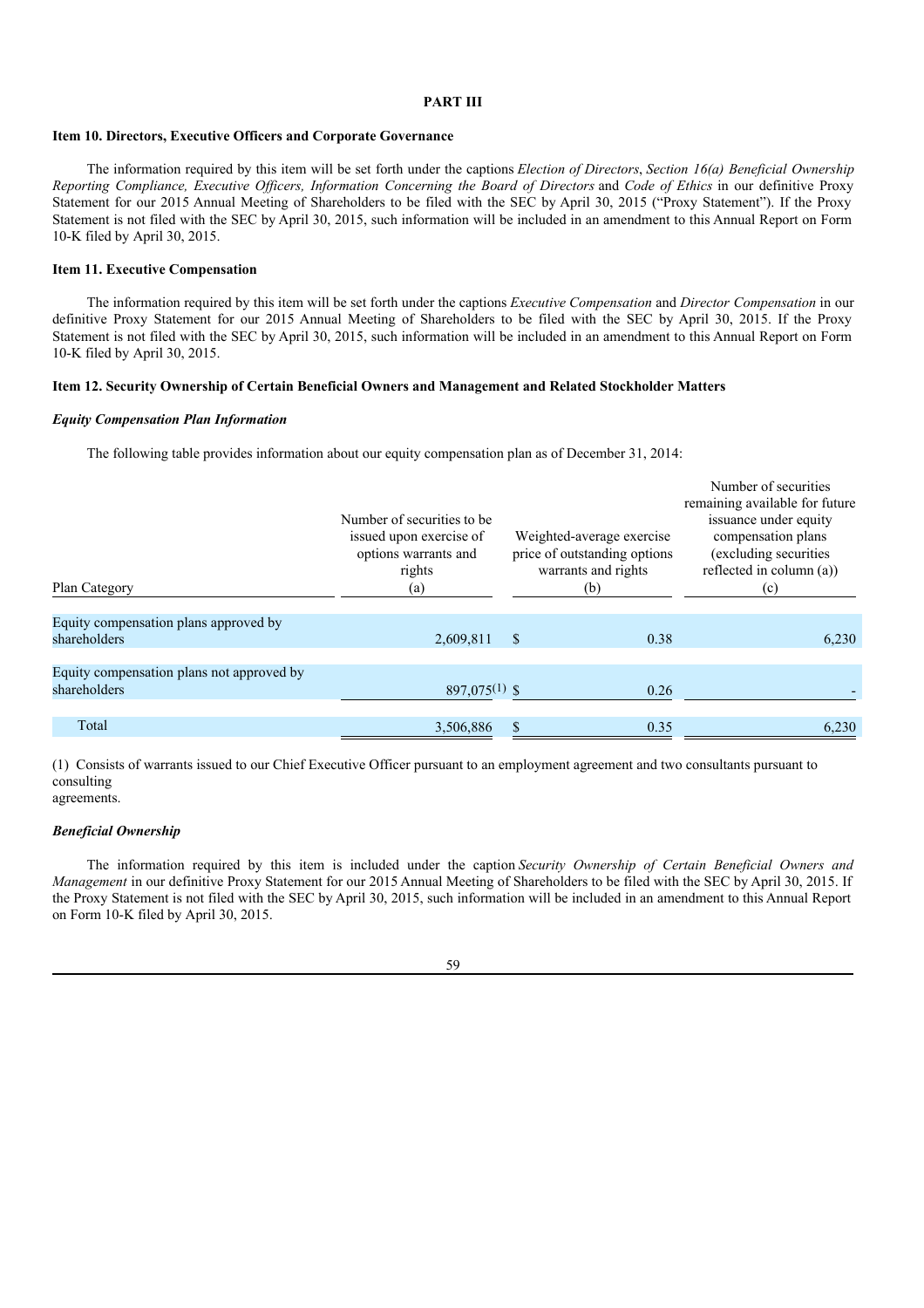### **Item 13. Certain Relationships and Related Transactions, and Director Independence**

The information required by this item is included under the caption *Information Concerning the Board of Directors* in our definitive Proxy Statement for our 2015 Annual Meeting of Shareholders to be filed with the SEC by April 30, 2015 ("Proxy Statement"). If the Proxy Statement is not filed with the SEC by April 30, 2015, such information will be included in an amendment to this Annual Report on Form 10-K filed by April 30, 2015.

## **Item 14. Principal Accounting Fees and Services**

The information required by this item is included under the caption *Ratification of Appointment of Registered Independent Public Accounting Firm for 2015* in our definitive Proxy Statement for our 2014 Annual Meeting of Shareholders to be filed with the SEC by April 30, 2015. If the Proxy Statement is not filed with the SEC by April 30, 2015, such information will be included in an amendment to this Annual Report on Form 10-K filed by April 30, 2015.

| ٠<br>٧                 |                    |
|------------------------|--------------------|
| ۰,<br>I<br>I<br>I<br>٧ | I<br>۰.<br>w<br>۰. |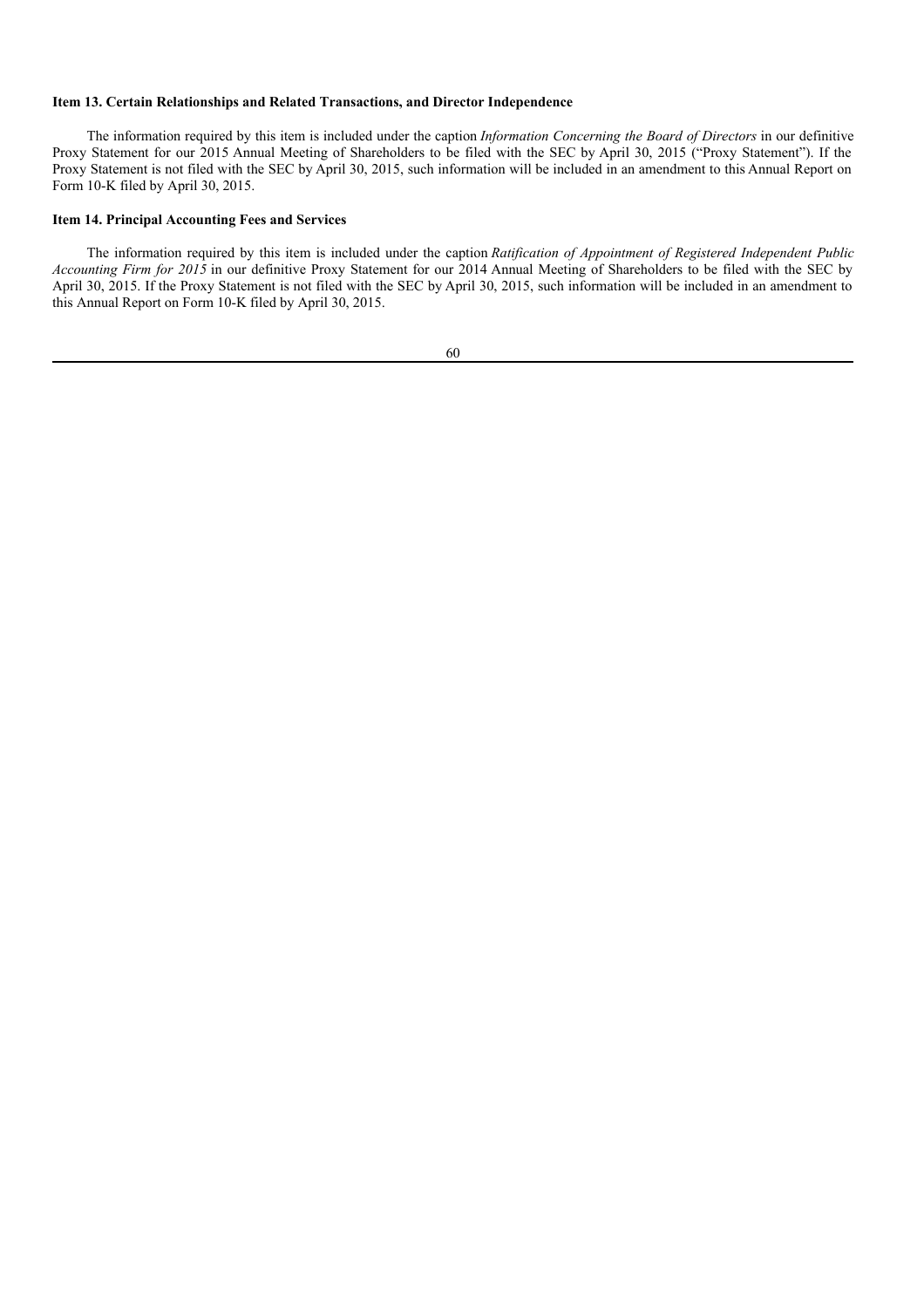# **PART IV**

# **Item 15. Exhibits and Financial Statement Schedules**

Financial statement schedules have been omitted because they are not applicable or the required information is shown in the financial statements or notes thereto.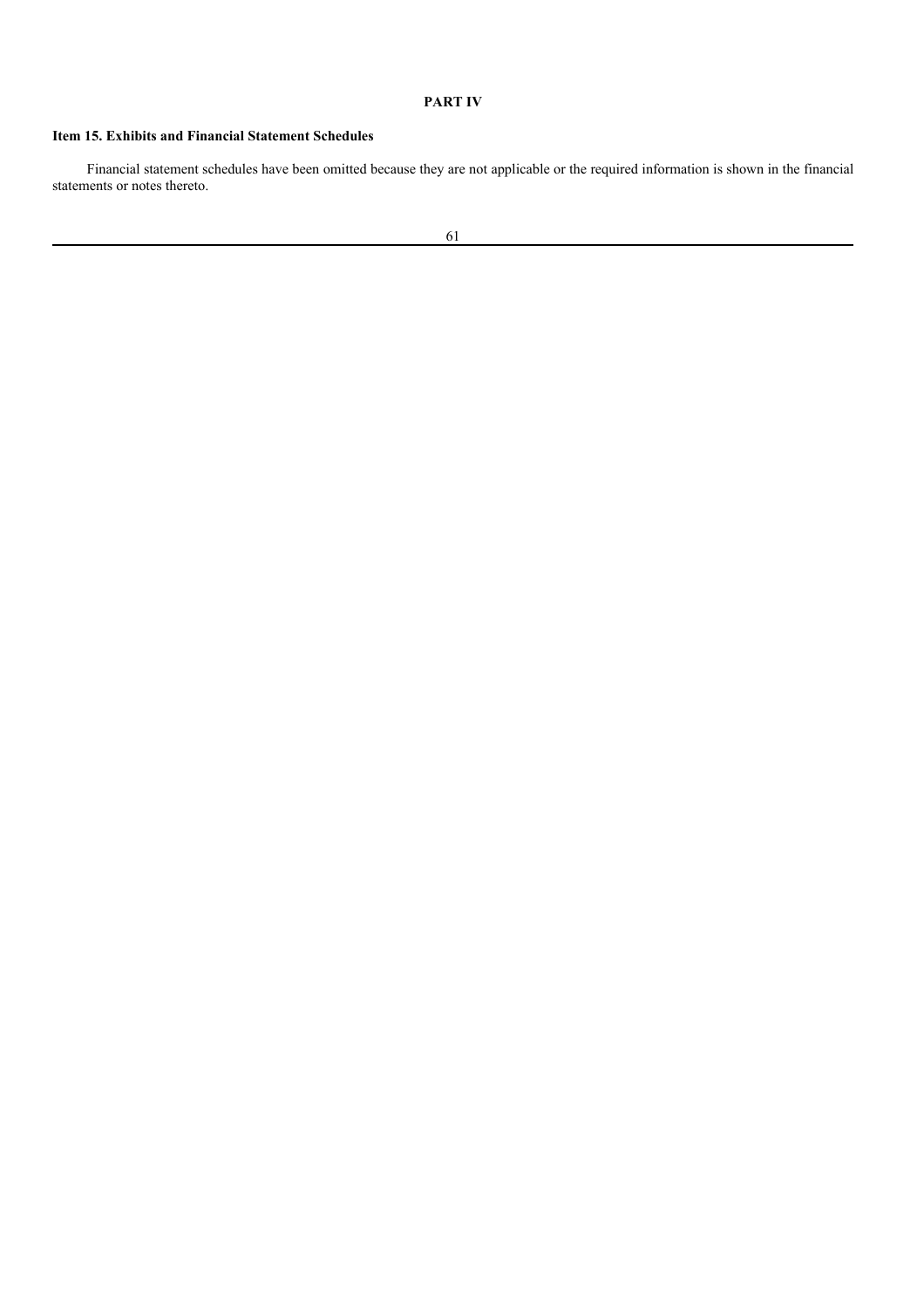# *Exhibits*

The following exhibits are filed herewith and this list is intended to constitute the exhibit index.

| <b>Exhibit No.</b> | Description                                                                                                                                                                                                                                                                                                                                                                |
|--------------------|----------------------------------------------------------------------------------------------------------------------------------------------------------------------------------------------------------------------------------------------------------------------------------------------------------------------------------------------------------------------------|
| 3.1                | Third Amended and Restated Articles of Incorporation - Incorporated by reference to Exhibit 3.1 of our Current Report on<br>Form 8-K, as filed with the Commission on January 8, 2015.                                                                                                                                                                                     |
| 3.2                | Amended and Restated Bylaws - Incorporated by reference to Exhibit 3.2 of our Current Report on Form 8-K, as filed with<br>the Commission on January 8, 2015.                                                                                                                                                                                                              |
| 4.1                | Warrant Indenture, dated January 6, 2015, between the CohBar, Inc. and CST Trust Company, as warrant agent --<br>Incorporated by reference to Exhibit 4.4 to Amendment No. 3 of our Registration Statement on Form S-1 (File No. 333-<br>200033) as filed with the Commission on December 16, 2014.                                                                        |
| $10.1*$            | Amended and Restated 2011 Equity Incentive Plan - Incorporated by reference to Exhibit 10.1 of our Current Report on<br>Form 8-K, as filed with the Commission on January 8, 2015.                                                                                                                                                                                         |
| $10.2*$            | Form of Option Agreement under the 2011 Equity Incentive Plan -- Incorporated by reference to Exhibit 10.2 to our<br>Registration Statement on Form S-1 (File No. 333-200033) as filed with the Commission on November 10, 2014.                                                                                                                                           |
| 10.3               | Exclusive License Agreement, dated August 6, 2013, between CohBar, Inc. and the Regents of the University of California<br>- Incorporated by reference to Exhibit 10.4 to our Registration Statement on Form S-1 (File No. 333-200033) as filed with<br>the Commission on November 10, 2014.                                                                               |
| 10.4               | Exclusive License Agreement, dated November 3, 2011, between and among CohBar, Inc. and the Regents of the<br>University of California, and Albert Einstein College of Medicine of Yeshiva University - Incorporated by reference to<br>Exhibit 10.5 to our Registration Statement on Form S-1 (File No. 333-200033) as filed with the Commission on November<br>10, 2014. |
| $10.5*$            | Form of Indemnification Agreement - Incorporated by reference to Exhibit 10.6 to our Registration Statement on Form S-1<br>(File No. 333-200033) as filed with the Commission on November 10, 2014.                                                                                                                                                                        |
| $10.6*$            | Common Stock Purchase Warrant, dated April 11, 2014, issued to Jon Stern - Incorporated by reference to Exhibit 10.7 to<br>our Registration Statement on Form S-1 (File No. 333-200033) as filed with the Commission on November 10, 2014.                                                                                                                                 |
| 10.7               | Form of Common Stock Purchase Warrants issued January 9, 2014 - Incorporated by reference to Exhibit 10.8 to our<br>Registration Statement on Form S-1 (File No. 333-200033) as filed with the Commission on November 10, 2014.                                                                                                                                            |
| $10.8*$            | Executive Employment Agreement, dated April 11, 2014, between CohBar, Inc. and Jon Stern - Incorporated by reference<br>to Exhibit 10.11 to our Registration Statement on Form S-1 (File No. 333-200033) as filed with the Commission on<br>November 10, 2014.                                                                                                             |
| $10.9*$            | Executive Employment Agreement, dated November 27, 2013, between CohBar, Inc. and Jeffrey F. Biunno - Incorporated<br>by reference to Exhibit 10.12 to our Registration Statement on Form S-1 (File No. 333-200033) as filed with the<br>Commission on November 10, 2014.                                                                                                  |
| $10.10*$           | Executive Employment Agreement, dated November 17, 2014, between CohBar, Inc. and Kenneth Cundy - Incorporated by<br>reference to Exhibit 10.13 to the Amendment No. 2 of our Registration Statement on Form S-1 (File No. 333-200033) as<br>filed with the Commission on November 28, 2014.                                                                               |
| 10.11              | Consulting Agreement, dated November 10, 2011, by and between the Company and Nir Barzilai, as extended by an<br>extension agreement dated November 1, 2014 - Incorporated by reference to Exhibit 10.13 to our Registration Statement on<br>Form S-1 (File No. 333-200033) as filed with the Commission on November 10, 2014.                                             |
| 10.12              | Consulting Agreement, dated September 29, 2014, by and between the Company and Pinchas Cohen - Incorporated by<br>reference to Exhibit 10.14 to our Registration Statement on Form S-1 (File No. 333-200033) as filed with the Commission<br>on November 10, 2014.                                                                                                         |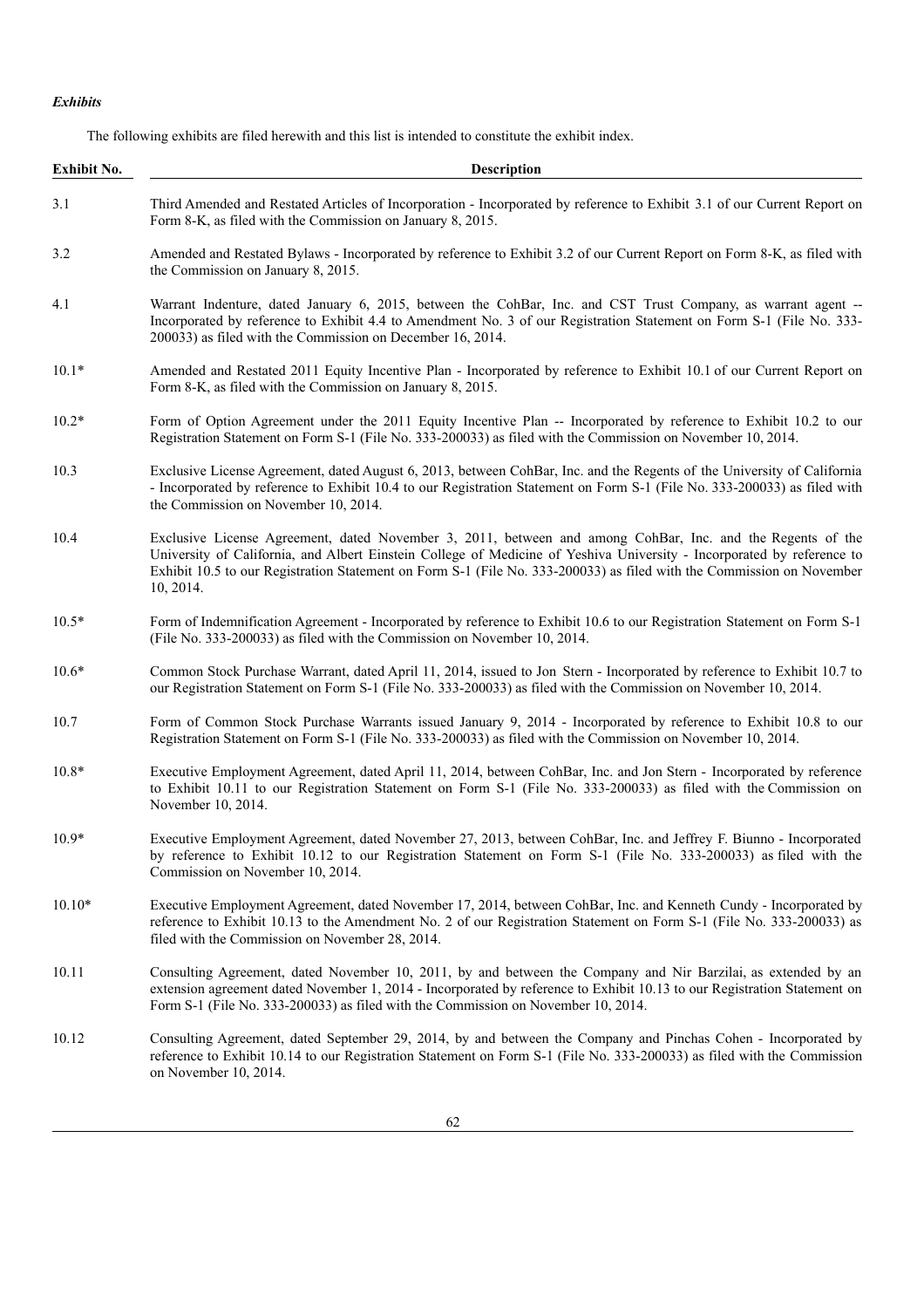31.1 Certification of Chief Executive Officer pursuant to Rule 13a-14(a) of the Securities Exchange Act of 1934, as amended.

- 31.2 Certification of Chief Financial Officer pursuant to Rule 13a-14(a) of the Securities Exchange Act of 1934, as amended.
- 32.1 Certification of Chief Executive Officer and Chief Financial Officer pursuant to Rule 13a-14(b) of the Securities and Exchange Act of 1934, as amended, and 18 U.S.C. Section 1350, as adopted pursuant to Section 906 of the Sarbanes-Oxley Act of 2002.
- \* Indicates management contract, compensatory agreement or arrangement, in which our directors or executive officers may participate.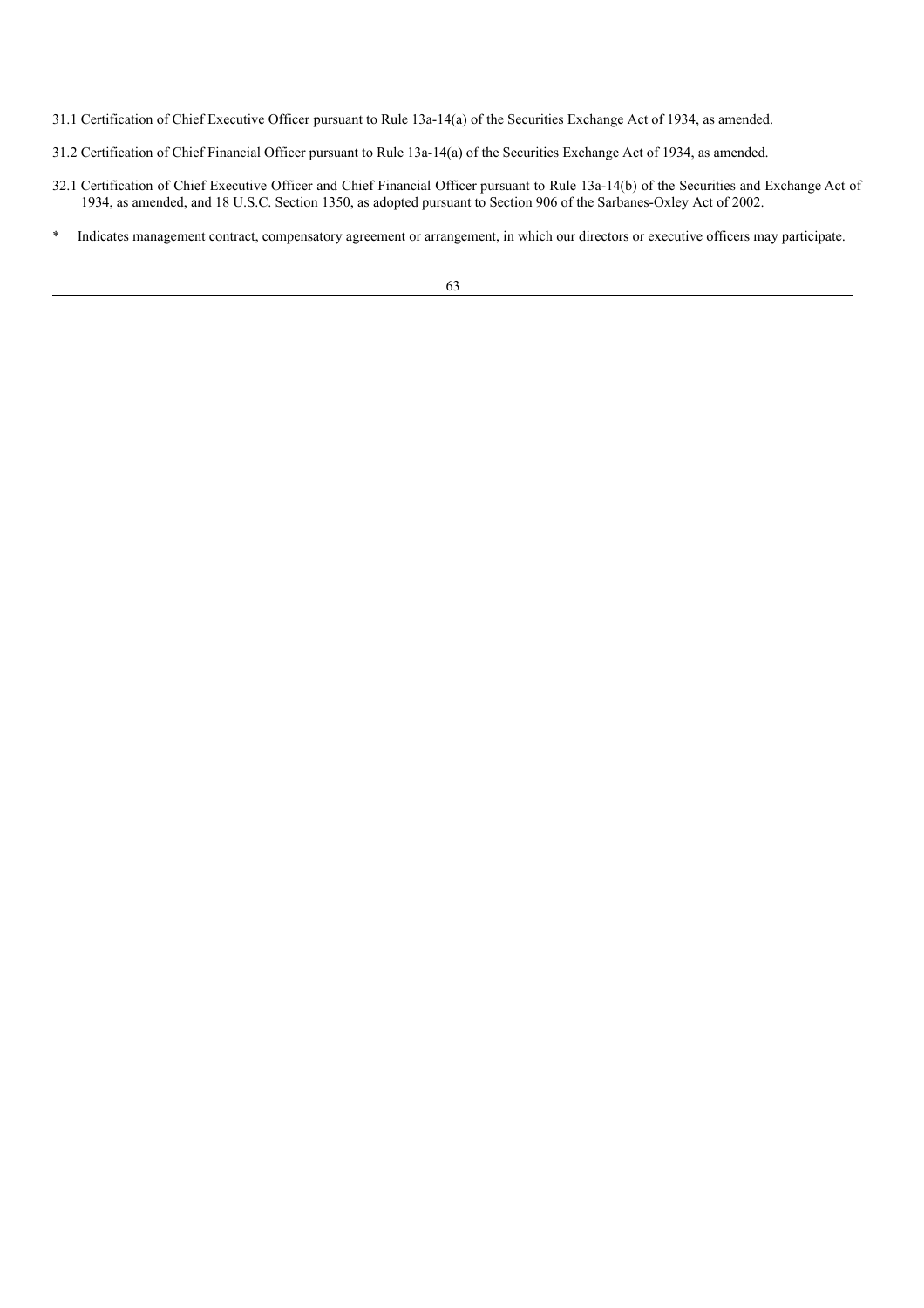## **SIGNATURES**

Pursuant to the requirements of Section 13 or 15(d) of the Securities Exchange Act of 1934, the registrant has duly caused this report to be signed on its behalf by the undersigned, thereunto duly authorized.

**COHBAR, INC.**

Date: March 31, 2015 By: /s/ Jeffrey F. Biunno

**Jeffrey F. Biunno** Chief Financial Officer *(Principal Financial and Accounting Of icer)*

## **POWER OF ATTORNEY**

Each person whose individual signature appears below hereby authorizes and appoints Jeffrey F. Biunno and Jon L. Stern, and each of them, with full power of substitution and resubstitution and full power to act without the other, as his true and lawful attorney-in-fact and agent to act in his name, place and stead and to execute in the name and on behalf of each person, individually and in each capacity stated below, and to file any and all amendments to this report, with all exhibits thereto, and other documents in connection therewith, with the Securities and Exchange Commission, granting unto said attorneys-in-fact and agents, and each of them, full power and authority to do and perform each and every act and thing, ratifying and confirming all that said attorneys-in-fact and agents or any of them or their or his substitute or substitutes may lawfully do or cause to be done by virtue thereof.

Pursuant to the requirements of the Securities Exchange Act of 1934, this report has been signed below by the following persons on behalf of the registrant and in the capacities and on the dates indicated.

| <b>Signature</b>                                  | <b>Title</b>                                                                                     | Date           |
|---------------------------------------------------|--------------------------------------------------------------------------------------------------|----------------|
| /s/ Jon L. Stern<br>Jon L. Stern                  | Chief Executive Officer and Director<br>(Principal Executive Officer)                            | March 31, 2015 |
| /s/ Jeffrey F. Biunno<br><b>Jeffrey F. Biunno</b> | Chief Financial Officer, Treasurer and Secretary<br>(Principal Financial and Accounting Officer) | March 31, 2015 |
| /s/ Albion J. Fitzgerald<br>Albion J. Fitzgerald  | Chairman of the Board of Directors                                                               | March 31, 2015 |
| /s/ Nir Barzilai<br>Nir Barzilai                  | Director                                                                                         | March 31, 2015 |
| /s/ Pinchas Cohen<br><b>Pinchas Cohen</b>         | Director                                                                                         | March 31, 2015 |
| /s/ Marc E. Goldberg<br>Marc E. Goldberg          | Director                                                                                         | March 31, 2015 |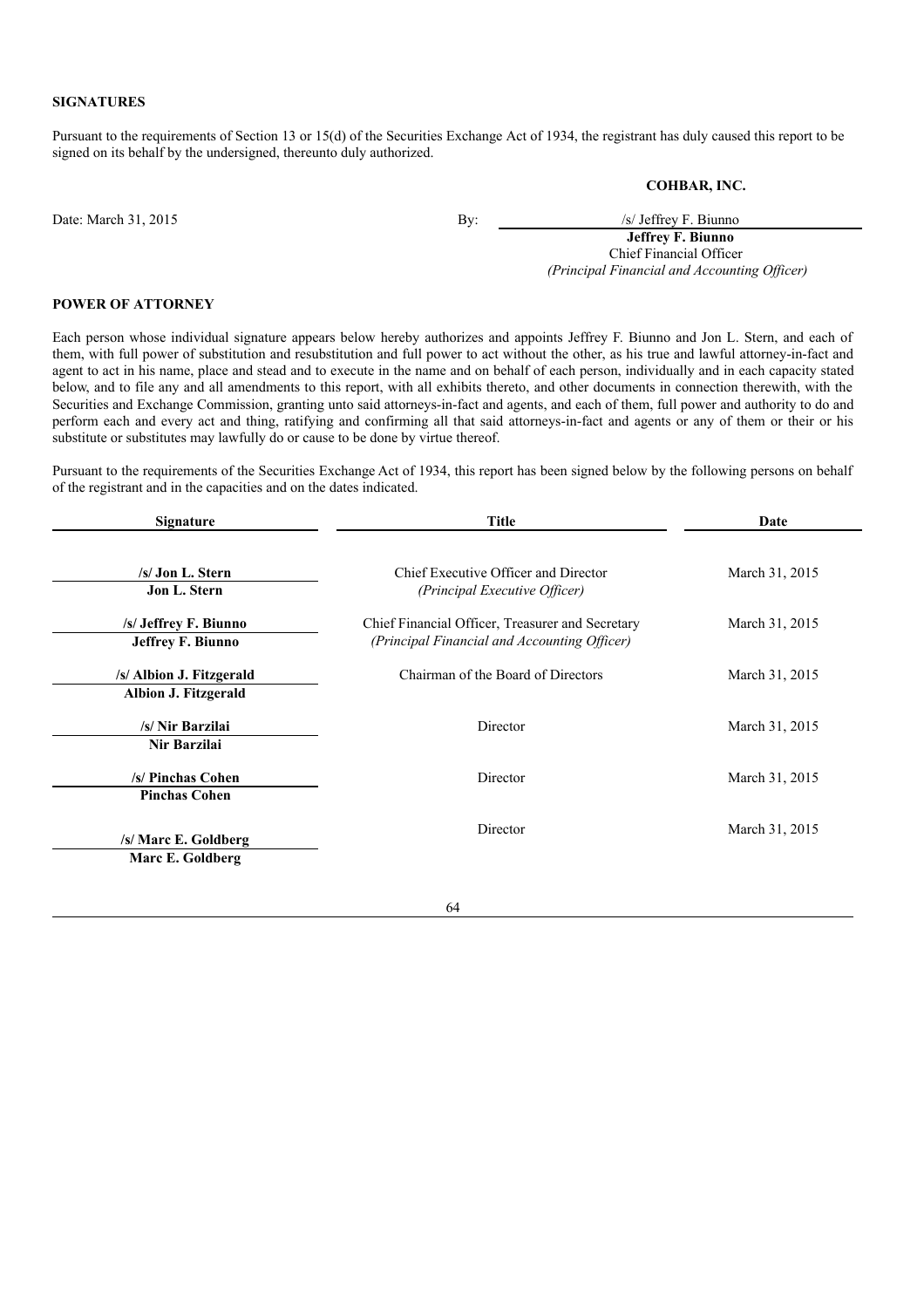### **CERTIFICATION OF PRINCIPAL EXECUTIVE OFFICER PURSUANT TO SECTION 302 OF THE SARBANES-OXLEY ACT OF 2002**

I, Jon L. Stern, certify that:

- 1. I have reviewed this Annual Report on Form 10-K of CohBar, Inc.;
- 2. Based on my knowledge, this report does not contain any untrue statement of a material fact or omit to state a material fact necessary to make the statements made, in light of the circumstances under which such statements were made, not misleading with respect to the period covered by this report;
- 3. Based on my knowledge, the financial statements, and other financial information included in this report, fairly present in all material respects the financial condition, results of operations and cash flows of the registrant as of, and for, the periods presented in this report;
- 4. The registrant's other certifying officer and I are responsible for establishing and maintaining disclosure controls and procedures (as defined in Exchange Act Rules 13a-15(e) and 15d-15(e)) for the registrant and have:
	- a. Designed such disclosure controls and procedures, or caused such disclosure controls and procedures to be designed under our supervision, to ensure that material information relating to the registrant, including its consolidated subsidiaries, is made known to us by others within those entities, particularly during the period in which this report is being prepared;
	- b. Evaluated the effectiveness of the registrant's disclosure controls and procedures and presented in this report our conclusions about the effectiveness of the disclosure controls and procedures, as of the end of the period covered by this report based on such evaluation; and
	- c. Disclosed in this report any change in the registrant's internal control over financial reporting that occurred during the registrant's most recent fiscal quarter (the registrant's fourth fiscal quarter in the case of an annual report) that has materially affected, or is reasonably likely to materially affect, the registrant's internal control over financial reporting; and
- 5. The registrant's other certifying officer and I have disclosed, based on our most recent evaluation of internal control over financial reporting, to the registrant's auditors and the audit committee of the registrant's board of directors (or persons performing the equivalent functions):
	- a. All significant deficiencies and material weaknesses in the design or operation of internal control over financial reporting which are reasonably likely to adversely affect the registrant's ability to record, process, summarize and report financial information; and
	- b. Any fraud, whether or not material, that involves management or other employees who have a significant role in the registrant's internal control over financial reporting.

March 31, 2015 **By:** /s/ Jon L. Stern

**Date** Jon L. Stern Chief Executive Officer (Principal Executive Officer)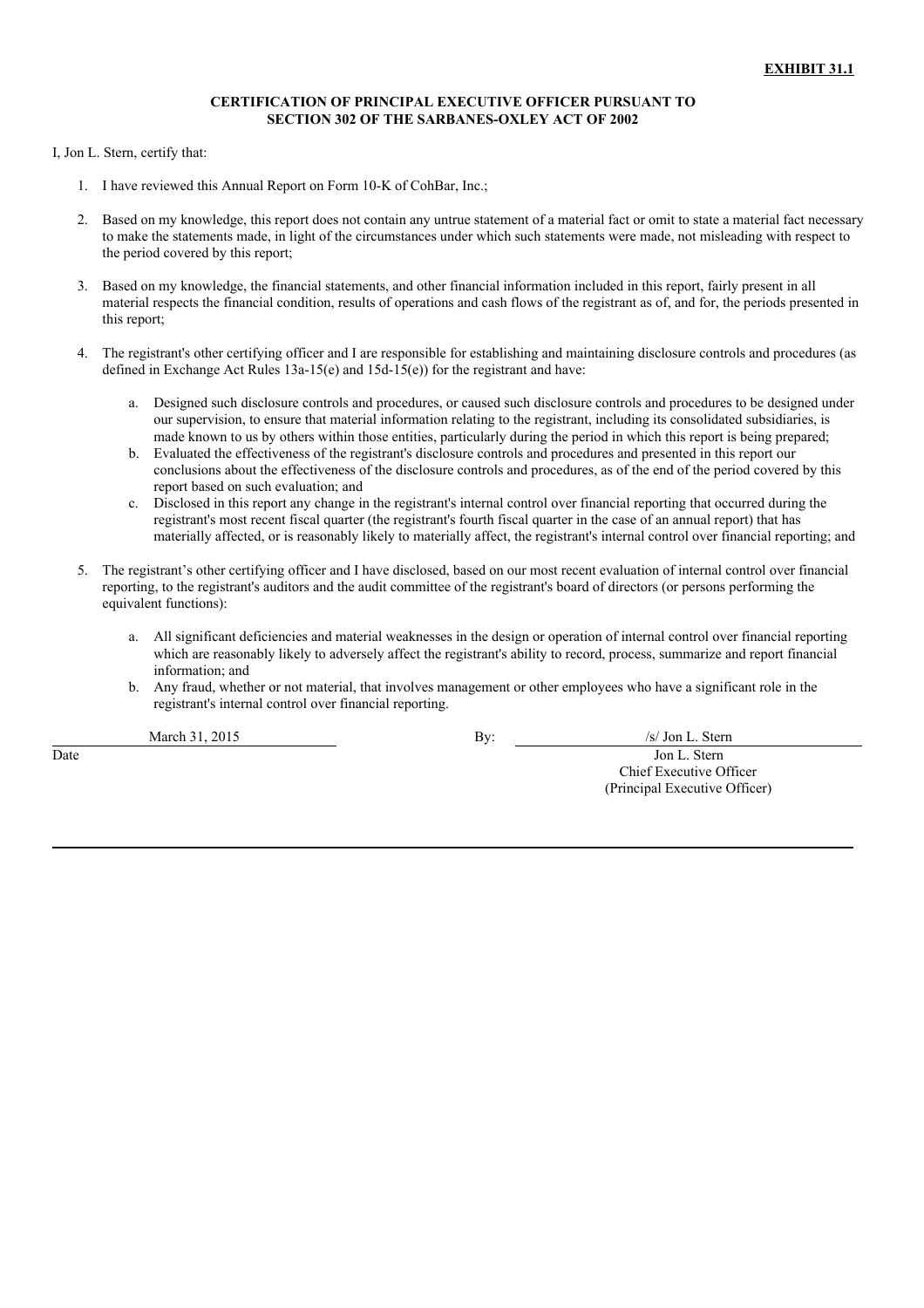## **CERTIFICATION OF PRINCIPAL FINANCIAL OFFICER PURSUANT TO SECTION 302 OF THE SARBANES-OXLEY ACT OF 2002**

I, Jeffrey F. Biunno, certify that:

- 1. I have reviewed this Annual Report on Form 10-K of CohBar, Inc.;
- 2. Based on my knowledge, this report does not contain any untrue statement of a material fact or omit to state a material fact necessary to make the statements made, in light of the circumstances under which such statements were made, not misleading with respect to the period covered by this report;
- 3. Based on my knowledge, the financial statements, and other financial information included in this report, fairly present in all material respects the financial condition, results of operations and cash flows of the registrant as of, and for, the periods presented in this report;
- 4. The registrant's other certifying officer and I are responsible for establishing and maintaining disclosure controls and procedures (as defined in Exchange Act Rules 13a-15(e) and 15d-15(e)) for the registrant and have:
	- a. Designed such disclosure controls and procedures, or caused such disclosure controls and procedures to be designed under our supervision, to ensure that material information relating to the registrant, including its consolidated subsidiaries, is made known to us by others within those entities, particularly during the period in which this report is being prepared;
	- b. Evaluated the effectiveness of the registrant's disclosure controls and procedures and presented in this report our conclusions about the effectiveness of the disclosure controls and procedures, as of the end of the period covered by this report based on such evaluation; and
	- c. Disclosed in this report any change in the registrant's internal control over financial reporting that occurred during the registrant's most recent fiscal quarter (the registrant's fourth fiscal quarter in the case of an annual report) that has materially affected, or is reasonably likely to materially affect, the registrant's internal control over financial reporting; and
- 5. The registrant's other certifying officer and I have disclosed, based on our most recent evaluation of internal control over financial reporting, to the registrant's auditors and the audit committee of the registrant's board of directors (or persons performing the equivalent functions):
	- a. All significant deficiencies and material weaknesses in the design or operation of internal control over financial reporting which are reasonably likely to adversely affect the registrant's ability to record, process, summarize and report financial information; and
	- b. Any fraud, whether or not material, that involves management or other employees who have a significant role in the registrant's internal control over financial reporting.

March 31, 2015 By: *By: S/ Jeffrey F. Biunno* Date Jeffrey F. Biunno Chief Financial Officer (Principal Financial and Accounting Officer)